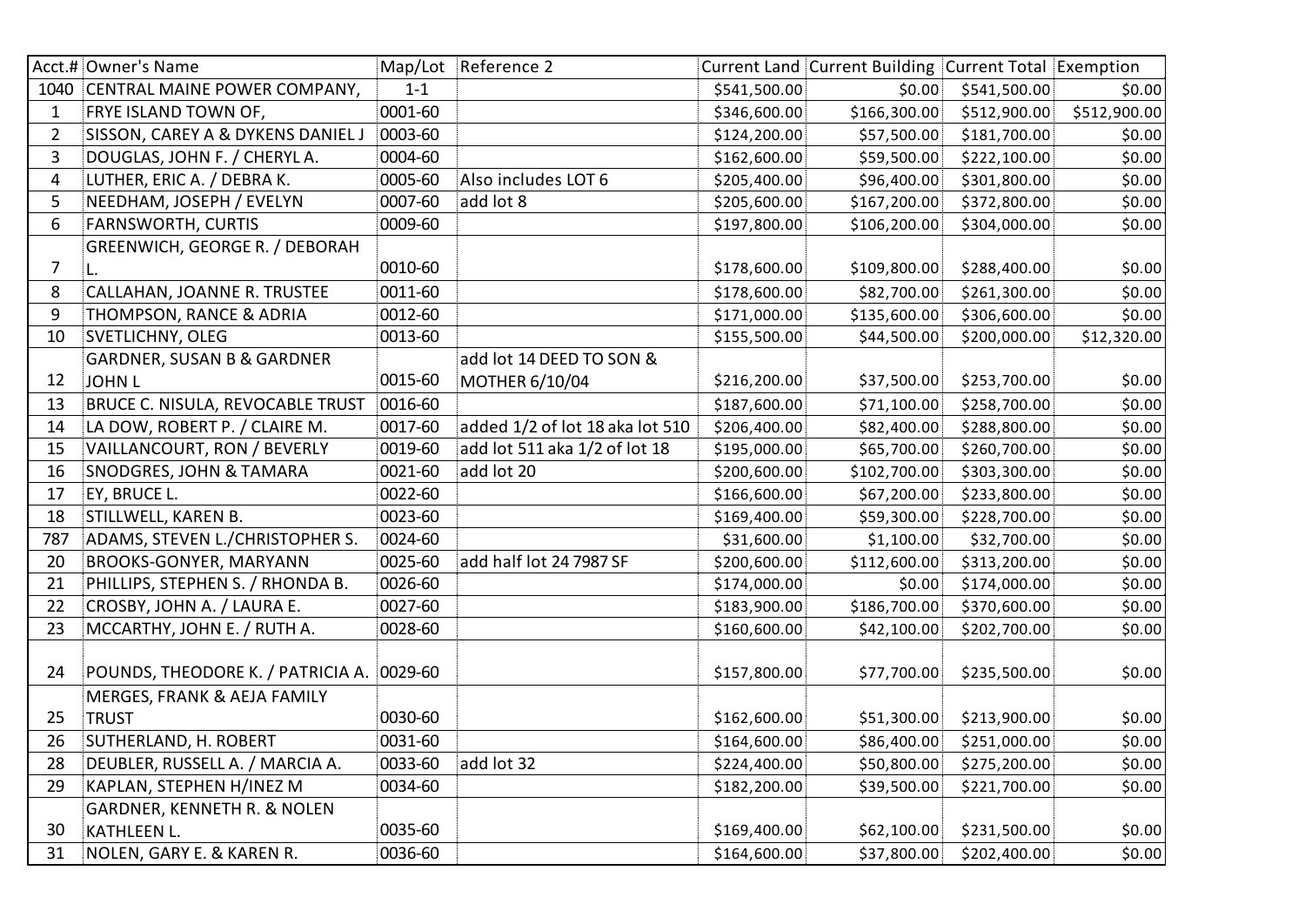|    | Acct.# Owner's Name                        |         | Map/Lot Reference 2          |              | Current Land Current Building Current Total Exemption |              |            |
|----|--------------------------------------------|---------|------------------------------|--------------|-------------------------------------------------------|--------------|------------|
| 32 | DONOVAN, JOHN H. / PATRICIA A.             | 0037-60 |                              | \$162,600.00 | \$44,500.00                                           | \$207,100.00 | \$0.00     |
| 33 | CARR, RONALD D. / ROWENA                   | 0038-60 |                              | \$159,800.00 | \$64,300.00                                           | \$224,100.00 | \$0.00     |
| 34 | PURTELL, RICHARD N. / MAUREEN G.           | 0039-60 |                              | \$161,400.00 | \$112,900.00                                          | \$274,300.00 | \$7,700.00 |
| 35 | BAZEMORE, TODD M. & KELLIANN               | 0040-60 |                              | \$163,400.00 | \$121,800.00                                          | \$285,200.00 | \$0.00     |
| 36 | HICKEY, MARGARET F.                        | 0041-60 |                              | \$172,600.00 | \$30,100.00                                           | \$202,700.00 | \$0.00     |
| 37 | CARR, GARY A. MICHELLE L.                  | 0042-60 |                              | \$165,800.00 | \$84,300.00                                           | \$250,100.00 | \$0.00     |
|    | LICHTENBERGER, FRANCIS &                   |         |                              |              |                                                       |              |            |
| 38 | <b>MARJORIE E</b>                          | 0044-60 | add lot 43                   | \$205,600.00 | \$205,500.00                                          | \$411,100.00 | \$0.00     |
|    | LICHTENBERGER, FRANCIS &                   |         |                              |              |                                                       |              |            |
| 38 | <b>MARJORIE E</b>                          | 0044-60 | add lot 43                   | \$0.00       | \$100,200.00                                          | \$100,200.00 | \$0.00     |
| 39 | JOHNSON, JEAN M/HARRY W.                   | 0045-60 |                              | \$176,600.00 | \$67,100.00                                           | \$243,700.00 | \$0.00     |
| 40 | PANSINI, JOSEPH E & SARA M                 | 0046-60 |                              | \$178,600.00 | \$49,200.00                                           | \$227,800.00 | \$0.00     |
| 41 | <b>SCHMIDT, LIVING TRUST</b>               | 0047-60 |                              | \$177,000.00 | \$93,000.00                                           | \$270,000.00 | \$0.00     |
| 42 | SPRAGUE, SHANNON F.                        | 0048-60 |                              | \$156,600.00 | \$152,800.00                                          | \$309,400.00 | \$0.00     |
|    |                                            |         | SEE ALSO LOT 3003 AKA LOT    |              |                                                       |              |            |
| 43 | CHAMARD, THOMAS G & AMY M                  | 0049-60 | 50A                          | \$199,700.00 | \$92,000.00                                           | \$291,700.00 | \$0.00     |
|    | LAPATI, ANDREW J & RITA M                  |         |                              |              |                                                       |              |            |
| 44 | <b>TRUSTEES</b>                            | 0050-60 |                              | \$161,800.00 | \$72,800.00                                           | \$234,600.00 | \$0.00     |
| 45 | SPANGLER, KATHLEEN F                       | 0051-60 |                              | \$176,600.00 | \$47,700.00                                           | \$224,300.00 | \$0.00     |
| 46 | TINSMAN, TIMOTHY J & SUZANNE G             | 0052-60 |                              | \$151,100.00 | \$39,900.00                                           | \$191,000.00 | \$0.00     |
| 47 | PLAGE, ROBERT W. / PATRICIA                | 0053-60 |                              | \$157,400.00 | \$53,600.00                                           | \$211,000.00 | \$0.00     |
| 48 | <b>ISLA VERDE, LLC</b>                     | 0054-60 |                              | \$156,600.00 | \$63,700.00                                           | \$220,300.00 | \$0.00     |
|    |                                            |         | <b>INCLUDES LOT 55 (DEED</b> |              |                                                       |              |            |
| 50 | DONOVAN, JOSEPH A & MARLENE                | 0056-60 | B19335P191)                  | \$207,400.00 | \$86,800.00                                           | \$294,200.00 | \$0.00     |
| 51 | GASS, JOHN & KELLY A                       | 0057-60 |                              | \$167,800.00 | \$122,100.00                                          | \$289,900.00 | \$0.00     |
| 52 | THERRIEN, JEFFREY / ROSALIND               | 0058-60 |                              | \$167,400.00 | \$114,800.00                                          | \$282,200.00 | \$0.00     |
| 53 | <b>GEORGETTE, ROGER P.</b>                 | 0059-60 |                              | \$167,400.00 | \$77,600.00                                           | \$245,000.00 | \$0.00     |
| 54 | MINER, MARGARET / ROBERT                   | 0060-60 |                              | \$169,800.00 | \$138,800.00                                          | \$308,600.00 | \$0.00     |
| 55 | THE ELISSA NORRIS, TRUST                   | 0061-60 |                              | \$172,600.00 | \$265,700.00                                          | \$438,300.00 | \$0.00     |
| 56 | BERGMAN, GUNARD E.                         | 0062-60 |                              | \$174,600.00 | \$62,500.00                                           | \$237,100.00 | \$0.00     |
| 57 | MASAYDA, JOHN E.                           | 0063-60 |                              | \$173,400.00 | \$144,000.00                                          | \$317,400.00 | \$0.00     |
|    |                                            |         |                              |              |                                                       |              |            |
| 58 | DESFOSSES, ROBERT R. / CAROLINE S. 0064-60 |         |                              | \$173,000.00 | \$40,800.00                                           | \$213,800.00 | \$0.00     |
| 59 | DIANA G. LUCHOR, LIVING TRUST              | 0065-60 |                              | \$163,400.00 | \$109,100.00                                          | \$272,500.00 | \$0.00     |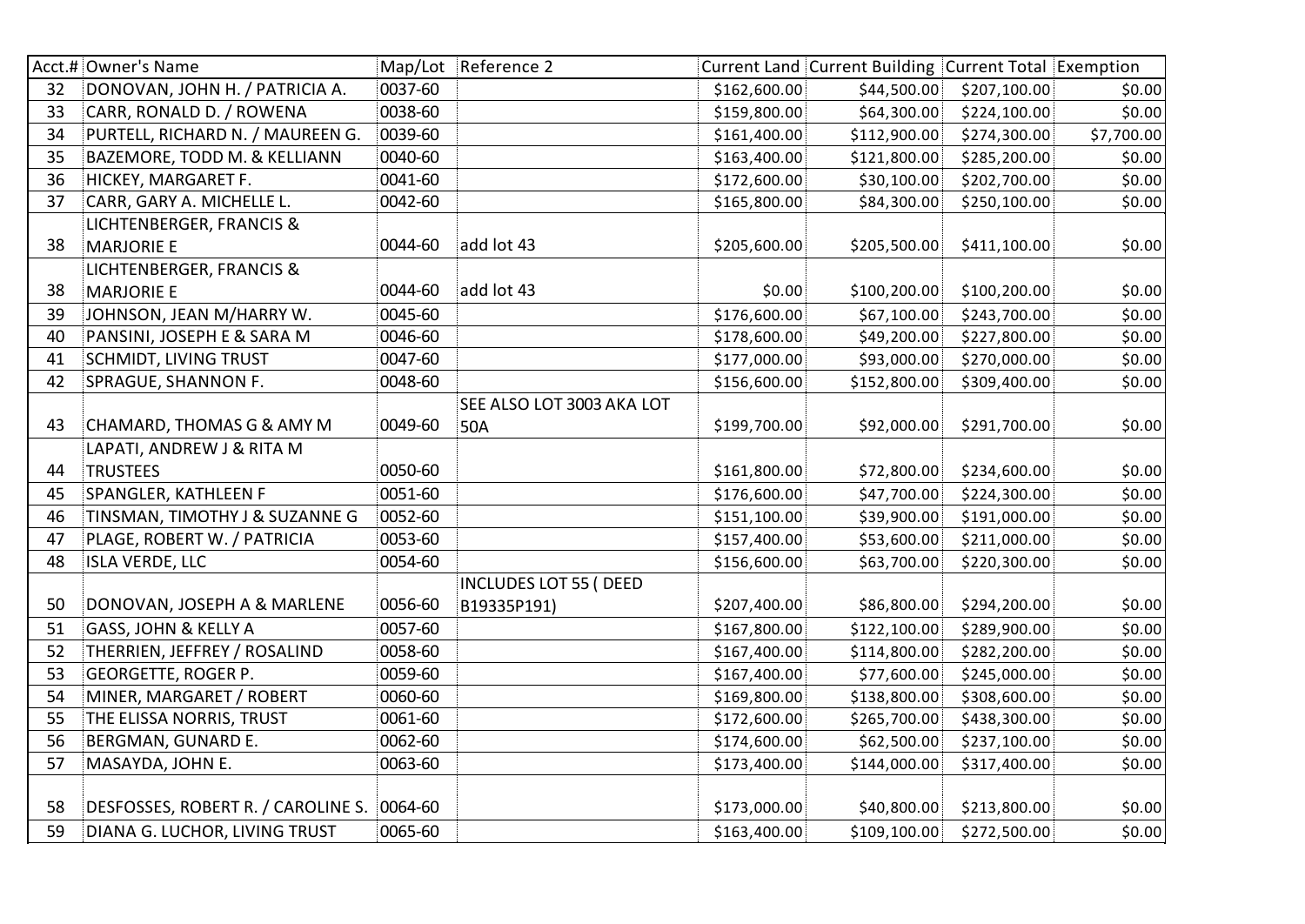|     | Acct.# Owner's Name                    |         | Map/Lot Reference 2    |              | Current Land Current Building Current Total Exemption |              |             |
|-----|----------------------------------------|---------|------------------------|--------------|-------------------------------------------------------|--------------|-------------|
|     |                                        |         |                        |              |                                                       |              |             |
| 60  | STANFORD, LELAND P. / KATHLEEN P.      | 0066-60 |                        | \$160,600.00 | \$141,500.00                                          | \$302,100.00 | \$0.00      |
| 61  | CIULLA, STEPHEN M.                     | 0067-60 |                        | \$162,600.00 | \$169,400.00                                          | \$332,000.00 | \$0.00      |
| 62  | SAUNDERS, MICHAEL G.                   | 0068-60 |                        | \$161,400.00 | \$93,400.00                                           | \$254,800.00 | \$0.00      |
| 63  | SAUNDERS, MARY JO                      | 0069-60 |                        | \$165,800.00 | \$205,100.00                                          | \$370,900.00 | \$0.00      |
| 64  | ORSZAG, REBA                           | 0070-60 |                        | \$165,800.00 | \$99,100.00                                           | \$264,900.00 | \$0.00      |
|     | ORSZAG ASSOCIATION, ORSZAG             |         |                        |              |                                                       |              |             |
| 65  | <b>ASSOCIATION</b>                     | 0071-60 |                        | \$170,600.00 | \$288,600.00                                          | \$459,200.00 | \$0.00      |
| 66  | TRAVIS, FAMILY TRUST                   | 0072-60 |                        | \$182,600.00 | \$283,200.00                                          | \$465,800.00 | \$0.00      |
| 67  | JOHNSON, MONROE J. / NAN M.            | 0073-60 |                        | \$191,600.00 | \$119,200.00                                          | \$310,800.00 | \$0.00      |
| 68  | LIMAURO, REBECCA A TRUSTEE             | 0074-60 | \$500K VALUE           | \$196,600.00 | \$98,700.00                                           | \$295,300.00 | \$0.00      |
| 866 | FRYE ISLAND INC.,                      | 0075-60 |                        | \$16,200.00  | \$0.00                                                | \$16,200.00  | \$16,200.00 |
| 867 | FRYE ISLAND INC.,                      | 0076-60 | LOTS 76,77             | \$13,100.00  | \$0.00                                                | \$13,100.00  | \$13,100.00 |
|     | CHARRETTE, EDMOND E./MARIA T.          |         |                        |              |                                                       |              |             |
| 70  | <b>TRUST</b>                           | 0079-60 | add lot 78 privacy lot | \$205,400.00 | \$118,600.00                                          | \$324,000.00 | \$0.00      |
| 71  | COGLIANDRO, RICHARD                    | 0080-60 |                        | \$164,200.00 | \$53,800.00                                           | \$218,000.00 | \$0.00      |
| 72  | BULLOCK, ROBERT J. / MAURA N.          | 0081-60 |                        | \$168,600.00 | \$49,100.00                                           | \$217,700.00 | \$0.00      |
| 73  | BURBANK, ROBERT F. / MARIE R.          | 0082-60 |                        | \$175,800.00 | \$57,400.00                                           | \$233,200.00 | \$0.00      |
| 74  | BLAND, SHAWN & ANN MARIE               | 0083-60 |                        | \$173,400.00 | \$149,100.00                                          | \$322,500.00 | \$0.00      |
| 75  | COMERFORD, ROBERT B & JANET L.         | 0084-60 |                        | \$178,600.00 | \$68,700.00                                           | \$247,300.00 | \$0.00      |
| 76  | CEDRONE, RONALD M / ELLEN F            | 0085-60 |                        | \$171,400.00 | \$158,400.00                                          | \$329,800.00 | \$0.00      |
| 77  | MEYER, PATRICIA D.                     | 0086-60 |                        | \$162,600.00 | \$135,800.00                                          | \$298,400.00 | \$0.00      |
| 78  | ANNE M. DUPUY, REVOCABLE TRUST         | 0087-60 |                        | \$158,600.00 | \$50,700.00                                           | \$209,300.00 | \$0.00      |
|     | FITZGERALD, WILLIAM A. / BARBARA       |         |                        |              |                                                       |              |             |
| 79  | L. TRUSTEES                            | 0088-60 |                        | \$174,600.00 | \$174,500.00                                          | \$349,100.00 | \$0.00      |
| 80  | PATTERSON, ELLEN M.                    | 0089-60 |                        | \$182,600.00 | \$231,900.00                                          | \$414,500.00 | \$0.00      |
| 81  | RUSSELL, ALAN C. / LAURA W.            | 0090-60 |                        | \$187,600.00 | \$191,200.00                                          | \$378,800.00 | \$0.00      |
| 874 | FRYE ISLAND INC.,                      | 0091-60 |                        | \$15,500.00  | \$0.00                                                | \$15,500.00  | \$15,500.00 |
|     | <b>GRUNER, CHRISTOPHER &amp; YOUNG</b> |         |                        |              |                                                       |              |             |
| 83  | <b>JEANNE</b>                          | 0093-60 | add lot 92             | \$204,600.00 | \$99,500.00                                           | \$304,100.00 | \$0.00      |
|     | CONTROVILLAS, WM J. & ELEANOR          |         |                        |              |                                                       |              |             |
| 84  | <b>TRSS</b>                            | 0094-60 |                        | \$170,600.00 | \$50,400.00                                           | \$221,000.00 | \$0.00      |
| 85  | LEPAGE, ALBERT A. / DIANE M.           | 0099-60 | add LOT 100 ACT 814    | \$55,900.00  | \$49,200.00                                           | \$105,100.00 | \$0.00      |
| 86  | <b>GILMAN, STEVEN A</b>                | 0101-60 |                        | \$32,000.00  | \$0.00                                                | \$32,000.00  | \$0.00      |
| 87  | <b>BERK, JENNIFER</b>                  | 0102-60 |                        | \$32,000.00  | \$0.00                                                | \$32,000.00  | \$0.00      |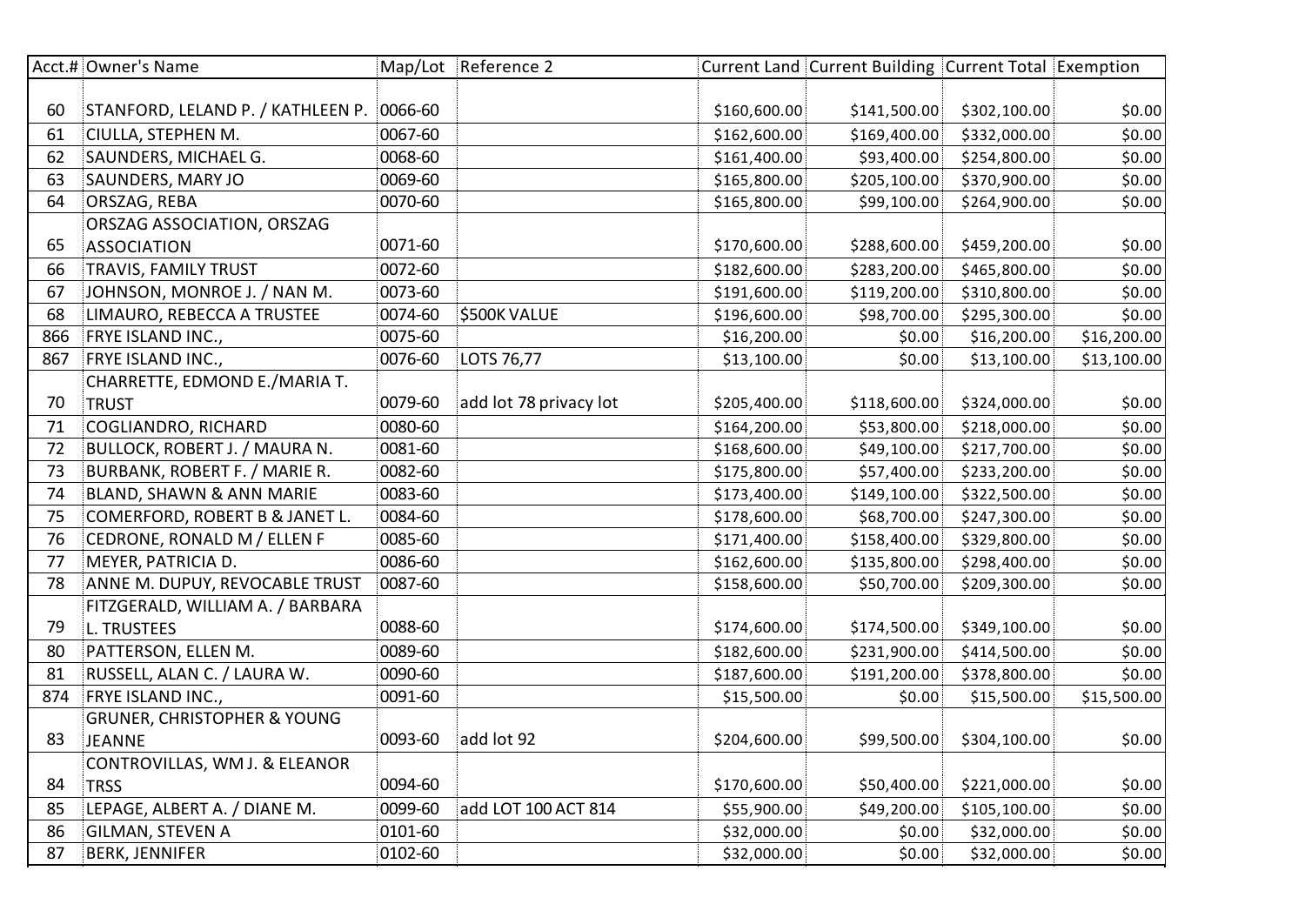|     | Acct.# Owner's Name                     |         | Map/Lot Reference 2       |             | Current Land Current Building Current Total Exemption |              |             |
|-----|-----------------------------------------|---------|---------------------------|-------------|-------------------------------------------------------|--------------|-------------|
| 885 | <b>FRYE ISLAND, TOWN OF</b>             | 0104-60 | LOTS 103,104              | \$4,000.00  | \$0.00                                                | \$4,000.00]  | \$4,000.00  |
| 884 | FRYE ISLAND INC.,                       | 0105-60 |                           | \$2,000.00  | \$0.00                                                | \$2,000.00   | \$2,000.00  |
| 88  | GILMAN, STEVEN A.                       | 0106-60 |                           | \$46,600.00 | \$109,400.00                                          | \$156,000.00 | \$0.00      |
| 89  | NASRULLAH, MOHAMMED / SALEEM            | 0107-60 |                           | \$32,000.00 | \$0.00                                                | \$32,000.00  | \$0.00      |
| 90  | <b>BRUCE C. NISULA, REVOCABLE TRUST</b> | 0108-60 |                           | \$43,800.00 | \$105,100.00                                          | \$148,900.00 | \$0.00      |
| 91  | BRAGA, ZELIA F.                         | 0109-60 |                           | \$36,700.00 | \$0.00                                                | \$36,700.00  | \$0.00      |
| 815 | BRAGA JR., RICHARD A / ZELIA            | 0110-60 |                           | \$47,000.00 | \$55,800.00                                           | \$102,800.00 | \$0.00      |
|     |                                         |         | LOT 111 & 112 MERGED DEED |             |                                                       |              |             |
| 92  | ADAMS, CHRISTOPHER S.                   | 0111-60 | 28938/19                  | \$56,600.00 | \$134,200.00                                          | \$190,800.00 | \$0.00      |
| 94  | FRIAS, MICHAEL A. & THERESA             | 0113-60 |                           | \$26,300.00 | \$121,900.00                                          | \$148,200.00 | \$0.00      |
| 95  | BROWN JR., NORMAN W.                    | 0114-60 |                           | \$46,600.00 | \$88,600.00                                           | \$135,200.00 | \$0.00      |
| 96  | STEWART, PHILLIP N.                     | 0115-60 |                           | \$46,600.00 | \$127,000.00                                          | \$173,600.00 | \$0.00      |
| 97  | DUTTON, ARLENE CLOUSER TRUSTEE          | 0116-60 |                           | \$46,600.00 | \$51,100.00                                           | \$97,700.00  | \$0.00      |
| 98  | DUTTON, ARLENE CLOUSER                  | 0117-60 |                           | \$33,500.00 | \$0.00                                                | \$33,500.00  | \$0.00      |
| 99  | RAY, CREED/BARBARA                      | 0118-60 |                           | \$47,900.00 | \$96,000.00                                           | \$143,900.00 | \$0.00      |
| 101 | HEITZ, KENNETH W. / LISA A.             | 0120-60 | Add lot 119               | \$56,600.00 | \$148,400.00                                          | \$205,000.00 | \$0.00      |
| 102 | HEITZ, KENNETH W. & LISA A.             | 0121-60 |                           | \$32,000.00 | \$0.00                                                | \$32,000.00  | \$0.00      |
| 103 | SUTHERLAND, H. ROBERT                   | 0122-60 |                           | \$32,000.00 | \$0.00                                                | \$32,000.00  | \$0.00      |
| 104 | <b>ROBINSON, TODD &amp; JILL</b>        | 0123-60 |                           | \$43,600.00 | \$41,600.00                                           | \$85,200.00  | \$0.00      |
| 105 | Town of Frye Island,                    | 0124-60 | add lot 125               | \$29,000.00 | \$0.00                                                | \$29,000.00  | \$29,000.00 |
| 818 | Town of Frye Island,                    | 0127-60 | add lot 126               | \$30,000.00 | \$0.00                                                | \$30,000.00  | \$30,000.00 |
| 861 | FRYE ISLAND, TOWN OF                    | 0128-60 |                           | \$1,900.00  | \$0.00                                                | \$1,900.00   | \$1,900.00  |
| 106 | SULLIVAN, MARK W. / MARILYN A.          | 0129-60 |                           | \$44,100.00 | \$111,400.00                                          | \$155,500.00 | \$0.00      |
|     | KEANE, CHRISTOPHER & MURDOCK            |         |                           |             |                                                       |              |             |
| 107 | <b>LIND</b>                             | 0130-60 |                           | \$32,000.00 | \$0.00                                                | \$32,000.00  | \$0.00      |
| 108 | <b>FRYE ISLAND, TOWN OF</b>             | 0132-60 | lots 131 132 133          | \$3,600.00  | \$0.00                                                | \$3,600.00   | \$3,600.00  |
| 109 | DAVIS, KENNETH B./BRENDA R.             | 0134-60 |                           | \$46,600.00 | \$113,200.00                                          | \$159,800.00 | \$0.00      |
|     | VON HUSEN, JOHN/SALLY FORD VON          |         |                           |             |                                                       |              |             |
| 110 | <b>HUSEN</b>                            | 0135-60 |                           | \$32,800.00 | \$0.00                                                | \$32,800.00  | \$0.00      |
| 111 | LUBAS, JOHN M. & TRACEY L.              | 0136-60 |                           | \$52,000.00 | \$60,100.00                                           | \$112,100.00 | \$0.00      |
| 863 | FRYE ISLAND, TOWN OF                    | 0137-60 |                           | \$1,900.00  | \$0.00                                                | \$1,900.00   | \$1,900.00  |
| 112 | PLAGE, MICHAEL R AND MARINE             | 0138-60 |                           | \$30,000.00 | \$0.00                                                | \$30,000.00  | \$0.00      |
| 113 | PLAGE, MICHAEL R                        | 0139-60 |                           | \$45,600.00 | \$111,800.00                                          | \$157,400.00 | \$0.00      |
| 114 | OCONNOR, LOIS A.                        | 0140-60 |                           | \$31,000.00 | \$0.00                                                | \$31,000.00  | \$0.00      |
| 115 | HIRSCH, JAMES R. / BETH A.              | 0141-60 |                           | \$45,900.00 | \$150,100.00                                          | \$196,000.00 | \$0.00      |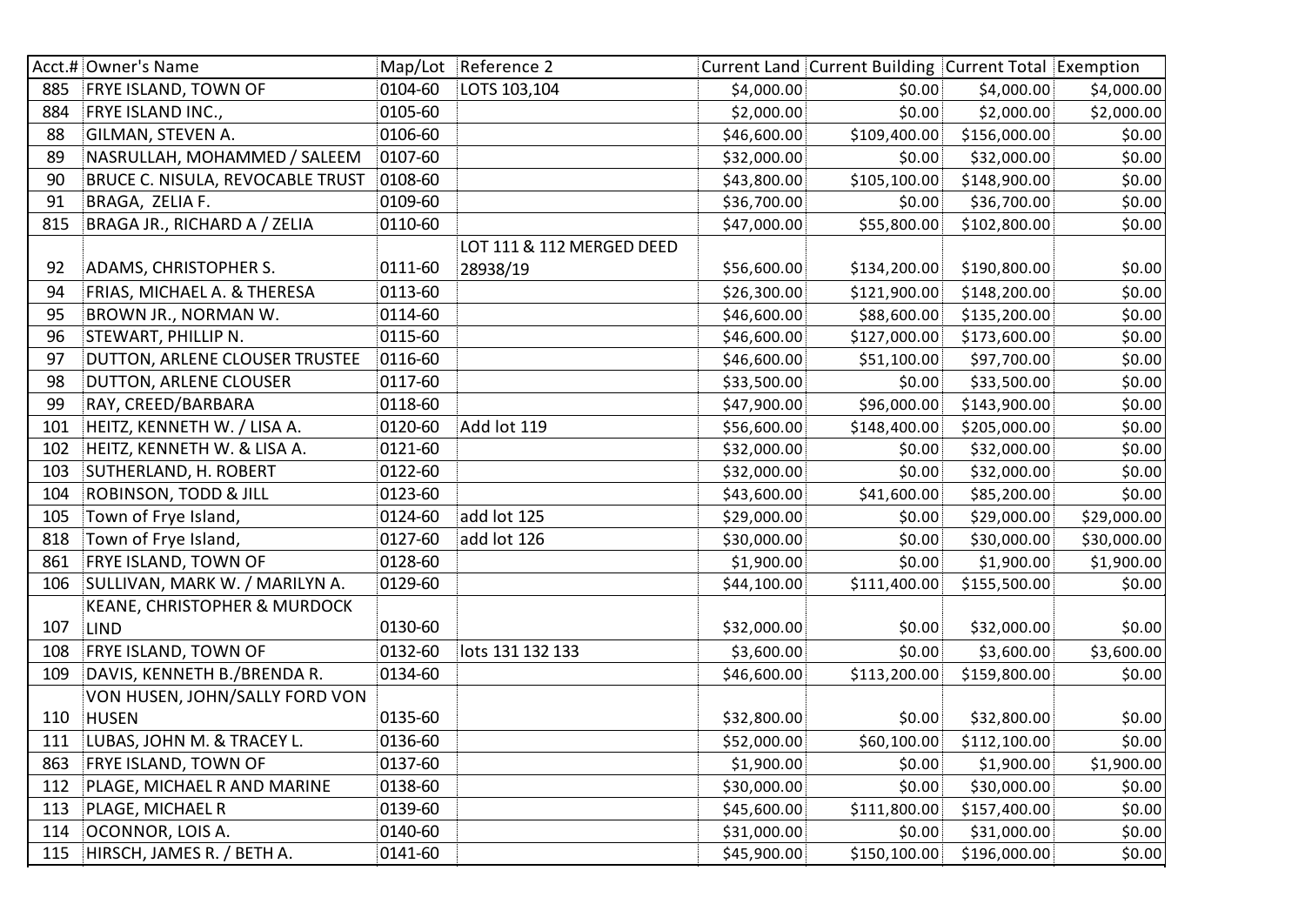|     | Acct.# Owner's Name                       |           | Map/Lot Reference 2 |              | Current Land Current Building Current Total Exemption |              |            |
|-----|-------------------------------------------|-----------|---------------------|--------------|-------------------------------------------------------|--------------|------------|
| 116 | CORTHELL, JAMES                           | 0142-60   |                     | \$31,600.00  | \$0.00                                                | \$31,600.00  | \$0.00     |
| 117 | WILSON, DONALD / JANE M.                  | 0143-60   |                     | \$46,300.00  | \$71,100.00                                           | \$117,400.00 | \$0.00     |
| 118 | PHELAN, DAVID M.                          | 0144-60   |                     | \$31,900.00  | \$0.00                                                | \$31,900.00  | \$0.00     |
|     |                                           |           |                     |              |                                                       |              |            |
| 119 | ATKINSON, JOHN A. / JACQUELINE A. 0145-60 |           |                     | \$44,900.00  | \$133,500.00                                          | \$178,400.00 | \$0.00     |
| 120 | TULLOCH, COLLEEN M. & JOHN G              | 0146-60   |                     | \$47,900.00  | \$84,200.00                                           | \$132,100.00 | \$0.00     |
| 121 | BRYANT, JAY                               | 0147-60   |                     | \$47,500.00  | \$0.00                                                | \$47,500.00  | \$0.00     |
| 122 | 5G'S, TRUST                               | 0148-60   |                     | \$48,000.00  | \$115,100.00                                          | \$163,100.00 | \$0.00     |
| 123 | LACERTE, REALTY TRUST OF 2007             | 0149-60   |                     | \$48,500.00  | \$227,700.00                                          | \$276,200.00 | \$0.00     |
| 124 | SAUNDERS, MICHAEL / MARY JO               | 0150-60   |                     | \$32,700.00  | \$0.00                                                | \$32,700.00  | \$0.00     |
| 125 | <b>BROWN, JOHN R &amp; PATRICIA P</b>     | 0151-60   |                     | \$46,300.00  | \$105,500.00                                          | \$151,800.00 | \$0.00     |
| 126 | <b>BROWN, PATRICIA</b>                    | 0152-60   |                     | \$34,300.00  | \$0.00                                                | \$34,300.00  | \$0.00     |
| 127 | JOHNSON, MONROE J. / NAN M.               | 0153-60   |                     | \$33,900.00  | \$0.00                                                | \$33,900.00  | \$0.00     |
| 128 | ANTON, JAY E.                             | 0154-60   |                     | \$48,100.00  | \$53,600.00                                           | \$101,700.00 | \$0.00     |
| 129 | ALBINO, STEPHEN A.                        | 0155-60   |                     | \$45,700.00  | \$78,500.00                                           | \$124,200.00 | \$0.00     |
| 130 | TORIGIAN, STEVEN / MICHELLE               | 0156-60   |                     | \$47,500.00  | \$47,600.00                                           | \$95,100.00  | \$0.00     |
| 132 | CLARK, WATSON / JOANNE                    | 0158-60   | added lot 157       | \$57,300.00  | \$167,600.00                                          | \$224,900.00 | \$0.00     |
| 133 | MCCARTHY, TIMOTHY E. / MARY A.            | 0159-60   |                     | \$46,600.00  | \$128,600.00                                          | \$175,200.00 | \$0.00     |
| 134 | BRAUN, WILLIAM / ELENOR                   | 0160-60   | add lot 161         | \$56,600.00  | \$215,700.00                                          | \$272,300.00 | \$0.00     |
| 136 | BOYD, ROBERT E. / GERALDINE A.            | 0162-60   |                     | \$46,600.00  | \$95,800.00                                           | \$142,400.00 | \$0.00     |
| 137 | MACLEOD, SCOTT & ERIN                     | 0163-60   |                     | \$34,700.00  | \$0.00                                                | \$34,700.00  | \$0.00     |
| 138 | HURLEY, MICHAEL / ANNE                    | 0164-60   | add lot 165         | \$56,400.00  | \$47,200.00                                           | \$103,600.00 | \$0.00     |
| 139 | SHAUGHNESSEY, DAVID G. / JOAN E.          | 0166-60   |                     | \$46,200.00  | \$86,300.00                                           | \$132,500.00 | \$0.00     |
| 140 | KILBURN, STEVEN P.                        | 0167-60   |                     | \$45,200.00  | \$78,400.00                                           | \$123,600.00 | \$0.00     |
| 141 | MEAD, ANDREW & DEIDRE                     | 0168-60   |                     | \$26,800.00  | \$0.00                                                | \$26,800.00  | \$0.00     |
| 142 | KIRNER, MICHAL K. / MARIANNE E.           | 0169-60   |                     | \$43,300.00  | \$108,800.00                                          | \$152,100.00 | \$0.00     |
|     |                                           |           |                     |              |                                                       |              |            |
| 143 | CIARCIA, MICHAEL A. / MARGARET A.         | $0170-60$ |                     | \$46,600.00  | \$85,300.00                                           | \$131,900.00 | \$0.00     |
| 144 | CIARCIA, MARGARET A.                      | 0171-60   |                     | \$32,000.00  | \$0.00                                                | \$32,000.00  | \$0.00     |
| 145 | LAMPARELLI, MICHAEL D & SUSAN R           | 0172-60   |                     | \$46,600.00  | \$52,500.00                                           | \$99,100.00  | \$0.00     |
| 146 | KOCH-GOVERT, KIMBERLY L.                  | 0173-60   |                     | \$33,700.00  | \$0.00                                                | \$33,700.00  | \$0.00     |
| 147 | <b>TETLER, ERIC &amp; REBECCA</b>         | 0174-60   | Add LOT 175         | \$55,900.00  | \$183,100.00                                          | \$239,000.00 | \$0.00     |
| 148 | FRYE ISLAND INC.,                         | 0176-60   |                     | \$2,100.00   | \$0.00                                                | \$2,100.00   | \$2,100.00 |
| 149 | FLOWERDEW, LOUISE A.                      | 0201-60   | add lot202          | \$225,500.00 | \$227,200.00                                          | \$452,700.00 | \$0.00     |
| 151 | MACARTHUR, GORDON R. & LESLEY             | 0203-60   |                     | \$176,900.00 | \$149,800.00                                          | \$326,700.00 | \$0.00     |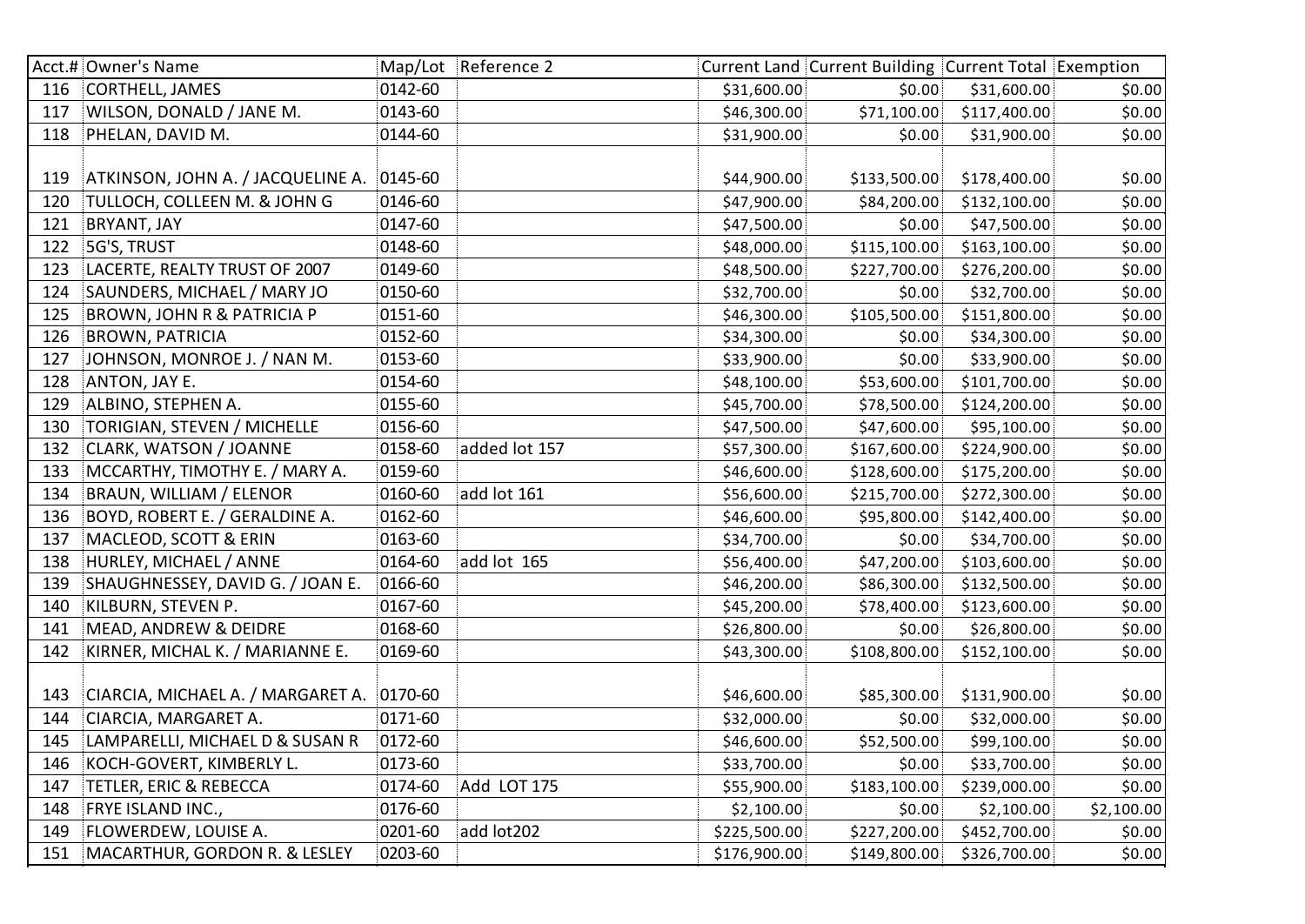|      | Acct.# Owner's Name                      |         | Map/Lot Reference 2            |              | Current Land Current Building Current Total Exemption |              |             |
|------|------------------------------------------|---------|--------------------------------|--------------|-------------------------------------------------------|--------------|-------------|
| 892  | <b>FRYE ISLAND INC.,</b>                 | 0204-60 |                                | \$13,900.00  | \$0.00                                                | \$13,900.00  | \$13,900.00 |
| 152  | KANE, CATHERINE D. TRUSTEE               | 0205-60 |                                | \$172,200.00 | \$248,100.00                                          | \$420,300.00 | \$0.00      |
| 153  | ROSEN, CRAIG H. / CAMMI L.               | 0206-60 |                                | \$238,100.00 | \$217,700.00                                          | \$455,800.00 | \$0.00      |
| 891  | FRYE ISLAND INC.,                        | 0207-60 |                                | \$13,900.00  | \$0.00                                                | \$13,900.00  | \$13,900.00 |
| 154  | TEDFORD, GREGORY S. / MARIE T.           | 0208-60 |                                | \$162,000.00 | \$162,600.00                                          | \$324,600.00 | \$0.00      |
| 155  | ROSS, WILLIAM J. & PAULA M.              | 0209-60 |                                | \$166,800.00 | \$71,500.00                                           | \$238,300.00 | \$0.00      |
| 156  | EPSTEIN, RONALD A. / EILEEN M.           | 0210-61 |                                | \$171,100.00 | \$58,600.00                                           | \$229,700.00 | \$0.00      |
| 157  | SANSONETTI, ROBERT / ANDREA              | 0211-61 |                                | \$196,900.00 | \$74,500.00                                           | \$271,400.00 | \$0.00      |
| 158  | ROGERS JR., SIDNEY D. / ANNE M.          | 0212-61 |                                | \$171,900.00 | \$106,900.00                                          | \$278,800.00 | \$0.00      |
| 159  | MACK, JOHN R. & PENDA LAURA M.           | 0213-61 | add LOTS 214 & 215             | \$220,200.00 | \$129,400.00                                          | \$349,600.00 | \$0.00      |
| 822  | MACK, JOHN R & PENDA LAURA M             | 0215-61 | combine with lot 213           | \$0.00       | \$0.00                                                | \$0.00       | \$0.00      |
| 160  | <b>CHALMERS JR., EDWARD</b>              | 0216-61 |                                | \$149,000.00 | \$0.00                                                | \$149,000.00 | \$0.00      |
|      | SALINGER PETER D. & NANCI E.,            |         |                                |              |                                                       |              |             |
| 161  | <b>TRUSTEES</b>                          | 0217-61 |                                | \$174,800.00 | \$44,800.00                                           | \$219,600.00 | \$0.00      |
| 162  | JOHNSON, DAVID R.                        | 0218-61 |                                | \$177,700.00 | \$45,600.00                                           | \$223,300.00 | \$0.00      |
|      |                                          |         |                                |              |                                                       |              |             |
| 163  | BURGESS, GREGORY R. & DOROTHY T. 0219-61 |         | add lot 220                    | \$214,200.00 | \$128,700.00                                          | \$342,900.00 | \$0.00      |
|      | DAVID WAGNER & AMY T. WAGNER             |         |                                |              |                                                       |              |             |
| 165  | REVOCABLE LIVING TRUS                    | 0221-61 |                                | \$171,800.00 | \$85,000.00                                           | \$256,800.00 | \$0.00      |
| 166  | WAGNER, AMY & DAVID TRUSTEES             | 0222-61 |                                | \$171,800.00 | \$203,900.00                                          | \$375,700.00 | \$0.00      |
|      |                                          |         | add lot 224 subject to privacy |              |                                                       |              |             |
| 167  | TRUEMAN, CHERYL & CRAIG TRUSTEES 0223-61 |         | lot restricti                  | \$218,000.00 | \$92,800.00                                           | \$310,800.00 | \$0.00      |
| 169  | <b>TOOMEY, TIMOTHY A</b>                 | 0225-61 | needs variances                | \$59,300.00  | \$0.00                                                | \$59,300.00  | \$0.00      |
| 911  | FRYE ISLAND, TOWN OF                     | 0226-61 | LOTS 226 227 228               | \$15,600.00  | \$0.00                                                | \$15,600.00  | \$15,600.00 |
| 1016 | <b>FRYE ISLAND, TOWN OF</b>              | 0230-61 | LOTS 230 231 232 235           | \$30,900.00  | \$0.00                                                | \$30,900.00  | \$30,900.00 |
| 170  | FRYE ISLAND, TOWN OF                     | 0236-61 |                                | \$25,900.00  | \$0.00                                                | \$25,900.00  | \$25,900.00 |
| 171  | <b>BREEN, JAMES / DIANE</b>              | 0237-61 |                                | \$3,300.00   | \$0.00                                                | \$3,300.00   | \$0.00      |
|      | SAVAGE, TODD S. / LINDA M. &             |         |                                |              |                                                       |              |             |
| 172  | PRENT                                    | 0238-61 |                                | \$41,200.00  | \$116,700.00                                          | \$157,900.00 | \$0.00      |
| 173  | RACKLEY FAMILY, LLC                      | 0239-61 | add LOT 240                    | \$54,800.00  | \$135,100.00                                          | \$189,900.00 | \$0.00      |
| 174  | LEAVITT, PATRICIA M.                     | 0241-61 |                                | \$167,700.00 | \$66,900.00                                           | \$234,600.00 | \$0.00      |
| 175  | <b>STONE, STEPHANIE T.</b>               | 0242-61 |                                | \$176,600.00 | \$129,700.00                                          | \$306,300.00 | \$0.00      |
| 176  | BREEN, JAMES / DIANE                     | 0243-61 |                                | \$175,900.00 | \$133,900.00                                          | \$309,800.00 | \$0.00      |
| 177  | <b>CONLON, NANCY M.</b>                  | 0244-61 |                                | \$169,200.00 | \$65,200.00                                           | \$234,400.00 | \$0.00      |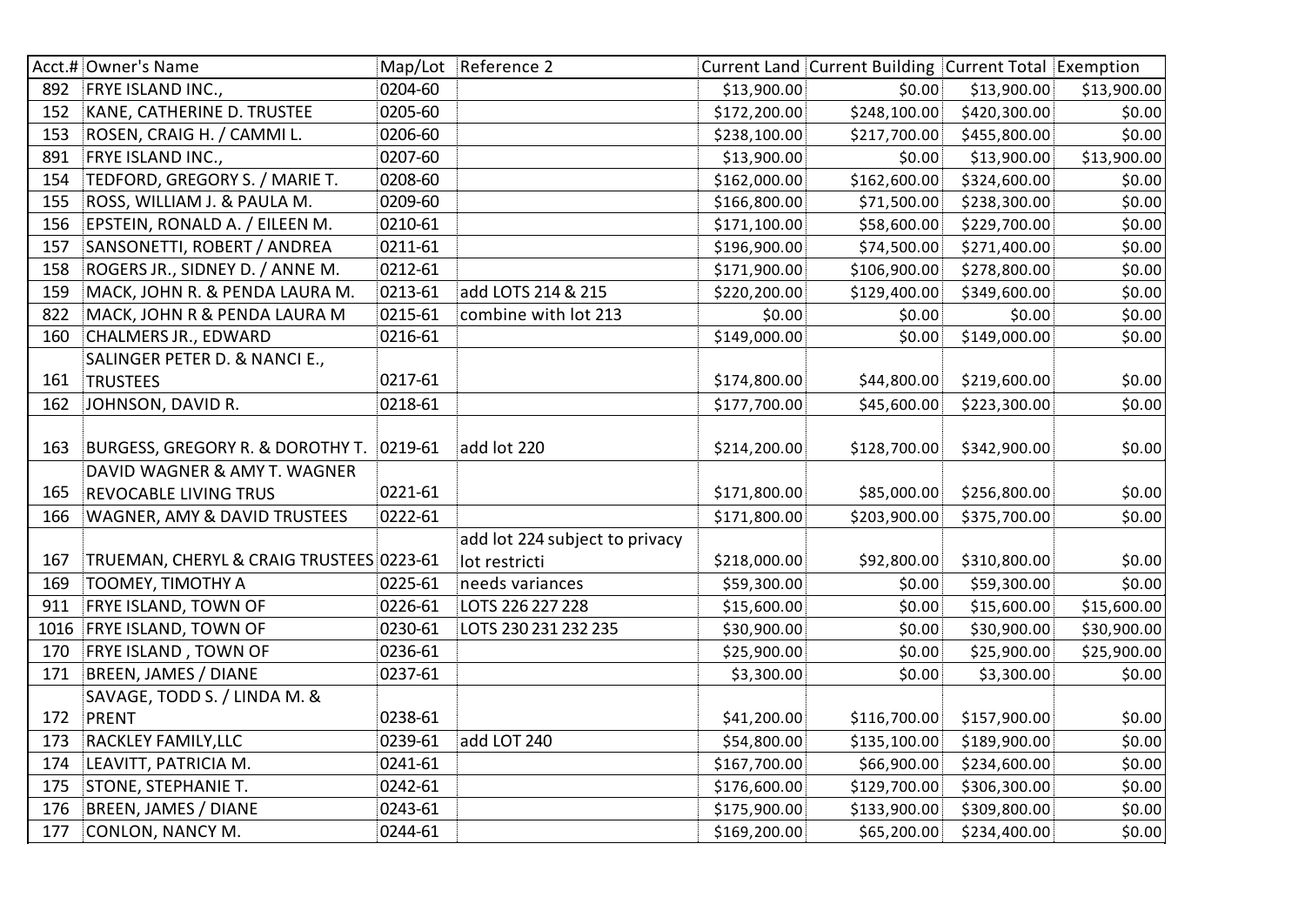|     | Acct.# Owner's Name                        |         | Map/Lot Reference 2   |              | Current Land Current Building Current Total Exemption |              |        |
|-----|--------------------------------------------|---------|-----------------------|--------------|-------------------------------------------------------|--------------|--------|
|     | EASTMAN, WARREN O. / PATRICIA              |         |                       |              |                                                       |              |        |
| 178 | LIVI                                       | 0245-61 |                       | \$163,600.00 | \$71,000.00                                           | \$234,600.00 | \$0.00 |
| 179 | STORER, SANDRA A. / JAMES A.               | 0246-61 |                       | \$195,100.00 | \$113,700.00                                          | \$308,800.00 | \$0.00 |
| 180 | LEONARD, DOROTHY L TRUSTEE                 | 0247-61 |                       | \$172,000.00 | \$111,300.00                                          | \$283,300.00 | \$0.00 |
| 181 | WELTER, MAINE REALTY TRUST                 | 0248-61 |                       | \$164,100.00 | \$108,500.00                                          | \$272,600.00 | \$0.00 |
| 182 | BARRY, JAMES F. / CORNELIA M.              | 0249-61 |                       | \$157,900.00 | \$84,400.00                                           | \$242,300.00 | \$0.00 |
| 183 | UPTON, RICHARD A.                          | 0250-61 |                       | \$161,700.00 | \$79,300.00                                           | \$241,000.00 | \$0.00 |
| 184 | <b>BROWNSTEIN, SYLVIA R. TRUSTEE</b>       | 0251-61 | add lot 252           | \$205,100.00 | \$140,100.00                                          | \$345,200.00 | \$0.00 |
| 186 | OLCOTT JR, JOHN Z / LISA M                 | 0253-61 | Septic is on lot #348 | \$165,800.00 | \$91,700.00                                           | \$257,500.00 | \$0.00 |
| 187 | DOYLE, MARY E & ROBERT                     | 0254-61 | add lot 255           | \$201,800.00 | \$229,400.00                                          | \$431,200.00 | \$0.00 |
| 189 | SULLIVAN, JOSEPH D. / EILEEN               | 0256-61 |                       | \$140,700.00 | \$102,000.00                                          | \$242,700.00 | \$0.00 |
| 190 | GIGGEY, ROBERT W. / KATHLEEN T.            | 0257-61 | add 1/2 lot 258       | \$156,700.00 | \$102,000.00                                          | \$258,700.00 | \$0.00 |
| 191 | <b>BOVE, SUZANNE</b>                       | 0259-61 | add 1/2 lot 258       | \$156,900.00 | \$81,500.00                                           | \$238,400.00 | \$0.00 |
|     | KURGAN, ANTHONY M. JR. &                   |         |                       |              |                                                       |              |        |
| 192 | <b>JOSEPHINE</b>                           | 0260-61 | add lot 261           | \$190,800.00 | \$174,400.00                                          | \$365,200.00 | \$0.00 |
| 193 | KURGAN FAMILY, 2011 REALTY TRUST           | 0262-61 |                       | \$137,200.00 | \$0.00                                                | \$137,200.00 | \$0.00 |
| 194 | HUSSELBEE, CARL & MICHELLE                 | 0263-61 |                       | \$154,100.00 | \$238,500.00                                          | \$392,600.00 | \$0.00 |
| 195 | PORELL, JANICE A. FAMILY TRUST             | 0265-61 | add lot 264           | \$179,200.00 | \$121,500.00                                          | \$300,700.00 | \$0.00 |
| 197 | <b>RICHARD E. GIGGEY, TRUST</b>            | 0266-61 |                       | \$148,400.00 | \$115,900.00                                          | \$264,300.00 | \$0.00 |
| 198 | SMART, JOHN F. & PATRICIA E.               | 0267-61 |                       | \$154,600.00 | \$160,600.00                                          | \$315,200.00 | \$0.00 |
| 199 | SPEED, WILLIAM J.                          | 0268-61 |                       | \$155,200.00 | \$109,400.00                                          | \$264,600.00 | \$0.00 |
| 200 | NUN, JOHN B. / MIRIAM J. TRUSTEES          | 0269-61 |                       | \$154,900.00 | \$165,100.00                                          | \$320,000.00 | \$0.00 |
| 201 | <b>GAUDET, ANNE M &amp; DELLACROCE K J</b> | 0270-61 |                       | \$152,400.00 | \$101,700.00                                          | \$254,100.00 | \$0.00 |
| 202 | ARANYI, STEVEN F. / BARBARA A.             | 0271-61 |                       | \$143,000.00 | \$66,100.00                                           | \$209,100.00 | \$0.00 |
|     |                                            |         |                       |              |                                                       |              |        |
| 203 | SCARRITT, SUSAN D. & EVANS BETH D 0272-61  |         |                       | \$138,800.00 | \$108,700.00                                          | \$247,500.00 | \$0.00 |
| 204 | MARINO, H. MICHAEL                         | 0273-61 |                       | \$164,000.00 | \$18,900.00                                           | \$182,900.00 | \$0.00 |
| 205 | RICE, GEOFFREY I.                          | 0274-61 |                       | \$128,100.00 | \$0.00                                                | \$128,100.00 | \$0.00 |
| 206 | RICE, HARRIET S.                           | 0275-61 |                       | \$178,700.00 | \$197,900.00                                          | \$376,600.00 | \$0.00 |
| 207 | PERRY, PHIL M. / NANCY S. TTEES            | 0276-61 |                       | \$160,200.00 | \$259,600.00                                          | \$419,800.00 | \$0.00 |
| 208 | VANDE HEI, RICHARD P. / ELAINE A.          | 0277-61 |                       | \$151,800.00 | \$145,000.00                                          | \$296,800.00 | \$0.00 |
| 209 | REALI, FRANK / CARMELA A.                  | 0278-61 |                       | \$146,600.00 | \$8,900.00                                            | \$155,500.00 | \$0.00 |
| 210 | SCHIESSER, WILLIAM D.                      | 0279-61 |                       | \$144,400.00 | \$103,700.00                                          | \$248,100.00 | \$0.00 |
| 211 | VESPRINI, MICHAEL / ALECIA                 | 0280-61 |                       | \$168,000.00 | \$106,300.00                                          | \$274,300.00 | \$0.00 |
| 212 | ROSS, ALAN & KATHLEEN                      | 0281-62 |                       | \$167,200.00 | \$184,500.00                                          | \$351,700.00 | \$0.00 |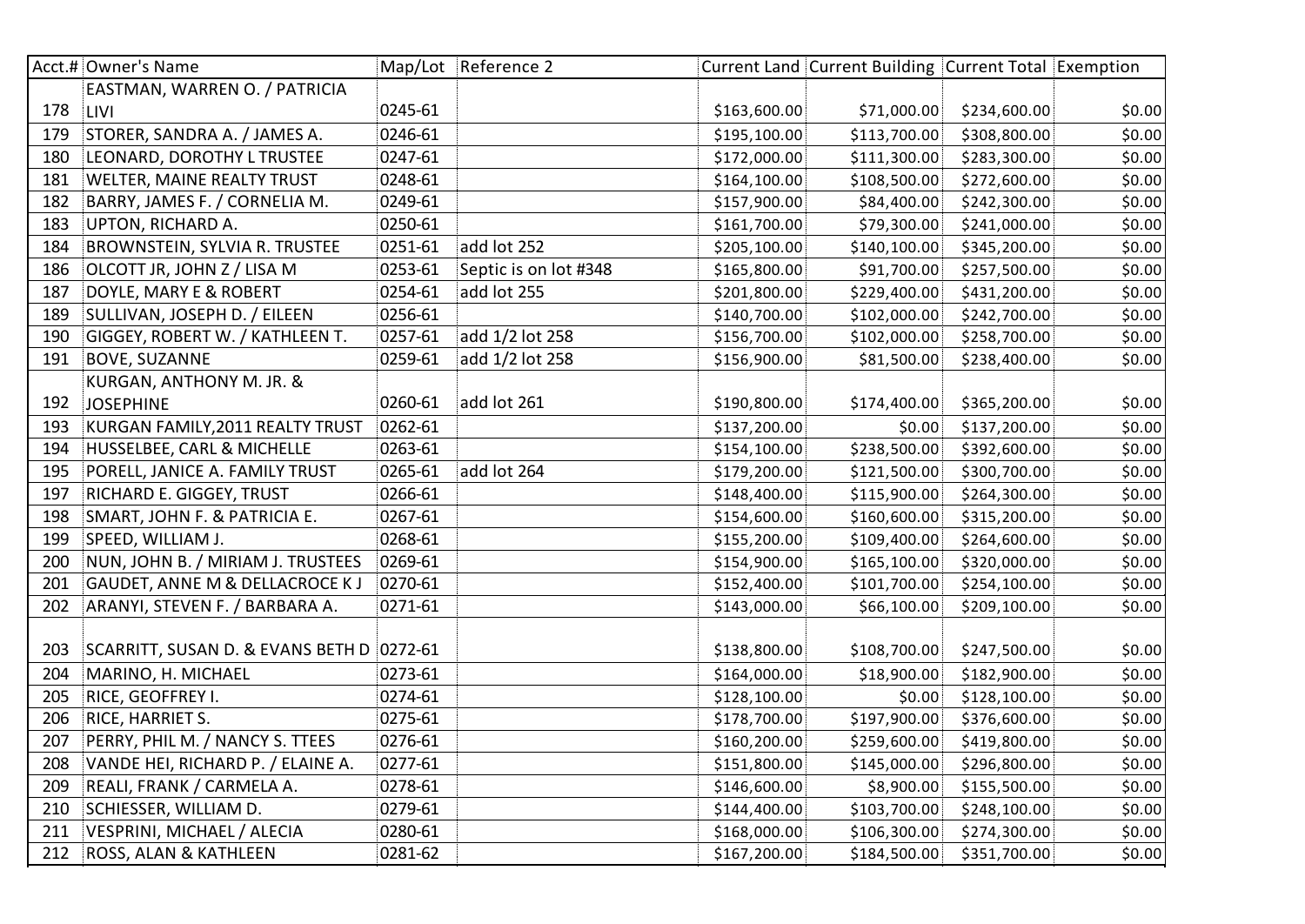|     | Acct.# Owner's Name                |         | Map/Lot Reference 2             |              | Current Land Current Building Current Total Exemption |              |             |
|-----|------------------------------------|---------|---------------------------------|--------------|-------------------------------------------------------|--------------|-------------|
| 213 | NARDONE, JAY &                     | 0282-62 |                                 | \$166,700.00 | \$83,900.00                                           | \$250,600.00 | \$0.00      |
| 912 | ROSS, ALAN / KATHLEEN              | 0283-61 |                                 | \$56,400.00  | \$0.00                                                | \$56,400.00  | \$0.00      |
| 214 | LUTZ, JEAN C.                      | 0284-62 |                                 | \$168,400.00 | \$80,500.00                                           | \$248,900.00 | \$0.00      |
|     | WRZESINSKY, ERNEST R. / LORRAINE   |         |                                 |              |                                                       |              |             |
| 215 | <b>TTEE</b>                        | 0285-62 |                                 | \$167,500.00 | \$95,100.00                                           | \$262,600.00 | \$0.00      |
| 216 | SONDRA CLEMENT, TRUST              | 0286-62 |                                 | \$168,200.00 | \$176,200.00                                          | \$344,400.00 | \$0.00      |
| 217 | MORIN, GRACE M.                    | 0287-62 |                                 | \$170,300.00 | \$44,600.00                                           | \$214,900.00 | \$12,320.00 |
| 218 | SULLIVAN, MARK W. / MARILYN A.     | 0288-62 |                                 | \$154,400.00 | \$214,600.00                                          | \$369,000.00 | \$0.00      |
| 219 | HANCHETT, PATRICIA B.              | 0289-62 |                                 | \$163,000.00 | \$132,600.00                                          | \$295,600.00 | \$0.00      |
| 220 | HANCHETT, KENNETH                  | 0290-62 |                                 | \$139,700.00 | \$0.00                                                | \$139,700.00 | \$0.00      |
| 221 | OHANESIAN, JACOB H. / CHARLOTTE    | 0291-62 |                                 | \$160,600.00 | \$130,600.00                                          | \$291,200.00 | \$0.00      |
| 222 | DEFELICE, ROBERT J                 | 0292-62 |                                 | \$162,100.00 | \$132,100.00                                          | \$294,200.00 | \$0.00      |
| 223 | NANNOLA, VALERIE CAVANAUGH         | 0293-62 |                                 | \$165,100.00 | \$168,700.00                                          | \$333,800.00 | \$0.00      |
| 223 | NANNOLA, VALERIE CAVANAUGH         | 0293-62 |                                 | \$0.00       | \$0.00                                                | \$0.00       | \$0.00      |
| 913 | FRYE ISLAND INC.,                  | 0294-60 |                                 | \$13,000.00  | \$0.00                                                | \$13,000.00  | \$13,000.00 |
| 224 | FREDERICK, MARION H.               | 0295-62 | add LOT 296                     | \$204,700.00 | \$276,000.00                                          | \$480,700.00 | \$0.00      |
|     |                                    |         | <b>FRONT 1/2 OF LOT #394 IS</b> |              |                                                       |              |             |
| 225 | <b>BOND, DAVID M &amp; HEIDI L</b> | 0297-62 | <b>SEPTIC SITE</b>              | \$146,900.00 | \$125,800.00                                          | \$272,700.00 | \$0.00      |
| 226 | BELL, DENISE B.                    | 0298-62 |                                 | \$173,100.00 | \$214,000.00                                          | \$387,100.00 | \$0.00      |
| 227 | DAVIS, DONALD E. / LAURA C.        | 0299-62 |                                 | \$172,200.00 | \$130,600.00                                          | \$302,800.00 | \$0.00      |
| 228 | CATALANO, STEVEN D & CHRISTIN L    | 0300-62 |                                 | \$165,000.00 | \$127,000.00                                          | \$292,000.00 | \$0.00      |
| 229 | BONNESON, WADE R. & MELISSA        | 0301-60 |                                 | \$51,800.00  | \$85,400.00                                           | \$137,200.00 | \$0.00      |
| 230 | DYSENCHUK, PAUL B. / DAVID J.      | 0302-60 |                                 | \$51,700.00  | \$46,300.00                                           | \$98,000.00  | \$0.00      |
| 231 | FLAHIVE, LINDA C.                  | 0303-60 |                                 | \$34,500.00  | \$0.00                                                | \$34,500.00  | \$0.00      |
| 232 | FLAHIVE, PAUL E. / LINDA C.        | 0304-60 |                                 | \$33,800.00  | \$0.00                                                | \$33,800.00  | \$0.00      |
| 233 | SPRING, PHILIP / KAREN             | 0305-60 |                                 | \$46,100.00  | \$84,200.00                                           | \$130,300.00 | \$0.00      |
| 234 | PHELAN, DAVID & PAMELA             | 0306-60 |                                 | \$31,500.00  | \$0.00                                                | \$31,500.00  | \$0.00      |
| 235 | TALVY, PETER R. / NANCY L.         | 0307-60 |                                 | \$46,600.00  | \$104,900.00                                          | \$151,500.00 | \$0.00      |
|     | ZARRELLA, ALEXANDER F. / ROBERTA   |         |                                 |              |                                                       |              |             |
| 236 | $\mathsf E$                        | 0308-60 |                                 | \$45,600.00  | \$118,000.00                                          | \$163,600.00 | \$0.00      |
| 893 | FRYE ISLAND INC.,                  | 0310-60 | <b>LOT 310</b>                  | \$2,100.00   | \$0.00                                                | \$2,100.00   | \$2,100.00  |
| 237 | CASEY, JOSEPH P/MICHELLE M.        | 0311-60 |                                 | \$46,400.00  | \$180,300.00                                          | \$226,700.00 | \$0.00      |
| 238 | Russo, Jean L.                     | 0312-61 |                                 | \$46,700.00  | \$48,800.00                                           | \$95,500.00  | \$0.00      |
| 239 | TEDFORD, GREGORY S. / MARIE T.     | 0313-61 |                                 | \$47,800.00  | \$96,300.00                                           | \$144,100.00 | \$0.00      |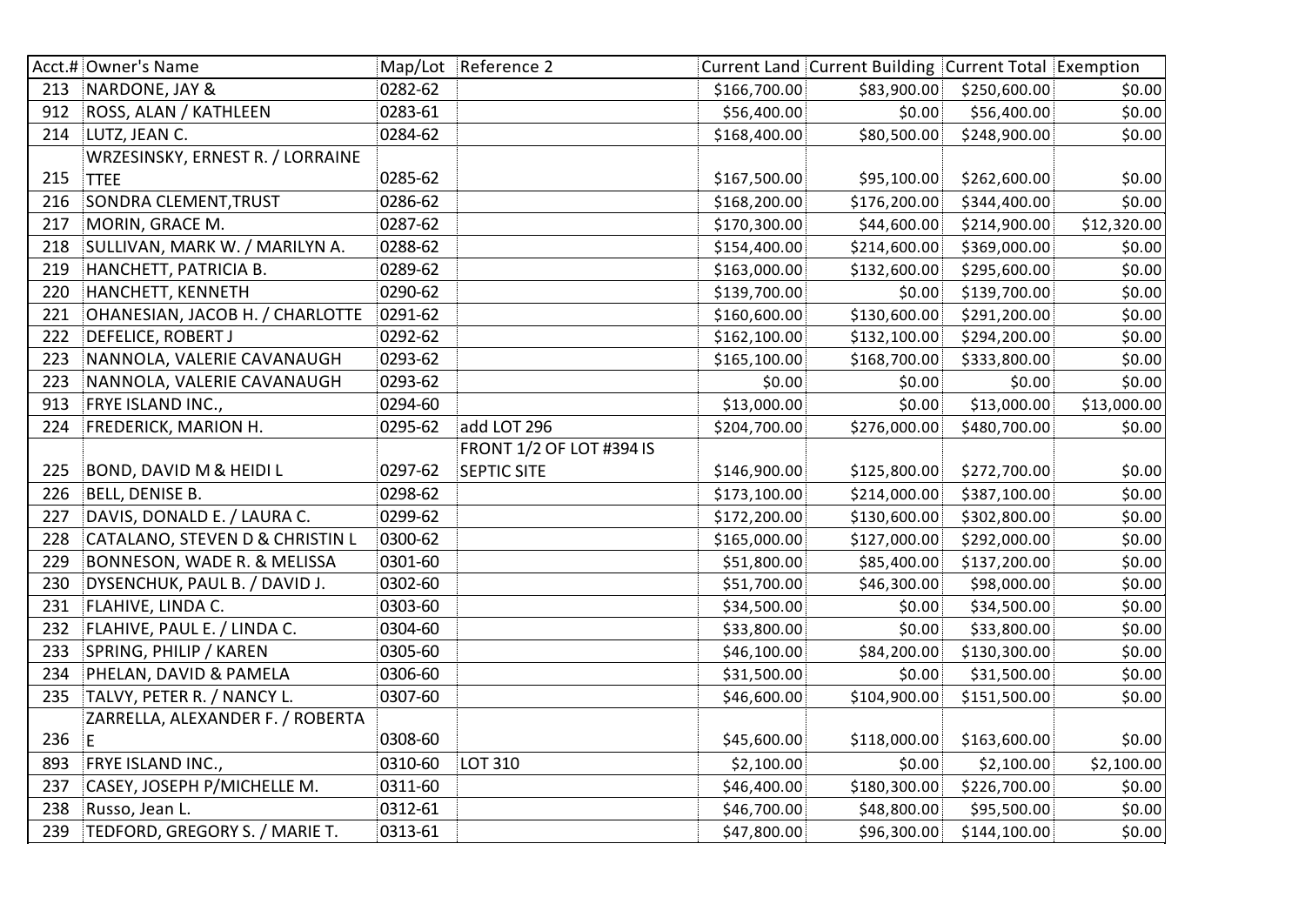|     | Acct.# Owner's Name                      |         | Map/Lot Reference 2              |             | Current Land Current Building Current Total Exemption |              |             |
|-----|------------------------------------------|---------|----------------------------------|-------------|-------------------------------------------------------|--------------|-------------|
|     | FLANAGAN, RICHARD J. & JENNIFER          |         |                                  |             |                                                       |              |             |
| 240 | $Z$ .                                    | 0314-61 |                                  | \$48,900.00 | \$95,300.00                                           | \$144,200.00 | \$0.00      |
| 242 | RILEY, BRIAN / CAROL                     | 0316-61 | add lot 315                      | \$57,400.00 | \$66,500.00                                           | \$123,900.00 | \$0.00      |
| 243 | <b>COUGHLIN, RICHARD J.</b>              | 0317-61 |                                  | \$46,200.00 | \$83,200.00                                           | \$129,400.00 | \$0.00      |
| 244 | ASPESI, RICHARD B. / MARY E.             | 0318-61 |                                  | \$45,400.00 | \$96,900.00                                           | \$142,300.00 | \$0.00      |
|     |                                          |         |                                  |             |                                                       |              |             |
| 245 | KIRSCHENBAUM, MELVIN / ARLENE R. 0320-61 |         | add lot 321                      | \$53,400.00 | \$59,600.00                                           | \$113,000.00 | \$0.00      |
| 914 | FRYE ISLAND, TOWN OF                     | 0322-60 | LOTS 321 322                     | \$1,600.00  | \$0.00                                                | \$1,600.00   | \$1,600.00  |
| 246 | KUIKEN, JAMES L. / JOYCE C.              | 0323-61 |                                  | \$45,000.00 | \$62,500.00                                           | \$107,500.00 | \$12,320.00 |
|     |                                          |         | LOTS 324 325 326 327 328 329     |             |                                                       |              |             |
| 915 | <b>FRYE ISLAND, TOWN OF</b>              | 0326-60 | 330                              | \$6,400.00  | \$0.00                                                | \$6,400.00   | \$6,400.00  |
| 247 | JORDAN, JAMES / STEPHANIE A.             | 0331-61 |                                  | \$31,800.00 | \$0.00                                                | \$31,800.00  | \$0.00      |
|     | SHARPE, BERNARD N & PATRICIA A           |         |                                  |             |                                                       |              |             |
| 248 | <b>TRUSTEES</b>                          | 0337-61 |                                  | \$48,700.00 | \$104,700.00                                          | \$153,400.00 | \$0.00      |
| 249 | HODGE, JOHN A. / THERESA B.              | 0338-61 |                                  | \$50,400.00 | \$76,600.00                                           | \$127,000.00 | \$0.00      |
| 250 | FLEISCHMAN, STEPHEN H                    | 0340-61 |                                  | \$49,500.00 | \$101,600.00                                          | \$151,100.00 | \$0.00      |
|     | KURGAN JR., ANTHONY M &                  |         |                                  |             |                                                       |              |             |
| 251 | <b>JOSEPHINE</b>                         | 0341-61 |                                  | \$47,800.00 | \$100,400.00                                          | \$148,200.00 | \$0.00      |
| 252 | MUSOROFITI, JOHN / LENORE                | 0342-61 |                                  | \$46,500.00 | \$123,500.00                                          | \$170,000.00 | \$0.00      |
| 253 | MUSOROFITI, LENORE                       | 0343-61 |                                  | \$31,900.00 | \$0.00                                                | \$31,900.00  | \$0.00      |
| 254 | LIMING, STEPHEN C. / MICHELLE            | 0344-61 |                                  | \$46,100.00 | \$97,100.00                                           | \$143,200.00 | \$0.00      |
| 255 | LANNON, MICHAEL C & DIANNA               | 0345-61 |                                  | \$42,700.00 | \$62,500.00                                           | \$105,200.00 | \$0.00      |
| 256 | WILSON, SCOTT G.                         | 0347-61 |                                  | \$44,800.00 | \$172,800.00                                          | \$217,600.00 | \$0.00      |
|     |                                          |         | This lot is septic lot for lot # |             |                                                       |              |             |
| 257 | OLCOTT JR., JOHN Z / LISA M              | 0348-61 | 253                              | \$3,700.00  | \$0.00                                                | \$3,700.00   | \$0.00      |
| 917 | FRYE ISLAND INC.,                        | 0349-61 |                                  | \$1,900.00  | \$0.00                                                | \$1,900.00   | \$1,900.00  |
| 258 | FRYE ISLAND, TOWN OF                     | 0350-61 |                                  | \$18,200.00 | \$0.00                                                | \$18,200.00  | \$18,200.00 |
| 259 | <b>BROWN, JANICE</b>                     | 0351-61 |                                  | \$27,800.00 | \$0.00                                                | \$27,800.00  | \$0.00      |
| 260 | <b>BROWN, CHARLES H. / JANICE</b>        | 0352-61 |                                  | \$44,000.00 | \$125,100.00                                          | \$169,100.00 | \$0.00      |
| 261 | <b>GIGGEY, KATHLEEN T. TRUST</b>         | 0353-61 |                                  | \$31,600.00 | \$0.00                                                | \$31,600.00  | \$0.00      |
| 262 | LEWIS, SARA                              | 0354-61 |                                  | \$46,200.00 | \$104,300.00                                          | \$150,500.00 | \$0.00      |
|     | BICKUM, CHRISTOPHER D. / ALLISON         |         |                                  |             |                                                       |              |             |
| 263 | M                                        | 0355-61 |                                  | \$49,700.00 | \$75,900.00                                           | \$125,600.00 | \$0.00      |
| 264 | DAVIS, RICHARD A.                        | 0356-61 |                                  | \$49,600.00 | \$103,100.00                                          | \$152,700.00 | \$0.00      |
| 265 | WALENCEWICZ, DAVID/JODI                  | 0357-61 |                                  | \$32,400.00 | \$0.00                                                | \$32,400.00  | \$0.00      |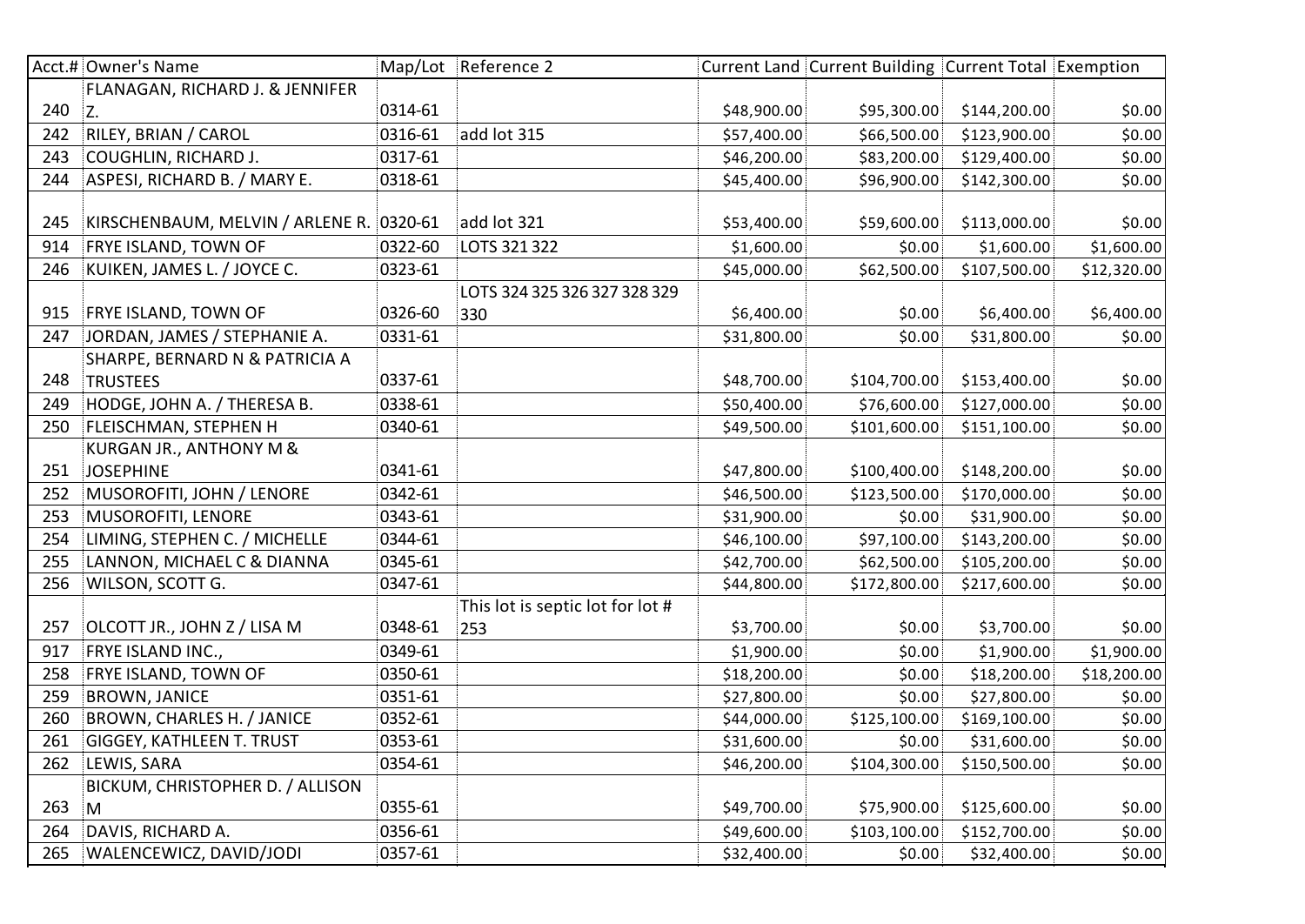|      | Acct.# Owner's Name                        |             | Map/Lot Reference 2              |             | Current Land Current Building Current Total Exemption |              |             |
|------|--------------------------------------------|-------------|----------------------------------|-------------|-------------------------------------------------------|--------------|-------------|
| 266  | LARHETTE, SIDNEY W. / MARLENE A.           | 0358-61     |                                  | \$47,000.00 | \$101,000.00                                          | \$148,000.00 | \$0.00      |
| 267  | SULLIVAN, MARK W. / MARILYN A.             | 0359-61     |                                  | \$33,000.00 | \$0.00                                                | \$33,000.00  | \$0.00      |
| 268  | FRYE ISLAND INC.,                          | 0360-61     |                                  | \$23,200.00 | \$0.00                                                | \$23,200.00  | \$23,200.00 |
| 269  | O'CONNOR, JAMES L./LAURETTA L.             | 0361-61     |                                  | \$7,200.00  | \$0.00                                                | \$7,200.00   | \$0.00      |
| 918  | FRYE ISLAND INC.,                          | 0362-61     |                                  | \$2,000.00  | \$0.00                                                | \$2,000.00   | \$2,000.00  |
| 270  | FRYE ISLAND INC.,                          | 0363-61     |                                  | \$6,300.00  | \$0.00                                                | \$6,300.00   | \$6,300.00  |
| 271  | Town of Frye Island,                       | 0364-61     |                                  | \$19,400.00 | \$0.00                                                | \$19,400.00  | \$19,400.00 |
| 919  | FRYE ISLAND INC.,                          | 0365-61     |                                  | \$1,900.00  | \$0.00                                                | \$1,900.00   | \$1,900.00  |
| 272  | ZINCK, TRACEY                              | 0366-61     |                                  | \$2,000.00  | \$0.00                                                | \$2,000.00   | \$0.00      |
| 920  | FRYE ISLAND INC.,                          | 0368-61     | LOTS 367 368 369                 | \$4,000.00  | \$0.00                                                | \$4,000.00   | \$4,000.00  |
| 273  | REALI, FRANK / CARMELA A.                  | 0370-61     |                                  | \$33,400.00 | \$0.00                                                | \$33,400.00  | \$0.00      |
|      | HUGHES, KATHERINE C & SWEET                |             |                                  |             |                                                       |              |             |
| 274  | <b>JASON E</b>                             | 0371-61     |                                  | \$50,900.00 | \$90,900.00                                           | \$141,800.00 | \$0.00      |
|      |                                            |             |                                  |             |                                                       |              |             |
| 275  | HOUSE, PHYLLIS S. & HOUSE RICHARD 0372-61  |             | add LOT 373                      | \$56,400.00 | \$64,800.00                                           | \$121,200.00 | \$0.00      |
| 276  | <b>ANTHONY, DEBORAH A &amp; WESLEY R</b>   | 0374-61     |                                  | \$47,700.00 | \$153,300.00                                          | \$201,000.00 | \$0.00      |
|      |                                            |             |                                  |             |                                                       |              |             |
| 278  | KELLEY, FREDERICK D. & MARYBETH A. 0376-62 |             | add lot 375                      | \$58,400.00 | \$81,700.00                                           | \$140,100.00 | \$0.00      |
|      | CAMPBELL, WILFRED P. / KATHLEEN            |             |                                  |             |                                                       |              |             |
| 279  | H.                                         | 0377-62     |                                  | \$47,000.00 | \$84,800.00                                           | \$131,800.00 | \$0.00      |
| 280  | KANNIARD, RANDY / KATHY                    | 0378-62     |                                  | \$47,000.00 | \$189,400.00                                          | \$236,400.00 | \$0.00      |
| 281  | RICHARD, PAUL B                            | 0379-62     |                                  | \$46,900.00 | \$107,300.00                                          | \$154,200.00 | \$0.00      |
| 282  | ROSS, ALAN W. / KATHLEEN A.                | 0380-62     |                                  | \$46,900.00 | \$112,700.00                                          | \$159,600.00 | \$0.00      |
| 283  | MELLO, RICHARD J.                          | 0381-62     |                                  | \$46,800.00 | \$133,700.00                                          | \$180,500.00 | \$0.00      |
| 284  | SONDRA CLEMENT, TRUST                      | 0382-62     |                                  | \$32,100.00 | \$0.00                                                | \$32,100.00  | \$0.00      |
| 285  | CLEMENT, JULIE A.                          | 0383-62     |                                  | \$32,100.00 | \$0.00                                                | \$32,100.00  | \$0.00      |
| 286  | <b>GILMAN, PATRICIA A</b>                  | 0384-62     |                                  | \$46,600.00 | \$120,200.00                                          | \$166,800.00 | \$0.00      |
| 287  | GLEESON, DAVID S. / DIANNE L.              | 0385-62     |                                  | \$47,100.00 | \$69,300.00                                           | \$116,400.00 | \$0.00      |
| 288  | HUCHTHAUSEN, PETER / KATHLEEN              | 0386-62     |                                  | \$45,700.00 | \$44,600.00                                           | \$90,300.00  | \$0.00      |
| 289  | EDWARDS, DEBORAH L                         | 0387-62     | add lot 388                      | \$41,100.00 | \$0.00                                                | \$41,100.00  | \$0.00      |
| 829  | EDWARDS, DEBORAH L                         | 0389-62     | add lot 390                      | \$44,600.00 | \$0.00                                                | \$44,600.00  | \$0.00      |
| 290  | CARON, DENNIS T.                           | 0391-62     |                                  | \$47,100.00 | \$104,600.00                                          | \$151,700.00 | \$0.00      |
| 291  | <b>SCHRIMMER, LISA M &amp; BRUCE</b>       | 0392-62     | ADD LOT 393                      | \$56,000.00 | \$99,600.00                                           | \$155,600.00 | \$0.00      |
| 1065 | <b>BOND, DAVID M &amp; HEIDI L</b>         |             | 0394-001-(FRONT HALF OF LOT #394 | \$38,900.00 | \$0.00                                                | \$38,900.00  | \$0.00      |
|      | 1066 FRYE ISLAND INC.,                     | 0394-001-62 |                                  | \$12,300.00 | \$0.00                                                | \$12,300.00  | \$12,300.00 |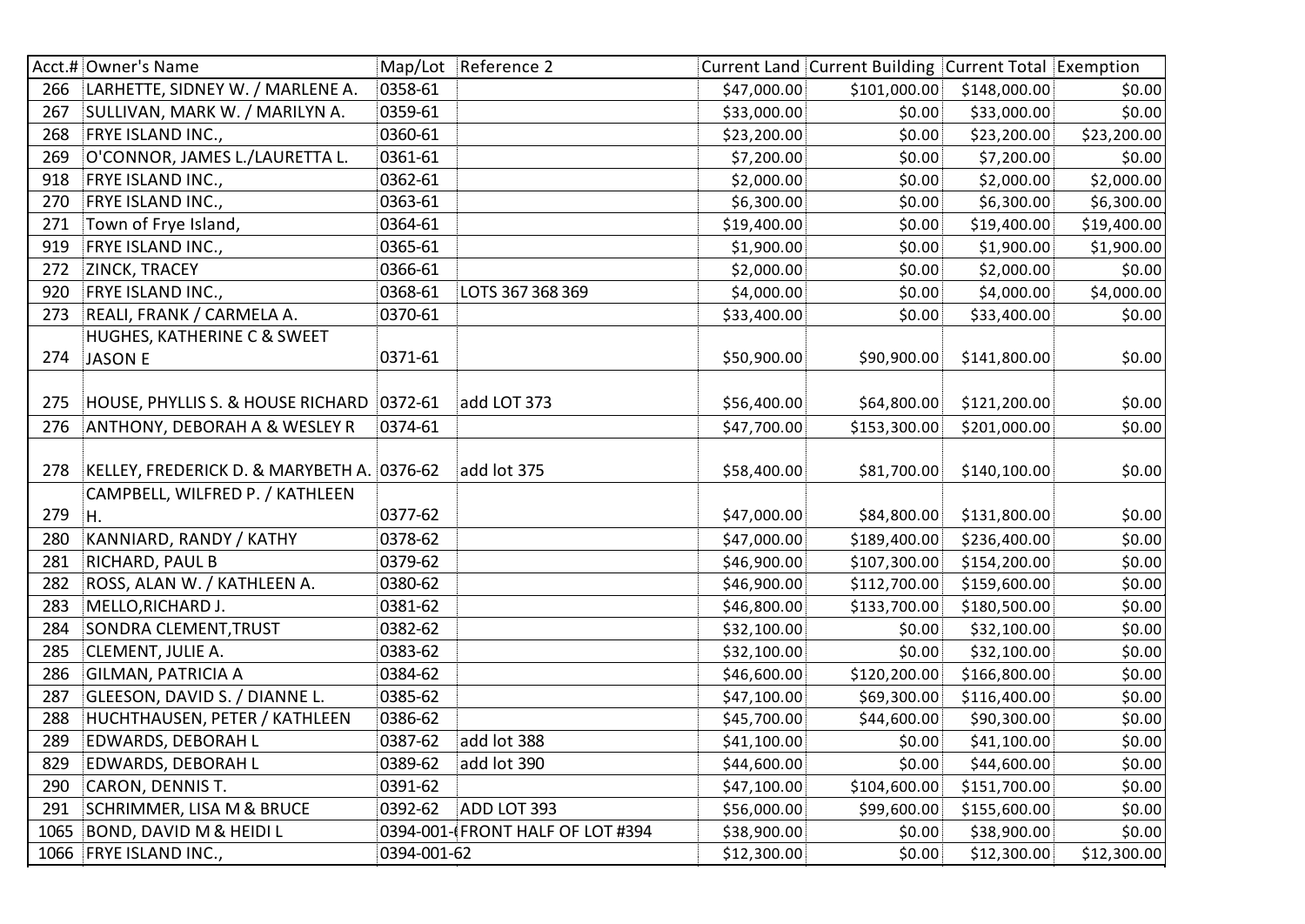|     | Acct.# Owner's Name                          |         | Map/Lot Reference 2     |              | Current Land Current Building Current Total Exemption |              |            |
|-----|----------------------------------------------|---------|-------------------------|--------------|-------------------------------------------------------|--------------|------------|
| 293 | DAVIS, BARBARA J & TERESA E                  | 0395-62 |                         | \$32,800.00  | \$0.00                                                | \$32,800.00  | \$0.00     |
| 921 | FRYE ISLAND INC.,                            | 0396-62 | LOTS 396 397 SEPTIC LOT | \$3,700.00   | \$0.00                                                | \$3,700.00   | \$3,700.00 |
| 294 | MURRAY, MICHAEL S. & MARYANN                 | 0398-62 |                         | \$52,900.00  | \$142,800.00                                          | \$195,700.00 | \$0.00     |
| 295 | <b>WAGNER, AMY &amp; DAVID TRUSTEES</b>      | 0399-62 | add LOT 400             | \$63,600.00  | \$70,000.00                                           | \$133,600.00 | \$0.00     |
| 922 | FRYE ISLAND INC.,                            | 0401-62 | <b>SEPTIC LOT</b>       | \$2,100.00   | \$0.00                                                | \$2,100.00   | \$2,100.00 |
| 296 | WHITE, COONEY SHIRLEY                        | 0402-62 |                         | \$6,000.00   | \$0.00                                                | \$6,000.00   | \$0.00     |
| 297 | WILSON, KEVIN R. / SUSAN J.                  | 0403-62 |                         | \$44,500.00  | \$134,700.00                                          | \$179,200.00 | \$0.00     |
| 298 | BLACK, DWAYNE R & MARCIA P                   | 0500-62 |                         | \$233,600.00 | \$77,700.00                                           | \$311,300.00 | \$0.00     |
|     |                                              |         | 19% GIFT TO CHILD       |              |                                                       |              |            |
| 299 | TREACY, LOIS E. TTEE & BEDELL ERIC N 0501-60 |         | B21547P053              | \$386,600.00 | \$122,300.00                                          | \$508,900.00 | \$0.00     |
|     |                                              |         |                         |              |                                                       |              |            |
| 299 | TREACY, LOIS E. TTEE & BEDELL ERIC N 0501-60 |         |                         | \$0.00       | \$25,200.00                                           | \$25,200.00  | \$0.00     |
|     |                                              |         |                         |              |                                                       |              |            |
| 299 | TREACY, LOIS E. TTEE & BEDELL ERIC N 0501-60 |         |                         | \$0.00       | \$61,300.00                                           | \$61,300.00  | \$0.00     |
|     |                                              |         | 19% GIFT TO CHILD       |              |                                                       |              |            |
| 299 | TREACY, LOIS E. TTEE & BEDELL ERIC N 0501-60 |         | B21547P053              | \$0.00       | \$106,400.00                                          | \$106,400.00 | \$0.00     |
| 301 | DALEY, JEFFREY M. & MARY ANN                 | 0503-61 | <b>JOINT TENNANCY</b>   | \$202,600.00 | \$29,800.00                                           | \$232,400.00 | \$0.00     |
| 301 | DALEY, JEFFREY M. & MARY ANN                 | 0503-61 |                         | \$0.00       | \$8,600.00                                            | \$8,600.00   | \$0.00     |
| 301 | DALEY, JEFFREY M. & MARY ANN                 | 0503-61 |                         | \$0.00       | \$6,500.00                                            | \$6,500.00   | \$0.00     |
| 301 | DALEY, JEFFREY M. & MARY ANN                 | 0503-61 | <b>JOINT TENNANCY</b>   | \$0.00       | \$9,000.00                                            | \$9,000.00   | \$0.00     |
| 302 | HEITZ, KENNETH W. & LISA A.                  | 0504-60 |                         | \$38,600.00  | \$1,500.00                                            | \$40,100.00  | \$0.00     |
| 303 | THOMAS, MARK / ROBERTA                       | 0505-61 | <b>AKA LOT 61-1</b>     | \$162,600.00 | \$105,600.00                                          | \$268,200.00 | \$0.00     |
| 304 | MCFARLAND, JANISE                            | 0506-62 | AKA LOT 62-1            | \$490,200.00 | \$138,600.00                                          | \$628,800.00 | \$0.00     |
| 305 | HEIMANN, ANTHONY J. & CECILE                 | 0507-60 |                         | \$142,400.00 | \$135,900.00                                          | \$278,300.00 | \$0.00     |
| 306 | MACGREGOR III, JOHN W TRUSTEE                | 0508-62 | ALSO SEE LOT 2007       | \$205,000.00 | \$250,200.00                                          | \$455,200.00 | \$0.00     |
| 856 | LA DOW, ROBERT P / CLAIRE M                  | 0510-60 | added to lot 17         | \$0.00       | \$0.00                                                | \$0.00       | \$0.00     |
| 307 | FRYE ISLAND TOWN OF,                         | 0800-60 |                         | \$9,500.00   | \$0.00                                                | \$9,500.00   | \$9,500.00 |
| 308 | LEDGARD II, HARRY J & LEVY PERRI             | 0801-60 |                         | \$36,100.00  | \$37,400.00                                           | \$73,500.00  | \$0.00     |
|     | SAVAGE, TODD S. & LINDA M. &                 |         |                         |              |                                                       |              |            |
| 309 | <b>PRENT</b>                                 | 0802-60 |                         | \$25,700.00  | \$0.00                                                | \$25,700.00  | \$0.00     |
|     |                                              |         |                         |              |                                                       |              |            |
| 310 | CORNEAU, DAWNMARIE & ROBERT M 0803-60        |         |                         | \$36,100.00  | \$96,400.00                                           | \$132,500.00 | \$0.00     |
| 865 | FRYE ISLAND, TOWN OF                         | 0804-60 | LOTS 804,805            | \$1,400.00   | \$0.00                                                | \$1,400.00   | \$1,400.00 |
| 311 | TOWN, OF FRYE ISLAND                         | 0806-60 |                         | \$25,500.00  | \$5,800.00                                            | \$31,300.00  | \$0.00     |
| 864 | FRYE ISLAND, TOWN OF                         | 0807-60 |                         | \$900.00     | \$0.00                                                | \$900.00]    | \$900.00   |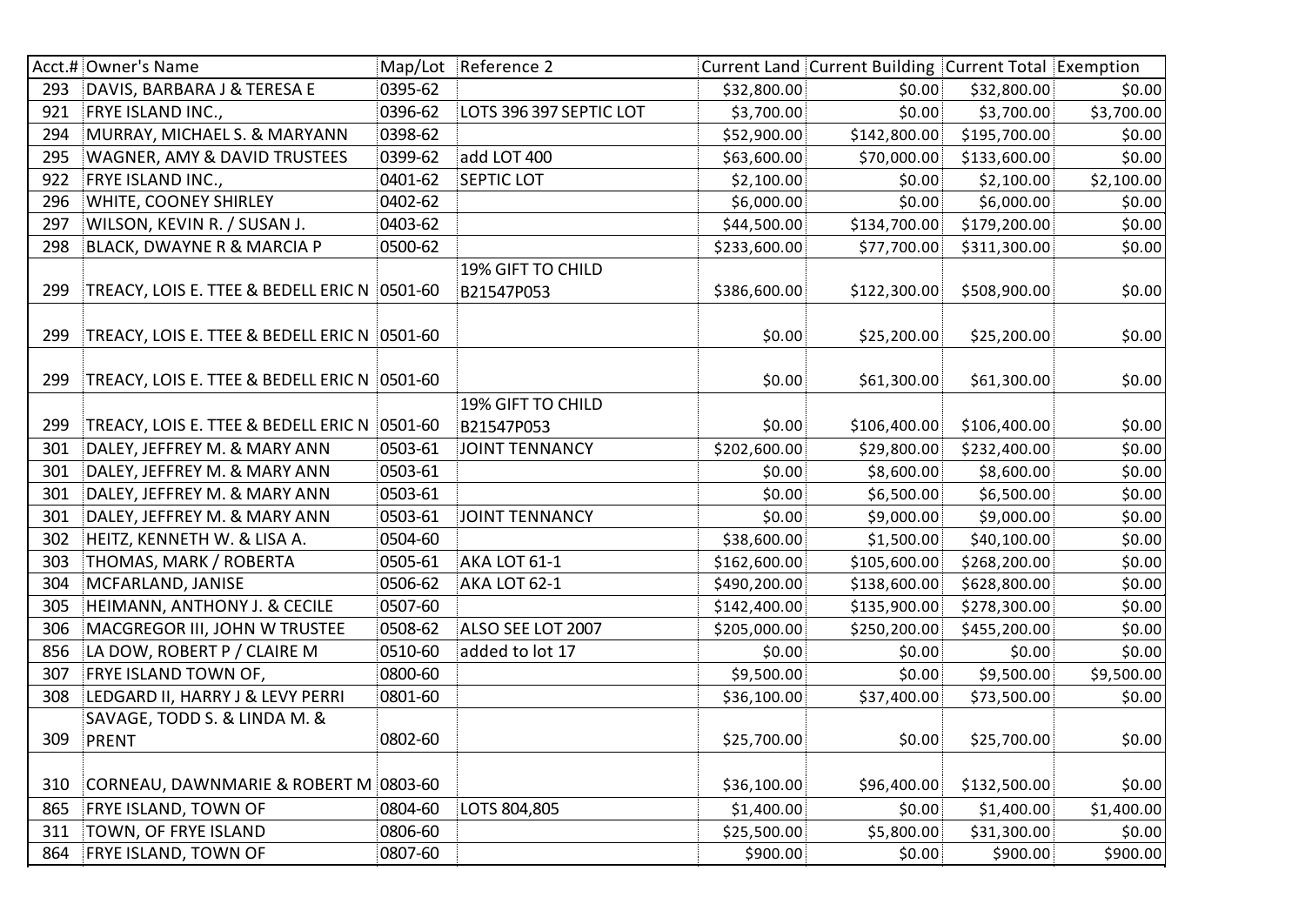|     | Acct.# Owner's Name                     |         | Map/Lot Reference 2  |             | Current Land Current Building Current Total Exemption |              |            |
|-----|-----------------------------------------|---------|----------------------|-------------|-------------------------------------------------------|--------------|------------|
| 312 | MARTYN, RICHARD / CONSTANCE             | 0808-60 | Add LOT 809          | \$39,600.00 | \$59,600.00                                           | \$99,200.00  | \$0.00     |
| 313 | RIVARD, JOAN M.                         | 0810-60 |                      | \$25,700.00 | \$0.00                                                | \$25,700.00  | \$0.00     |
|     | RIVARD, JOHN E & Joan M CO-             |         |                      |             |                                                       |              |            |
| 808 | <b>TRUSTEES</b>                         | 0812-60 | add lot 811          | \$40,100.00 | \$134,000.00                                          | \$174,100.00 | \$0.00     |
| 314 | RASHID, MARK J. / BARBARA J.            | 0813-60 | ALSO SEE LOT 814     | \$40,100.00 | \$62,500.00                                           | \$102,600.00 | \$0.00     |
|     | LACERTE, RICHARD & JEANNINE             |         |                      |             |                                                       |              |            |
| 315 | <b>TRUSTEES</b>                         | 0815-60 | add lot 816          | \$40,100.00 | \$121,400.00                                          | \$161,500.00 | \$0.00     |
| 316 | GIELLA, ESTATE OF                       | 0817-60 |                      | \$25,700.00 | \$0.00                                                | \$25,700.00  | \$0.00     |
| 317 | FOSTER, BERNARD S. / LINDA T.           | 0818-60 |                      | \$25,300.00 | \$0.00                                                | \$25,300.00  | \$0.00     |
| 318 | POLONKA, CHRISTINE                      | 0819-60 |                      | \$35,700.00 | \$113,200.00                                          | \$148,900.00 | \$0.00     |
| 319 | BAGLEY, CHRISTOPHER C. & PAULA L.       | 0820-60 |                      | \$35,700.00 | \$32,200.00                                           | \$67,900.00  | \$0.00     |
| 320 | <b>BRISTOL, SALLY A.</b>                | 0821-60 |                      | \$35,100.00 | \$114,800.00                                          | \$149,900.00 | \$0.00     |
| 321 | LOCKE, STEPHEN K/BARBARA A              | 0822-60 |                      | \$36,100.00 | \$87,900.00                                           | \$124,000.00 | \$0.00     |
| 322 | WALDRON, KAREN A.                       | 0823-60 |                      | \$36,100.00 | \$118,300.00                                          | \$154,400.00 | \$0.00     |
| 323 | <b>GIBSON, THERESE B</b>                | 0824-60 |                      | \$25,700.00 | \$0.00                                                | \$25,700.00  | \$0.00     |
| 324 | GIBSON, ROBERT A / THERESE B            | 0825-60 |                      | \$36,100.00 | \$48,800.00                                           | \$84,900.00  | \$0.00     |
| 325 | GASS, JOHN                              | 0826-60 |                      | \$9,500.00  | \$5,000.00                                            | \$14,500.00  | \$0.00     |
| 326 | <b>GASS, KELLY A</b>                    | 0827-60 |                      | \$9,500.00  | \$5,000.00                                            | \$14,500.00  | \$0.00     |
| 327 | KIVEKAS, STEVEN A. / SUZANNE            | 0828-60 |                      | \$36,100.00 | \$90,900.00                                           | \$127,000.00 | \$0.00     |
|     | BLANKENSHIP, PAMELA K. & WILLIAM        |         |                      |             |                                                       |              |            |
| 328 | W.                                      | 0829-60 |                      | \$36,100.00 | \$110,500.00                                          | \$146,600.00 | \$0.00     |
| 809 | O'LEARY, STEPHEN M. & NANCY I.          | 0831-60 | add LOT 830          | \$54,600.00 | \$98,300.00                                           | \$152,900.00 | \$0.00     |
| 887 | FRYE ISLAND INC.,                       | 0851-60 |                      | \$1,000.00  | \$0.00                                                | \$1,000.00   | \$1,000.00 |
| 330 | KELLY, DANA R. / LESLIE M.              | 0852-60 |                      | \$27,500.00 | \$0.00                                                | \$27,500.00  | \$0.00     |
| 888 | FRYE ISLAND INC.,                       | 0853-60 |                      | \$1,100.00  | \$0.00                                                | \$1,100.00   | \$1,100.00 |
|     |                                         |         |                      |             |                                                       |              |            |
| 331 | HOLGERSEN, HAROLD M./KATHRYN J. 0854-60 |         | and David Holgersen  | \$37,600.00 | \$67,000.00                                           | \$104,600.00 | \$0.00     |
| 889 | FRYE ISLAND INC.,                       | 0855-60 |                      | \$1,100.00  | \$0.00                                                | \$1,100.00   | \$1,100.00 |
| 332 | VEINOT, JAN ELLEN                       | 0856-60 |                      | \$27,200.00 | \$0.00                                                | \$27,200.00  | \$0.00     |
| 890 | FRYE ISLAND INC.,                       | 0858-60 |                      | \$1,500.00  | \$0.00                                                | \$1,500.00   | \$1,500.00 |
| 333 | DONIO JR., SAMUEL A. / NANCY M.         | 0859-60 |                      | \$38,600.00 | \$114,900.00                                          | \$153,500.00 | \$0.00     |
| 334 | MILLEY, STEVEN J. SR. & JANICE E.       | 0860-60 | add lot 861          | \$42,100.00 | \$32,700.00                                           | \$74,800.00  | \$0.00     |
| 877 | FRYE ISLAND INC.,                       | 0862-60 |                      | \$1,100.00  | \$0.00                                                | \$1,100.00   | \$1,100.00 |
| 336 | MASULLA, RONALD J.                      | 0863-60 |                      | \$37,600.00 | \$44,800.00                                           | \$82,400.00  | \$0.00     |
| 876 | FRYE ISLAND INC.,                       | 0866-60 | LOTS 864 865 866 867 | \$2,100.00  | \$0.00                                                | \$2,100.00   | \$2,100.00 |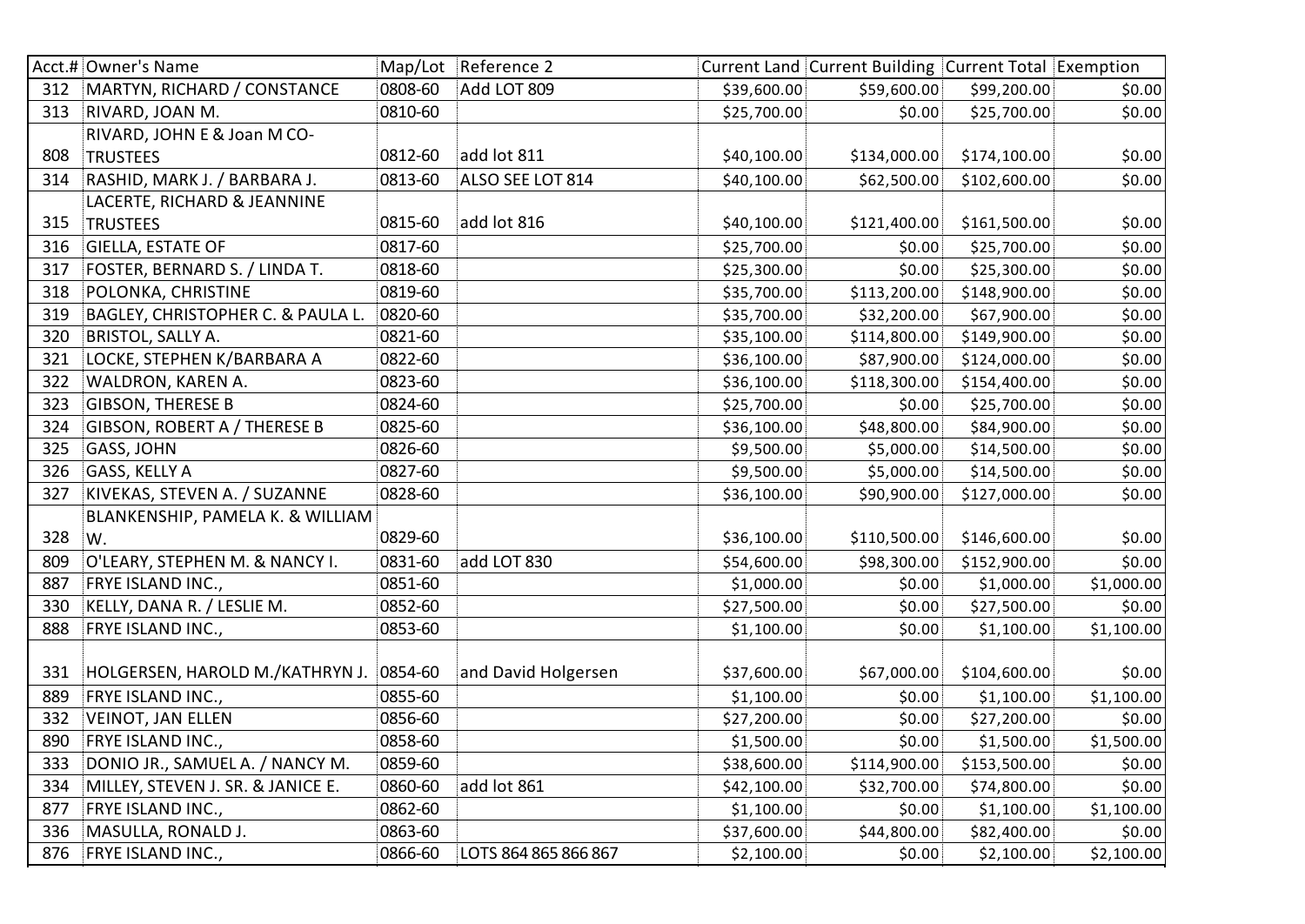|     | Acct.# Owner's Name             |         | Map/Lot Reference 2            |             | Current Land Current Building Current Total Exemption |              |            |
|-----|---------------------------------|---------|--------------------------------|-------------|-------------------------------------------------------|--------------|------------|
| 337 | LEPENVEN, MAURICE E             | 0868-60 |                                | \$37,600.00 | \$38,300.00                                           | \$75,900.00  | \$0.00     |
| 338 | LEPENVEN, MAURICE E.            | 0869-60 |                                | \$27,200.00 | \$0.00                                                | \$27,200.00  | \$0.00     |
| 875 | FRYE ISLAND INC.,               | 0870-60 |                                | \$1,100.00  | \$0.00                                                | \$1,100.00   | \$1,100.00 |
|     | HICKIE, BRUCE E/ KATHLEEN F/    |         |                                |             |                                                       |              |            |
| 340 | <b>CAROLYN A</b>                | 0872-60 | add lot 871                    | \$42,100.00 | \$109,500.00                                          | \$151,600.00 | \$0.00     |
| 878 | FRYE ISLAND INC.,               | 0873-60 |                                | \$1,100.00  | \$0.00                                                | \$1,100.00   | \$1,100.00 |
| 341 | BROWNE, MARY T.                 | 0874-60 |                                | \$37,500.00 | \$78,700.00                                           | \$116,200.00 | \$0.00     |
| 342 | SIBLEY, MICHELE LEE             | 0875-60 |                                | \$37,500.00 | \$75,700.00                                           | \$113,200.00 | \$0.00     |
| 343 | FRYE ISLAND, TOWN OF            | 0876-60 |                                | \$2,200.00  | \$0.00                                                | \$2,200.00   | \$2,200.00 |
| 344 | LARSON, J. BRYAN & LEIGH &      | 0877-60 |                                | \$37,500.00 | \$79,100.00                                           | \$116,600.00 | \$0.00     |
| 345 | <b>HAFEY, HEIDI MOSES</b>       | 0878-60 |                                | \$27,100.00 | \$0.00                                                | \$27,100.00  | \$0.00     |
| 879 | FRYE ISLAND INC.,               | 0880-60 | LOTS 879,880                   | \$1,700.00  | \$0.00                                                | \$1,700.00   | \$1,700.00 |
| 346 | LARSON, BRYAN                   | 0881-60 |                                | \$27,100.00 | \$0.00                                                | \$27,100.00  | \$0.00     |
| 347 | SULLIVAN, MARK W. JR. & MARK W. | 0884-60 |                                | \$27,100.00 | \$0.00                                                | \$27,100.00  | \$0.00     |
| 881 | <b>FRYE ISLAND INC.,</b>        | 0885-60 | LOTS 885 883 1954 1955         | \$2,200.00  | \$0.00                                                | \$2,200.00   | \$2,200.00 |
|     |                                 |         |                                |             |                                                       |              |            |
| 834 | <b>BUCKLEY, BRIAN D/LISA G</b>  | 0887-60 | add LOT 886 and 1/2 of Lot 888 | \$50,800.00 | \$119,800.00                                          | \$170,600.00 | \$0.00     |
|     | PERSSON, JONATHAN CORREIA &     |         |                                |             |                                                       |              |            |
| 350 | <b>JENNIFER</b>                 | 0889-60 |                                | \$40,000.00 | \$73,000.00                                           | \$113,000.00 | \$0.00     |
| 351 | PIRA, DAVID P./RULE LYNN C      | 0890-60 |                                | \$27,200.00 | \$0.00                                                | \$27,200.00  | \$0.00     |
| 352 | <b>BROADDUS, JACQUELINE H.</b>  | 0891-60 | add lot 892                    | \$41,600.00 | \$90,000.00                                           | \$131,600.00 | \$0.00     |
| 882 | FRYE ISLAND INC.,               | 0893-60 |                                | \$1,200.00  | \$0.00                                                | \$1,200.00   | \$1,200.00 |
|     | MARTIN - JACKSON, DARLYNE       |         |                                |             |                                                       |              |            |
| 354 | <b>TRUSTEE</b>                  | 0895-60 |                                | \$38,600.00 | \$43,200.00                                           | \$81,800.00  | \$0.00     |
| 355 | KOCHON, KENT L.& BARBARA H.     | 0896-60 | ADD 1023 and 897               | \$32,900.00 | \$0.00                                                | \$32,900.00  | \$0.00     |
| 357 | PETERSON, CARL / PATRICIA       | 0898-60 |                                | \$27,200.00 | \$0.00                                                | \$27,200.00  | \$0.00     |
| 358 | FOSHER, CATHERINE A.            | 0899-60 |                                | \$38,400.00 | \$43,600.00                                           | \$82,000.00  | \$0.00     |
| 359 | SPITZ, S. LEONARD / IRENE E.    | 0900-60 |                                | \$38,700.00 | \$66,100.00                                           | \$104,800.00 | \$0.00     |
| 360 | PAISLEY, MARGARET MORRILL       | 0901-60 |                                | \$27,200.00 | \$0.00                                                | \$27,200.00  | \$0.00     |
| 799 | <b>HAFEY, HEIDI MOSES</b>       | 0902-60 |                                | \$27,200.00 | \$0.00                                                | \$27,200.00  | \$0.00     |
| 361 | REMILLARD, JEANNETTE            | 0903-60 |                                | \$3,600.00  | \$0.00                                                | \$3,600.00   | \$0.00     |
| 362 | HARTLEY, CAMERON F/KELLY M      | 0904-60 |                                | \$27,200.00 | \$0.00                                                | \$27,200.00  | \$0.00     |
| 363 | KELLEHER, MICHAEL P.            | 0905-60 |                                | \$37,600.00 | \$114,800.00                                          | \$152,400.00 | \$0.00     |
| 871 | FRYE ISLAND INC.,               | 0906-60 |                                | \$1,100.00  | \$0.00                                                | \$1,100.00   | \$1,100.00 |
| 364 | LACERTE, JEFFREY P/PAMELA J     | 0907-60 |                                | \$37,600.00 | \$147,100.00                                          | \$184,700.00 | \$0.00     |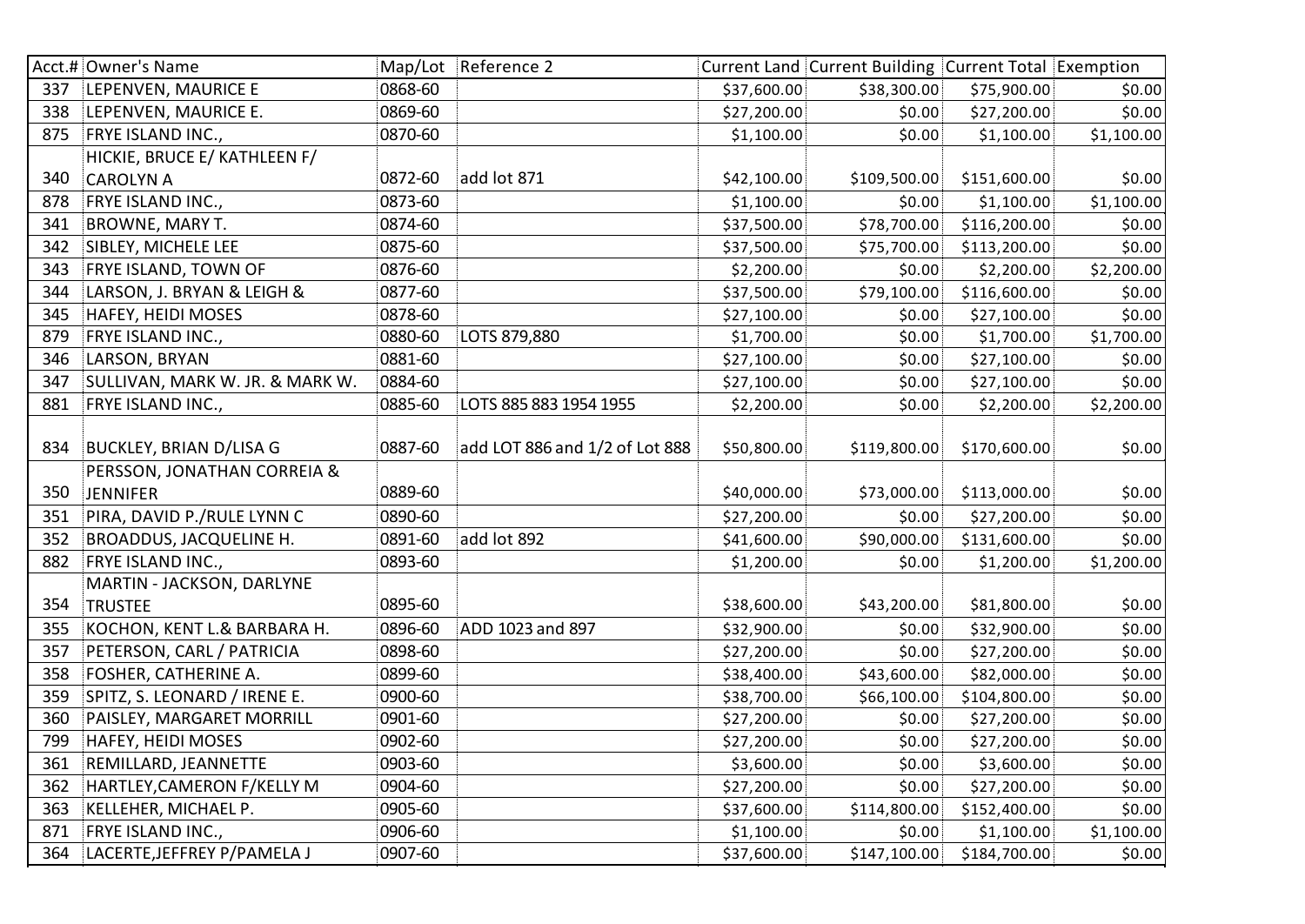|     | Acct.# Owner's Name                   |         | Map/Lot Reference 2 |             | Current Land Current Building Current Total Exemption |              |            |
|-----|---------------------------------------|---------|---------------------|-------------|-------------------------------------------------------|--------------|------------|
| 870 | <b>FRYE ISLAND INC.,</b>              | 0908-60 |                     | \$1,100.00  | \$0.00                                                | \$1,100.00   | \$1,100.00 |
| 365 | Town of Frye Island, (Tax Acquired)   | 0909-60 | add LOT 910         | \$15,400.00 | \$0.00                                                | \$15,400.00  | \$0.00     |
| 869 | FRYE ISLAND INC.,                     | 0911-60 |                     | \$500.00    | \$0.00                                                | \$500.00     | \$500.00   |
| 366 | <b>BARNES, GILFORD</b>                | 0912-60 |                     | \$2,700.00  | \$0.00                                                | \$2,700.00   | \$0.00     |
|     |                                       |         |                     |             |                                                       |              |            |
| 367 | BURGESS, GREGORY R. & DOROTHY T.      | 0914-60 | add lot 913         | \$41,400.00 | \$138,300.00                                          | \$179,700.00 | \$0.00     |
| 369 | HAMILTON, PAUL & KATANYA              | 0916-60 | add lot 915         | \$40,300.00 | \$53,900.00                                           | \$94,200.00  | \$0.00     |
| 370 | RICH, TODD B. & RICH JOSEPH C.        | 0917-60 |                     | \$27,500.00 | \$0.00                                                | \$27,500.00  | \$0.00     |
| 371 | HASKELL, STEVEN J. & NANCY C.         | 0918-60 |                     | \$37,900.00 | \$128,500.00                                          | \$166,400.00 | \$0.00     |
| 868 | <b>FRYE ISLAND, TOWN OF</b>           | 0919-60 |                     | \$1,000.00  | \$0.00                                                | \$1,000.00   | \$1,000.00 |
| 372 | HILLS, JOHN H. & DEBRA A.             | 0920-60 | ALSO SEE LOT 1107   | \$25,700.00 | \$0.00                                                | \$25,700.00  | \$0.00     |
| 373 | DRYDEN, CAROL A.                      | 0921-60 |                     | \$25,700.00 | \$0.00                                                | \$25,700.00  | \$0.00     |
| 374 | WEED, BRIAN & EVELEIGH & CHERYL       | 0922-60 |                     | \$36,100.00 | \$85,600.00                                           | \$121,700.00 | \$0.00     |
| 375 | ASLANIAN, GREGORY J/JANET M           | 0923-60 |                     | \$25,700.00 | \$0.00                                                | \$25,700.00  | \$0.00     |
| 376 | RADUNE, KARL F. & ELIZABETH D.        | 0924-60 |                     | \$25,700.00 | \$0.00                                                | \$25,700.00  | \$0.00     |
| 377 | RADUNE, KARL F. / ELIZABETH D.        | 0925-60 |                     | \$39,200.00 | \$69,500.00                                           | \$108,700.00 | \$0.00     |
| 872 | <b>FRYE ISLAND, TOWN OF</b>           | 0926-60 |                     | \$1,400.00  | \$0.00                                                | \$1,400.00   | \$1,400.00 |
| 378 | KELLY, STEPHEN J. / MARILYN D.        | 0927-60 |                     | \$29,400.00 | \$0.00                                                | \$29,400.00  | \$0.00     |
| 379 | O'NEILL, DANIEL C. & PATRICIA L.      | 0928-60 |                     | \$37,700.00 | \$98,300.00                                           | \$136,000.00 | \$0.00     |
| 380 | FRYE ISLAND INC.,                     | 0929-60 |                     | \$2,700.00  | \$0.00                                                | \$2,700.00   | \$2,700.00 |
| 381 | STENZ, ROGER H. / CAROL D.            | 0930-60 |                     | \$38,400.00 | \$134,100.00                                          | \$172,500.00 | \$0.00     |
| 382 | STENZ, CHRISTOPHER S/TODD D           | 0931-60 |                     | \$28,500.00 | \$0.00                                                | \$28,500.00  | \$0.00     |
| 383 | MCOSKER, THOMAS RYAN                  | 0932-60 | add lot 933         | \$32,600.00 | \$0.00                                                | \$32,600.00  | \$0.00     |
| 384 | MCOSKER, TOM                          | 0934-60 |                     | \$38,700.00 | \$81,200.00                                           | \$119,900.00 | \$0.00     |
| 385 | DUDICS, JOSEPH R. / JERI L.           | 1001-60 | add LOT 1002        | \$39,700.00 | \$70,700.00                                           | \$110,400.00 | \$0.00     |
| 909 | FRYE ISLAND INC.,                     | 1004-60 | LOTS 1003 1004      | \$1,300.00  | \$0.00                                                | \$1,300.00   | \$1,300.00 |
| 386 | CUOCO, CHERYL A. / GREGORY            | 1005-60 |                     | \$39,500.00 | \$53,700.00                                           | \$93,200.00  | \$0.00     |
| 387 | <b>BATES, DONNA M TRUSTEE</b>         | 1006-60 |                     | \$38,800.00 | \$96,500.00                                           | \$135,300.00 | \$0.00     |
| 388 | <b>BATES, DONNA MANSOLILLI</b>        | 1007-60 |                     | \$21,700.00 | \$0.00                                                | \$21,700.00  | \$0.00     |
| 910 | FRYE ISLAND INC.,                     | 1008-60 |                     | \$900.00    | \$0.00                                                | \$900.00     | \$900.00   |
| 389 | WINSLOW, BRIAN B. & JENNIFER F.       | 1009-60 |                     | \$26,000.00 | \$0.00                                                | \$26,000.00  | \$0.00     |
|     | <b>GARDNER, STEVEN &amp; SCHNAUCK</b> |         |                     |             |                                                       |              |            |
| 390 | <b>MARGAR</b>                         | 1010-60 |                     | \$36,100.00 | \$102,500.00                                          | \$138,600.00 | \$0.00     |
| 391 | WILMOT SR, WARREN & MARY ROSS         | 1011-60 |                     | \$36,100.00 | \$90,500.00                                           | \$126,600.00 | \$0.00     |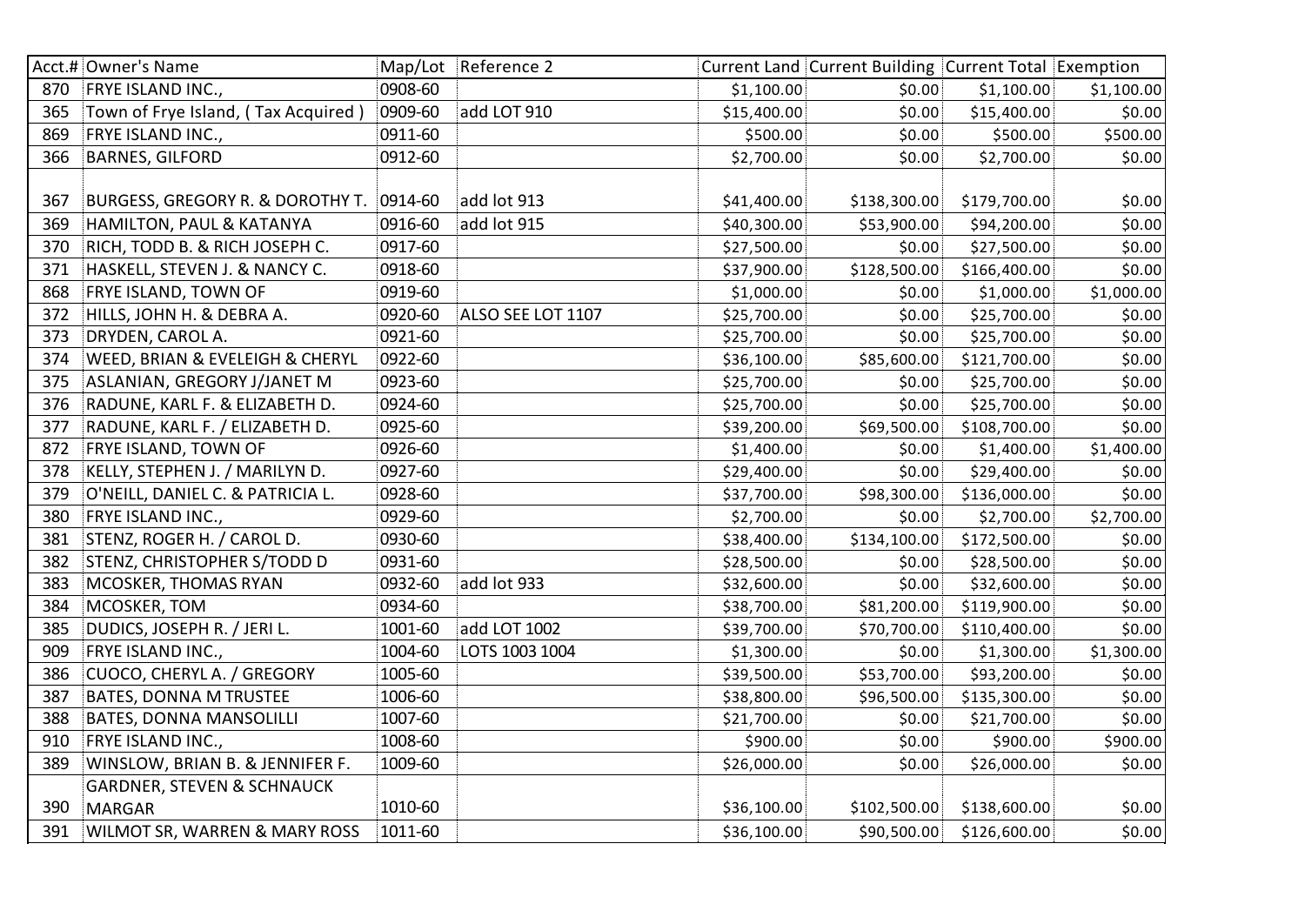|      | Acct.# Owner's Name              |         | Map/Lot Reference 2           |             | Current Land Current Building Current Total Exemption |              |            |
|------|----------------------------------|---------|-------------------------------|-------------|-------------------------------------------------------|--------------|------------|
|      |                                  |         |                               |             |                                                       |              |            |
| 908  | <b>FRYE ISLAND INC.,</b>         | 1012-60 | LOTS 1013 1012 1019 1020 1021 | \$2,000.00  | \$0.00                                                | \$2,000.00   | \$2,000.00 |
| 392  | CUOCO, JOHN B                    | 1014-60 |                               | \$25,700.00 | \$0.00                                                | \$25,700.00  | \$0.00     |
|      | THE CAROL A. THIBODEAU,          |         |                               |             |                                                       |              |            |
| 393  | <b>REVOCABLE TRUST</b>           | 1015-60 |                               | \$1,900.00  | \$0.00                                                | \$1,900.00   | \$0.00     |
| 907  | FRYE ISLAND INC.,                | 1016-60 |                               | \$900.00    | \$0.00                                                | \$900.00     | \$900.00   |
| 394  | ATAIDE, MANUEL N. JR. & ERIN S.  | 1017-60 |                               | \$36,100.00 | \$80,300.00                                           | \$116,400.00 | \$0.00     |
| 395  | MCMAHON JR., FRANCIS M. / ANN I. | 1018-60 |                               | \$25,700.00 | \$0.00                                                | \$25,700.00  | \$0.00     |
| 396  | INMAN, JEFFREY D. & CECILIA M.   | 1022-60 |                               | \$35,300.00 | \$51,400.00                                           | \$86,700.00  | \$0.00     |
| 904  | FRYE ISLAND INC.,                | 1025-60 |                               | \$900.00    | \$0.00                                                | \$900.00     | \$900.00   |
| 398  | DAVENPORT II, BURT / SHARON      | 1026-60 |                               | \$36,100.00 | \$95,800.00                                           | \$131,900.00 | \$0.00     |
| 399  | DAVENPORT, SHARON                | 1027-60 |                               | \$25,700.00 | \$0.00                                                | \$25,700.00  | \$0.00     |
| 400  | LEITE, RODNEY AND AMY            | 1029-60 |                               | \$25,700.00 | \$0.00                                                | \$25,700.00  | \$0.00     |
| 401  | ROBINSON, THOMAS                 | 1030-60 |                               | \$1,900.00  | \$0.00                                                | \$1,900.00   | \$0.00     |
|      |                                  |         | lots 1031, 1032, 1028, 1034,  |             |                                                       |              |            |
| 402  | FRYE ISLAND INC.,                | 1032-60 | 1035                          | \$2,000.00  | \$0.00                                                | \$2,000.00   | \$2,000.00 |
| 403  | SEGEE, DAVID M/JOYCE S. SEGEE    | 1033-60 |                               | \$36,100.00 | \$77,400.00                                           | \$113,500.00 | \$0.00     |
| 404  | HAM II, WILLIAM                  | 1036-60 |                               | \$25,700.00 | \$0.00                                                | \$25,700.00  | \$0.00     |
| 905  | FRYE ISLAND INC.,                | 1037-60 |                               | \$1,000.00  | \$0.00                                                | \$1,000.00   | \$1,000.00 |
|      |                                  |         | LOTS #1041, 1042, 1042, 1077, |             |                                                       |              |            |
| 1063 | <b>FRYE ISLAND, TOWN OF</b>      | 1041-60 | 1078, 309                     | \$3,100.00  | \$0.00                                                | \$3,100.00   | \$3,100.00 |
| 405  | EMERSON, MARY A.                 | 1044-60 |                               | \$35,300.00 | \$118,600.00                                          | \$153,900.00 | \$0.00     |
| 406  | GRIFFIN, JAMES G.                | 1045-60 |                               | \$1,800.00  | \$0.00                                                | \$1,800.00   | \$0.00     |
| 894  | FRYE ISLAND INC.,                | 1046-60 | LOTS 1046 1047 1081           | \$1,500.00  | \$0.00                                                | \$1,500.00   | \$1,500.00 |
| 407  | STANDLEY, DAVID & ALISON         | 1048-60 |                               | \$25,300.00 | \$0.00                                                | \$25,300.00  | \$0.00     |
| 408  | WETSON, JOHN L.                  | 1049-60 |                               | \$25,300.00 | \$0.00                                                | \$25,300.00  | \$0.00     |
| 409  | <b>WETSON, JOHN LEIGHTON</b>     | 1050-60 |                               | \$35,800.00 | \$74,400.00                                           | \$110,200.00 | \$0.00     |
| 895  | FRYE ISLAND INC.,                | 1051-60 |                               | \$900.00    | \$0.00                                                | \$900.00     | \$900.00   |
| 923  | FRYE ISLAND INC.,                | 1052-61 |                               | \$900.00    | \$0.00                                                | \$900.00     | \$900.00   |
| 410  | PALMISANO, RICHARD J.            | 1053-61 |                               | \$35,900.00 | \$63,800.00                                           | \$99,700.00  | \$0.00     |
| 411  | OCONNOR, JAMES E. / SYLVIA A.    | 1054-61 | Add lot 1103                  | \$39,900.00 | \$141,400.00                                          | \$181,300.00 | \$0.00     |
| 412  | AMATO, GREGORY                   | 1055-61 |                               | \$35,900.00 | \$89,000.00                                           | \$124,900.00 | \$0.00     |
| 413  | FRYE ISLAND INC.,                | 1057-61 |                               | \$900.00    | \$0.00                                                | \$900.00     | \$900.00   |
| 414  | PEARSON, MICHAEL I. / BETSY J.   | 1058-61 |                               | \$1,800.00  | \$0.00                                                | \$1,800.00   | \$0.00     |
| 415  | MANNING, MARK                    | 1059-61 |                               | \$35,800.00 | \$45,900.00                                           | \$81,700.00  | \$0.00     |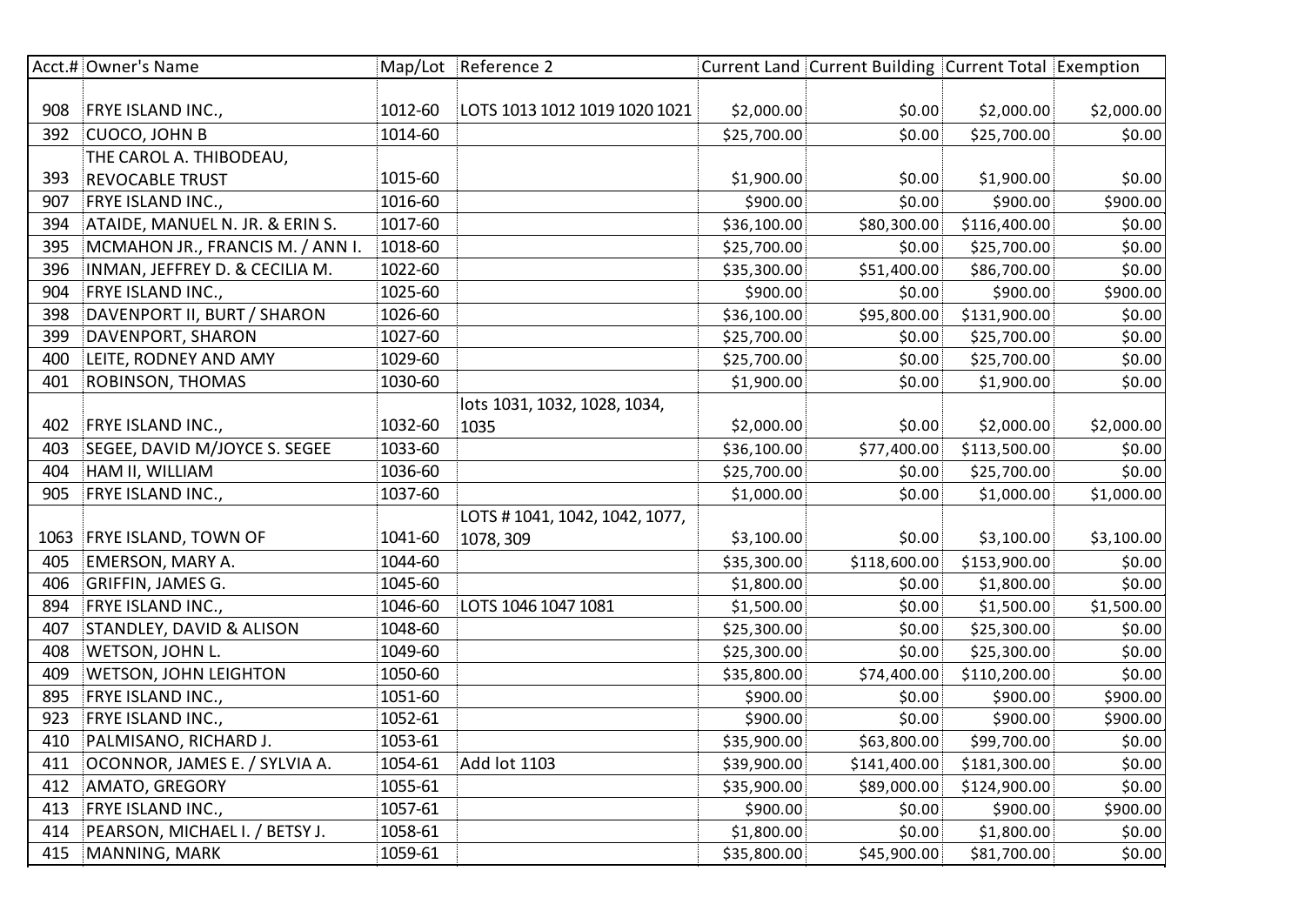|      | Acct.# Owner's Name                      |         | Map/Lot Reference 2 |             | Current Land Current Building Current Total Exemption |              |            |
|------|------------------------------------------|---------|---------------------|-------------|-------------------------------------------------------|--------------|------------|
| 416  | STANDLEY, DAVID & ALISON                 | 1060-61 | add lot 1061        | \$39,700.00 | \$92,100.00                                           | \$131,800.00 | \$0.00     |
| 418  | <b>FRYE ISLAND, TOWN OF</b>              | 1064-61 |                     | \$1,800.00  | \$0.00                                                | \$1,800.00   | \$1,800.00 |
| 1025 | <b>FRYE ISLAND, TOWN OF</b>              | 1065-61 |                     | \$900.00]   | \$0.00                                                | \$900.00]    | \$900.00   |
| 419  | Town of Frye Island,                     | 1066-61 |                     | \$1,600.00  | \$0.00                                                | \$1,600.00   | \$1,600.00 |
| 1026 | <b>FRYE ISLAND, TOWN OF</b>              | 1067-61 |                     | \$800.00    | \$0.00                                                | \$800.00     | \$800.00   |
| 420  | <b>TETLER, ERIC</b>                      | 1068-61 |                     | \$35,800.00 | \$43,200.00                                           | \$79,000.00  | \$0.00     |
| 421  | MANNING, MARK                            | 1069-61 |                     | \$1,800.00  | \$0.00                                                | \$1,800.00   | \$0.00     |
|      | TENNEY, TRACY A. & LOXTERKAMP            |         |                     |             |                                                       |              |            |
| 423  | <b>EDW TTEES</b>                         | 1075-61 | add lot 1974        | \$39,300.00 | \$143,300.00                                          | \$182,600.00 | \$0.00     |
| 424  | GLEYSTEEN, ERIC A. / BETSY B.            | 1076-61 |                     | \$35,700.00 | \$78,900.00                                           | \$114,600.00 | \$0.00     |
| 425  | WHITE, KAREN L/MATTHEW B                 | 1079-60 | add LOT 1080        | \$39,400.00 | \$127,000.00                                          | \$166,400.00 | \$0.00     |
| 426  | CAWLEY JR., WALTER G. / PATRICIA         | 1082-60 |                     | \$35,600.00 | \$78,000.00                                           | \$113,600.00 | \$0.00     |
| 427  | FENCER, MICHAEL / MARION                 | 1083-60 |                     | \$25,300.00 | \$0.00                                                | \$25,300.00  | \$0.00     |
| 428  | ANGELO, LEONARD M & DANIELLE             | 1084-60 |                     | \$35,700.00 | \$117,600.00                                          | \$153,300.00 | \$0.00     |
| 429  | KEEGAN JR., JAMES J. / MARIE B.          | 1087-60 |                     | \$27,900.00 | \$0.00                                                | \$27,900.00  | \$0.00     |
|      | MAYNARD, ROBERT L/KELLI                  |         |                     |             |                                                       |              |            |
| 430  | O'CONNOR                                 | 1088-60 | add lot 1089        | \$15,000.00 | \$160,900.00                                          | \$175,900.00 | \$0.00     |
| 432  | <b>BORYSEWICZ, CHARLES</b>               | 1090-61 |                     | \$25,500.00 | \$0.00                                                | \$25,500.00  | \$0.00     |
| 433  | <b>GLENN, BRIAN J.</b>                   | 1091-61 |                     | \$25,600.00 | \$0.00                                                | \$25,600.00  | \$0.00     |
|      |                                          |         |                     |             |                                                       |              |            |
| 434  | TERRACCIANO, EDMUND H. / MARY R. 1092-61 |         |                     | \$25,600.00 | \$0.00                                                | \$25,600.00  | \$0.00     |
| 435  | <b>BUTTRICK, DANIEL H/DIANNE L.</b>      | 1093-61 |                     | \$36,100.00 | \$121,400.00                                          | \$157,500.00 | \$0.00     |
| 436  | <b>STEVENS, CAROLINE R.</b>              | 1094-61 |                     | \$25,700.00 | \$0.00                                                | \$25,700.00  | \$0.00     |
| 437  | WALKER, BRIAN W & SUSAN L                | 1095-61 |                     | \$39,500.00 | \$90,700.00                                           | \$130,200.00 | \$0.00     |
| 924  | FRYE ISLAND INC.,                        | 1098-61 | LOTS 1096 1097      | \$1,500.00  | \$0.00                                                | \$1,500.00   | \$1,500.00 |
| 438  | DRAKE, DWIGHT J. / CLAIRE S.             | 1099-61 | add lot 1100        | \$40,100.00 | \$126,000.00                                          | \$166,100.00 | \$0.00     |
| 439  | HERSEY, DANA JR.                         | 1101-61 |                     | \$36,000.00 | \$133,000.00                                          | \$169,000.00 | \$0.00     |
| 925  | FRYE ISLAND INC.,                        | 1102-61 |                     | \$900.00    | \$0.00                                                | \$900.00     | \$900.00   |
| 441  | MAHONEY, WILLIAM D. & JILL D.            | 1104-61 |                     | \$35,900.00 | \$132,600.00                                          | \$168,500.00 | \$0.00     |
| 442  | RICHARDSON, CHERYL                       | 1105-61 |                     | \$25,600.00 | \$0.00                                                | \$25,600.00  | \$0.00     |
| 443  | DIGREGORIO, DAVID L.                     | 1106-61 |                     | \$36,000.00 | \$103,200.00                                          | \$139,200.00 | \$0.00     |
| 839  | KALITA, JOSEPH S / MARJORY B             | 1107-61 | ALSO SE LOT 920     | \$25,700.00 | \$0.00                                                | \$25,700.00  | \$0.00     |
| 1043 | Town of Frye Island,                     | 1108-61 |                     | \$9,400.00  | \$0.00                                                | \$9,400.00   | \$9,400.00 |
|      | FARNSWORTH, CURTIS R./CHARLOTTE          |         |                     |             |                                                       |              |            |
| 444  | P.                                       | 1109-61 |                     | \$25,700.00 | \$0.00                                                | \$25,700.00  | \$0.00     |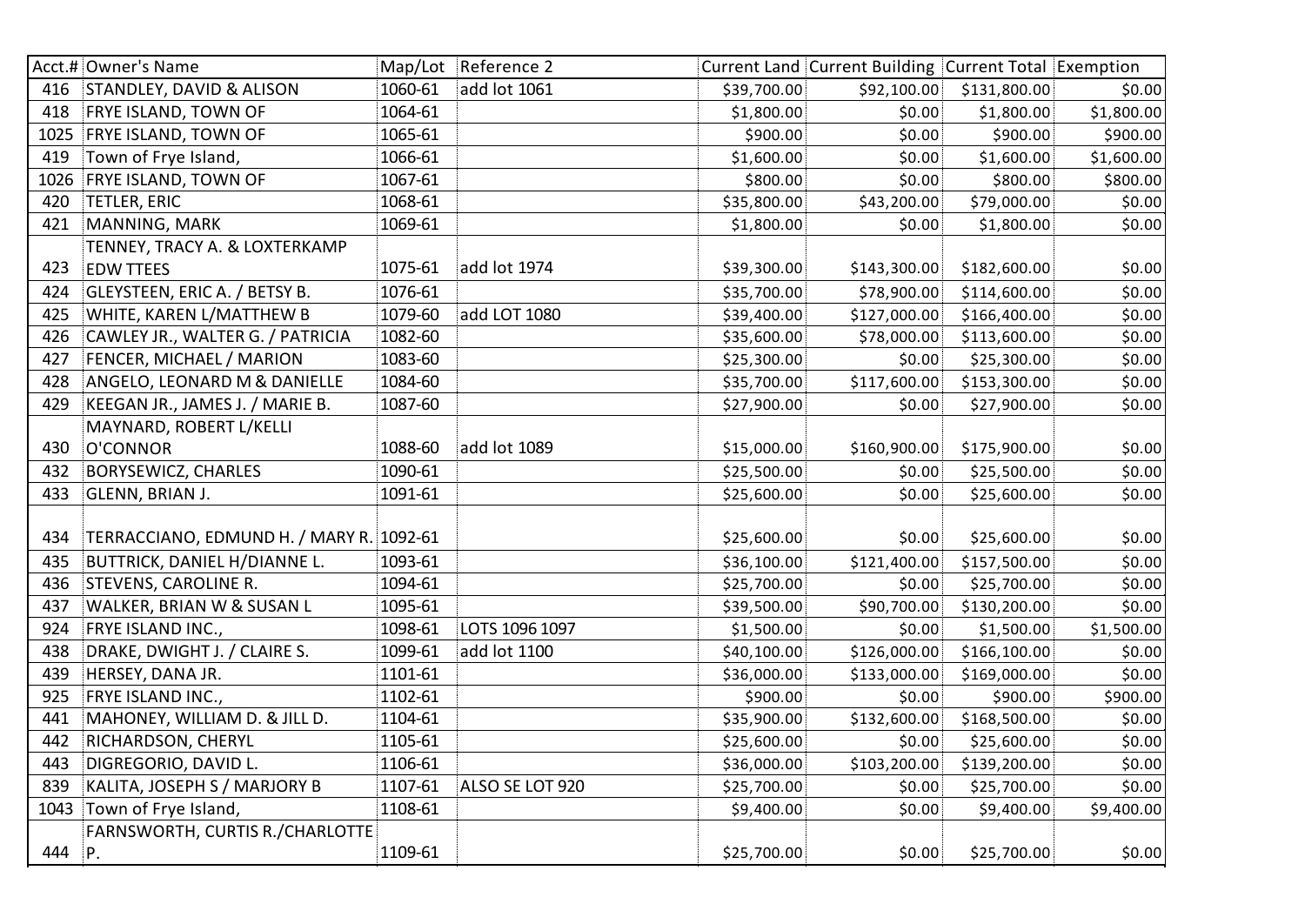|      | Acct.# Owner's Name              |         | Map/Lot Reference 2           |             | Current Land Current Building Current Total Exemption |                             |            |
|------|----------------------------------|---------|-------------------------------|-------------|-------------------------------------------------------|-----------------------------|------------|
| 445  | BLACKMORE, GERALD / JOANNE       | 1110-61 |                               | \$41,000.00 |                                                       | $$120,800.00$ $$161,800.00$ | \$0.00     |
| 446  | O'GRADY, DAVID & DOREEN          | 1111-61 |                               | \$26,700.00 | \$0.00                                                | \$26,700.00                 | \$0.00     |
| 447  | OGRADY, DAVID S. / DOREEN R.     | 1112-61 |                               | \$36,200.00 | \$112,600.00                                          | \$148,800.00                | \$0.00     |
|      | FOURNIER, WAYNE M. / NANCY L. /  |         |                               |             |                                                       |                             |            |
| 448  | <b>THOMAS, STACIE</b>            | 1113-61 |                               | \$36,100.00 | \$132,100.00                                          | \$168,200.00                | \$0.00     |
| 926  | <b>FOURNIER, ERIC &amp; LISA</b> | 1114-61 |                               | \$25,700.00 | \$0.00                                                | \$25,700.00                 | \$0.00     |
| 449  | <b>CHALMERS JR., EDWARD</b>      | 1115-61 |                               | \$25,700.00 | \$0.00                                                | \$25,700.00                 | \$0.00     |
| 450  | <b>ERNST, MARK</b>               | 1116-61 |                               | \$36,000.00 | \$131,600.00                                          | \$167,600.00                | \$0.00     |
| 451  | AMERO, STEPHEN W. & CAROL A.     | 1117-61 |                               | \$36,000.00 | \$82,800.00                                           | \$118,800.00                | \$0.00     |
| 927  | FRYE ISLAND INC.,                | 1118-61 | LOTS 1118 1119                | \$1,300.00  | \$0.00                                                | \$1,300.00                  | \$1,300.00 |
| 935  | FRYE ISLAND INC.,                | 1120-61 | LOTS 1120 1979 1980 1981      | \$2,200.00  | \$0.00                                                | \$2,200.00                  | \$2,200.00 |
| 452  | AUGER, ROLAND D. & JOLEEN G.     | 1121-61 |                               | \$36,000.00 | \$135,000.00                                          | \$171,000.00                | \$0.00     |
| 453  | ANTONELLIS, JAMES                | 1122-61 |                               | \$25,700.00 | \$0.00                                                | \$25,700.00                 | \$0.00     |
| 454  | MORROW, MICHAEL J.               | 1123-61 |                               | \$35,700.00 | \$49,100.00                                           | \$84,800.00                 | \$0.00     |
| 455  | LAVALLEE, ROBERT L.              | 1124-61 |                               | \$25,400.00 | \$1,100.00                                            | \$26,500.00                 | \$0.00     |
| 934  | FRYE ISLAND INC.,                | 1125-61 |                               | \$900.00]   | \$0.00                                                | \$900.00]                   | \$900.00   |
| 456  | FRYE ISLAND INC.,                | 1126-61 |                               | \$9,500.00  | \$0.00                                                | \$9,500.00                  | \$9,500.00 |
| 457  | SPOSATO, STEPHEN J               | 1132-61 |                               | \$28,200.00 | \$0.00                                                | \$28,200.00                 | \$0.00     |
|      |                                  |         | LOTS 1133 1134 1135 1931 1932 |             |                                                       |                             |            |
|      | 1023 FRYE ISLAND INC.,           | 1134-61 | 1933 1934                     | \$3,800.00  | \$0.00                                                | \$3,800.00                  | \$3,800.00 |
| 458  | DALEY, MARY BETH                 | 1136-61 |                               | \$29,500.00 | \$0.00                                                | \$29,500.00                 | \$0.00     |
| 1024 | FRYE ISLAND INC.,                | 1138-61 | LOTS 1137 1138                | \$1,700.00  | \$0.00                                                | \$1,700.00                  | \$1,700.00 |
| 459  | FRYE ISLAND INC.,                | 1139-61 |                               | \$2,700.00  | \$0.00                                                | \$2,700.00                  | \$2,700.00 |
| 460  | HEBERT, RICHARD M. / RONALD R.   | 1140-61 |                               | \$36,100.00 | \$100,000.00                                          | \$136,100.00                | \$0.00     |
| 936  | FRYE ISLAND INC.,                | 1141-61 |                               | \$900.00    | \$0.00                                                | \$900.00                    | \$900.00   |
| 461  | DOWNS, JOHN R AND NANCY          | 1142-61 |                               | \$26,000.00 | \$0.00                                                | \$26,000.00                 | \$0.00     |
| 937  | FRYE ISLAND INC.,                | 1143-61 | LOT 1143                      | \$3,800.00  | \$0.00                                                | \$3,800.00                  | \$3,800.00 |
| 462  | HODGE, JAMES B. & SUSAN M.       | 1144-61 |                               | \$36,100.00 | \$75,100.00                                           | \$111,200.00                | \$0.00     |
| 463  | KING, DOUGLAS H.                 | 1148-61 |                               | \$1,900.00  | \$0.00                                                | \$1,900.00                  | \$0.00     |
| 464  | MORIN, NICHOLAS / GLORIA         | 1151-61 |                               | \$36,100.00 | \$45,300.00                                           | \$81,400.00                 | \$0.00     |
| 465  | HERZOG II, WILLIAM R & MARY A    | 1154-61 | LOTS 1152 & 1153              | \$42,500.00 | \$155,700.00                                          | \$198,200.00                | \$0.00     |
| 466  | MAGSAMEN, RON                    | 1155-61 |                               | \$36,100.00 | \$107,800.00                                          | \$143,900.00                | \$0.00     |
| 467  | FRYE ISLAND, TOWN OF             | 1156-61 |                               | \$1,000.00  | \$0.00                                                | \$1,000.00                  | \$1,000.00 |
| 468  | COOK, VICTORIA L.                | 1157-61 |                               | \$37,600.00 | \$41,000.00                                           | \$78,600.00                 | \$0.00     |
| 469  | SPEED, WILLIAM J                 | 1159-61 |                               | \$27,200.00 | \$0.00                                                | \$27,200.00                 | \$0.00     |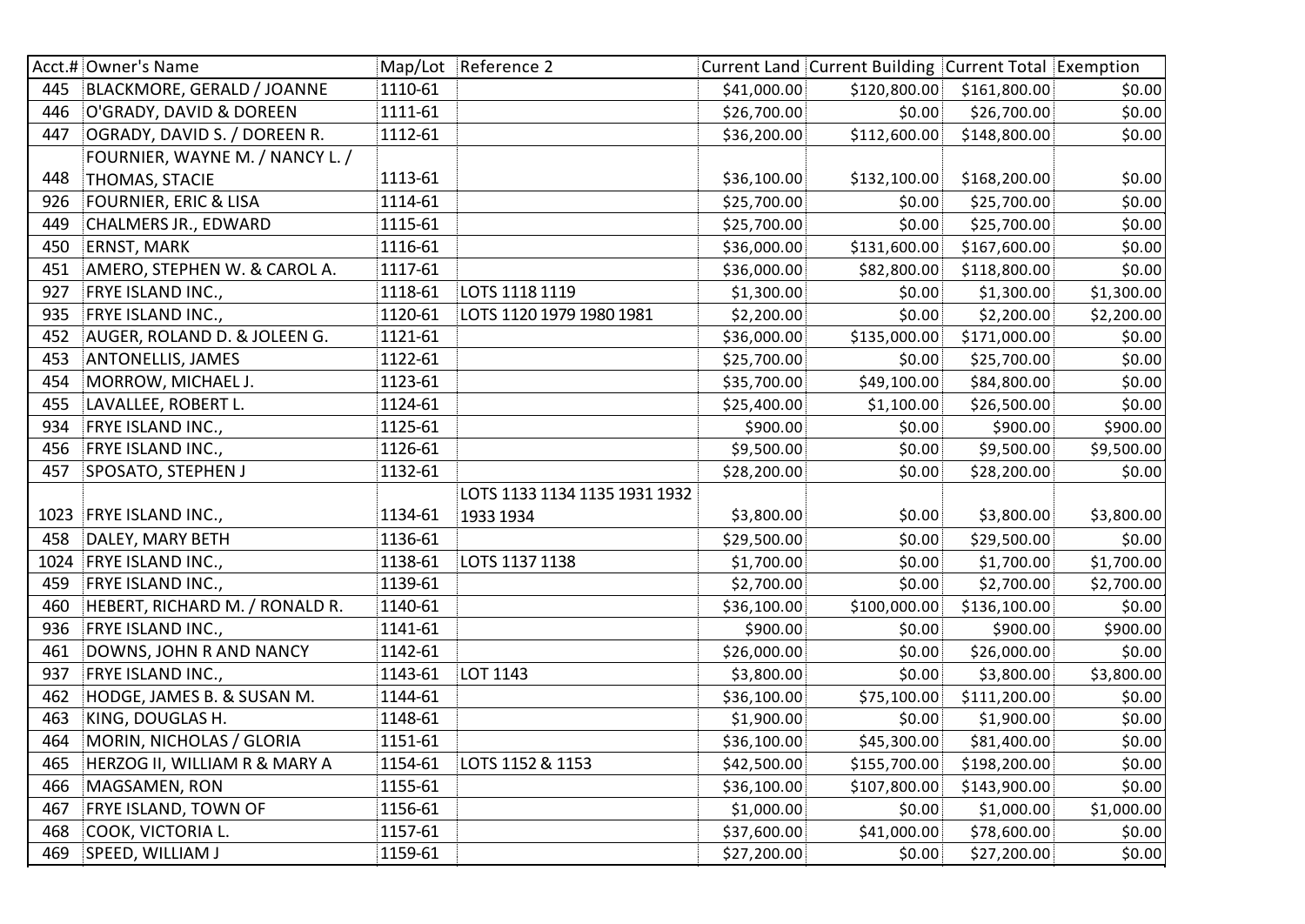|     | Acct.# Owner's Name               |         | Map/Lot Reference 2           |             | Current Land Current Building Current Total Exemption |              |            |
|-----|-----------------------------------|---------|-------------------------------|-------------|-------------------------------------------------------|--------------|------------|
| 470 | <b>HADLEY, FAMILY TRUST</b>       | 1201-61 |                               | \$2,300.00  | \$0.00                                                | \$2,300.00   | \$0.00     |
| 471 | <b>HODGE, THERESA B.</b>          | 1202-61 |                               | \$27,300.00 | \$0.00                                                | \$27,300.00  | \$0.00     |
| 472 | HODGE, JOHN A. & THERESA B.       | 1203-61 |                               | \$27,600.00 | \$0.00                                                | \$27,600.00  | \$0.00     |
| 949 | FRYE ISLAND INC.,                 | 1204-61 | LOTS 1204 1205                | \$1,500.00  | \$0.00                                                | \$1,500.00   | \$1,500.00 |
|     | SHAIN, CHRISTOPHER T. & MELINDA   |         |                               |             |                                                       |              |            |
| 473 | <b>B.</b>                         | 1206-61 |                               | \$46,800.00 | \$90,600.00                                           | \$137,400.00 | \$0.00     |
| 474 | <b>ARONSON, M HOLLY</b>           | 1207-61 |                               | \$29,900.00 | \$0.00                                                | \$29,900.00  | \$0.00     |
| 475 | CHLAPOWSKI, ANTHONY J. / ESTHER   | 1208-61 |                               | \$39,700.00 | \$74,000.00                                           | \$113,700.00 | \$0.00     |
| 476 | ROY, RICHARD J.                   | 1209-61 |                               | \$29,300.00 | \$0.00                                                | \$29,300.00  | \$0.00     |
| 477 | CUEVAS, ADOLFO JR. & MELISSA R.   | 1210-61 |                               | \$37,600.00 | \$150,600.00                                          | \$188,200.00 | \$0.00     |
| 478 | ARONSON, M. HOLLY                 | 1211-61 |                               | \$27,200.00 | \$0.00                                                | \$27,200.00  | \$0.00     |
| 479 | ARONSON, M HOLLY                  | 1212-61 |                               | \$46,700.00 | \$86,200.00                                           | \$132,900.00 | \$0.00     |
| 480 | SULLIVAN - TOOMEY, JEANNE M.      | 1213-61 |                               | \$40,300.00 | \$117,200.00                                          | \$157,500.00 | \$0.00     |
| 481 | HARRY B. MCCARTY, LIVING TRUST    | 1214-61 | add lot 1215,1216,1217,1218   | \$70,100.00 | \$68,000.00                                           | \$138,100.00 | \$0.00     |
| 483 | PINETTE, CYNTHIA P.               | 1219-61 |                               | \$40,400.00 | \$124,800.00                                          | \$165,200.00 | \$0.00     |
| 484 | <b>BISHOP, THOMAS &amp; NANCY</b> | 1220-61 |                               | \$38,000.00 | \$61,100.00                                           | \$99,100.00  | \$0.00     |
| 485 | AMATO, GEORGE S. / PIRJO R.       | 1221-61 |                               | \$41,900.00 | \$237,000.00                                          | \$278,900.00 | \$0.00     |
|     |                                   |         | add lot 1223 - DEED           |             |                                                       |              |            |
| 486 | LAUREL D. PITTERA, TRUSTEE        | 1222-61 | <b>RESTRICTIION</b>           | \$52,500.00 | \$71,200.00                                           | \$123,700.00 | \$0.00     |
| 487 | BURBANK, JOHN E. / PEGGY A.       | 1224-61 |                               | \$29,500.00 | \$0.00                                                | \$29,500.00  | \$0.00     |
| 488 | BURBANK III, JOHN E. / PEGGY A.   | 1225-61 |                               | \$39,600.00 | \$100,200.00                                          | \$139,800.00 | \$0.00     |
| 951 | FRYE ISLAND INC.,                 | 1226-61 |                               | \$1,100.00  | \$0.00                                                | \$1,100.00   | \$1,100.00 |
| 489 | GAUDET, RICHARD A / VIRGINIA F    | 1227-61 |                               | \$37,900.00 | \$130,200.00                                          | \$168,100.00 | \$0.00     |
| 490 | <b>TOMS, VIRGINIA</b>             | 1228-61 |                               | \$27,200.00 | \$0.00                                                | \$27,200.00  | \$0.00     |
| 952 | FRYE ISLAND INC.,                 | 1230-61 | LOTS 1229 1230 1290           | \$1,900.00  | \$0.00                                                | \$1,900.00   | \$1,900.00 |
| 491 | BELL, GEORGE C. / JOY A.          | 1231-61 |                               | \$28,900.00 | \$0.00                                                | \$28,900.00  | \$0.00     |
|     | FOLEY, LAWRENCE J. /LIBBY,        |         |                               |             |                                                       |              |            |
| 492 | JENNIFER / LIBBY, ROBERT          | 1232-61 |                               | \$30,900.00 | \$0.00                                                | \$30,900.00  | \$0.00     |
| 493 | HAYDEN, MARK D & COLLEEN M        | 1234-61 |                               | \$28,000.00 | \$0.00                                                | \$28,000.00  | \$0.00     |
| 494 | <b>FLAHIVE, PAUL</b>              | 1235-61 |                               | \$38,300.00 | \$102,500.00                                          | \$140,800.00 | \$0.00     |
|     |                                   |         |                               |             |                                                       |              |            |
| 953 | FRYE ISLAND INC.,                 | 1240-61 | LOTS 1236 1237 1238 1239 1240 | \$2,800.00  | \$0.00                                                | \$2,800.00   | \$2,800.00 |
| 495 | O'REGAN, KEVIN M & TERRI L        | 1241-61 |                               | \$29,500.00 | \$0.00                                                | \$29,500.00  | \$0.00     |
| 954 | FRYE ISLAND INC.,                 | 1242-61 | LOTS 1242 1243 1244 1285      | \$2,300.00  | \$0.00                                                | \$2,300.00   | \$2,300.00 |
| 496 | MCKEE, SCOTT N & ELLEN M          | 1245-61 |                               | \$38,900.00 | \$95,900.00                                           | \$134,800.00 | \$0.00     |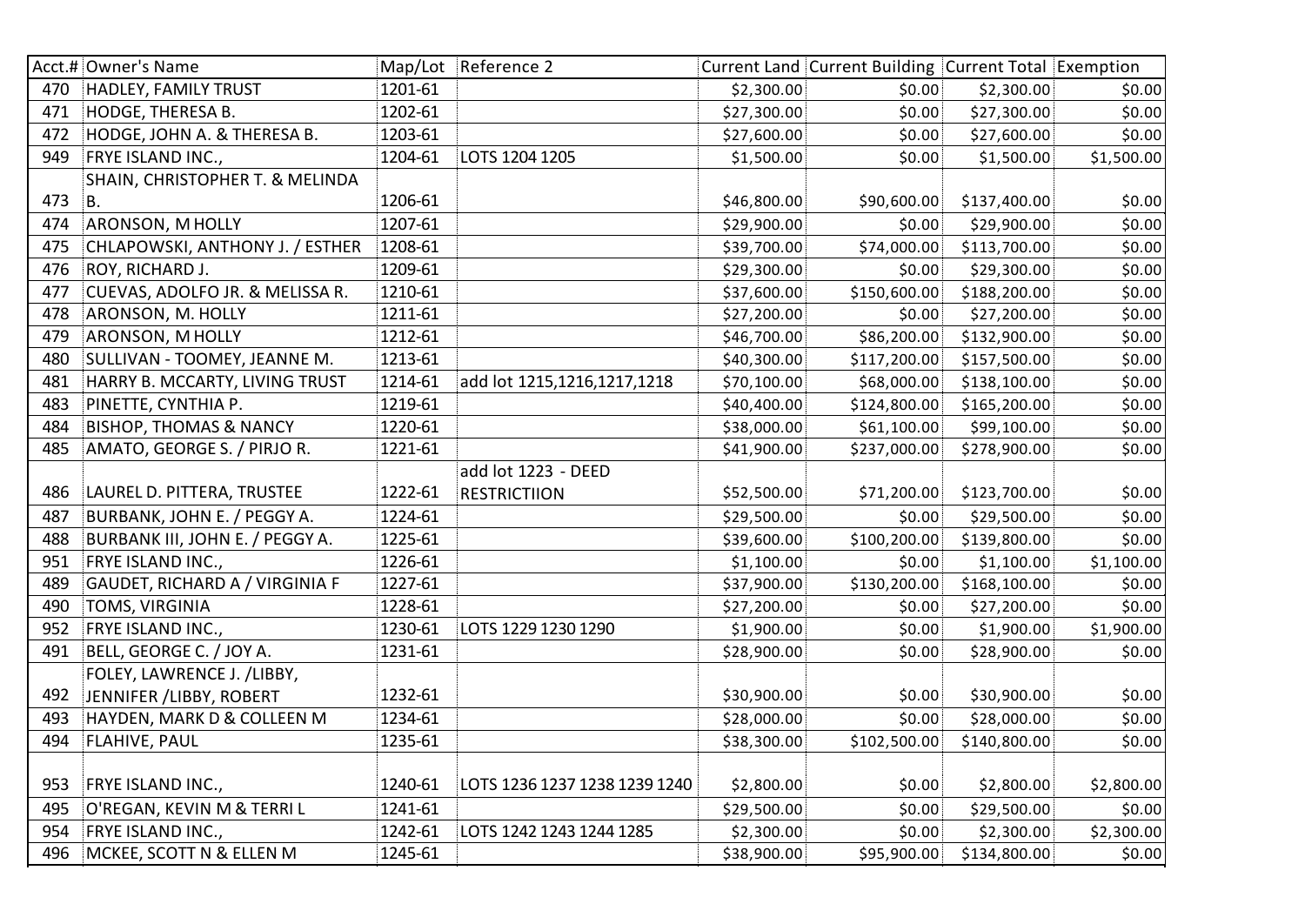|      | Acct.# Owner's Name                        |         | Map/Lot Reference 2           |             | Current Land Current Building Current Total Exemption |              |             |
|------|--------------------------------------------|---------|-------------------------------|-------------|-------------------------------------------------------|--------------|-------------|
| 956  | <b>FRYE ISLAND INC.,</b>                   | 1246-61 |                               | \$1,100.00  | \$0.00                                                | \$1,100.00   | \$1,100.00  |
| 497  | <b>CUSTER, MARGO</b>                       | 1247-61 |                               | \$28,000.00 | \$0.00                                                | \$28,000.00  | \$0.00      |
| 955  | FRYE ISLAND INC.,                          | 1248-61 |                               | \$1,600.00  | \$0.00                                                | \$1,600.00   | \$1,600.00  |
| 498  | RUDIN, JENNIFER & JOHN                     | 1249-61 |                               | \$27,500.00 | \$0.00                                                | \$27,500.00  | \$0.00      |
| 957  | FRYE ISLAND INC.,                          | 1250-61 |                               | \$1,200.00  | \$0.00                                                | \$1,200.00   | \$1,200.00  |
| 499  | FRYE ISLAND, TOWN OF                       | 1251-61 |                               | \$11,900.00 | \$0.00                                                | \$11,900.00  | \$11,900.00 |
| 500  | HANSEN, ROBERT W.                          | 1252-61 |                               | \$29,300.00 | \$0.00                                                | \$29,300.00  | \$0.00      |
|      | COOKE, STEPHEN M./HARRINGTON               |         |                               |             |                                                       |              |             |
| 501  | <b>ROSE</b>                                | 1255-61 |                               | \$26,000.00 | \$0.00                                                | \$26,000.00  | \$0.00      |
| 502  | LEWIS III, DOUGLAS R/DARBY-SUE             | 1258-61 |                               | \$38,900.00 | \$70,600.00                                           | \$109,500.00 | \$0.00      |
| 958  | FRYE ISLAND INC.,                          | 1259-61 |                               | \$1,200.00  | \$0.00                                                | \$1,200.00   | \$1,200.00  |
| 959  | FRYE ISLAND INC.,                          | 1260-61 |                               | \$1,200.00  | \$0.00                                                | \$1,200.00   | \$1,200.00  |
|      |                                            |         |                               |             |                                                       |              |             |
| 503  | DALLAIRE, DANIEL B. & CATHERINE A. 1261-61 |         |                               | \$27,400.00 | \$0.00                                                | \$27,400.00  | \$0.00      |
| 960  | FRYE ISLAND INC.,                          | 1264-61 | LOTS 1262 1263 1264 1265      | \$2,300.00  | \$0.00                                                | \$2,300.00   | \$2,300.00  |
| 961  | FRYE ISLAND INC.,                          | 1266-61 | LOTS 1266 1267                | \$1,600.00  | \$0.00                                                | \$1,600.00   | \$1,600.00  |
| 504  | <b>HAYNES, MARK &amp; RUTH</b>             | 1268-62 |                               | \$38,700.00 | \$88,600.00                                           | \$127,300.00 | \$0.00      |
| 505  | NOREN, CARL W & PATRICIA                   | 1269-62 |                               | \$38,900.00 | \$76,900.00                                           | \$115,800.00 | \$0.00      |
| 962  | FRYE ISLAND INC.,                          | 1270-62 | LOTS 1270 1271 1272 1277      | \$2,300.00  | \$0.00                                                | \$2,300.00   | \$2,300.00  |
| 506  | MARKOS, PETER J.                           | 1273-62 |                               | \$38,200.00 | \$143,800.00                                          | \$182,000.00 | \$0.00      |
|      | BISHOP, DEBORAH & SAINT MARTIN             |         |                               |             |                                                       |              |             |
| 507  | <b>BETHM</b>                               | 1274-62 |                               | \$27,100.00 | \$0.00                                                | \$27,100.00  | \$0.00      |
| 508  | BISHOP, JOSEPH R & DEBORAH M               | 1275-62 |                               | \$38,100.00 | \$119,800.00                                          | \$157,900.00 | \$0.00      |
|      | VON HUSEN, JOHN/SALLY FORD VON             |         |                               |             |                                                       |              |             |
| 509  | <b>HUSEN</b>                               | 1276-62 |                               | \$38,100.00 | \$78,700.00                                           | \$116,800.00 | \$0.00      |
| 510  | RAY, STEPHEN / MARIA                       | 1278-61 |                               | \$29,100.00 | \$0.00                                                | \$29,100.00  | \$0.00      |
| 1029 | <b>FRYE ISLAND INC.,</b>                   | 1279-62 | <b>CONSERVATION AREA</b>      | \$600.00    | \$0.00                                                | \$600.00     | \$600.00    |
|      |                                            |         | LOTS 1253 1254 1256 1257 1280 |             |                                                       |              |             |
| 963  | FRYE ISLAND INC.,                          | 1280-61 | 1281 1282                     | \$3,400.00  | \$0.00                                                | \$3,400.00   | \$3,400.00  |
| 511  | MICUE III, JOHN                            | 1283-61 |                               | \$38,700.00 | \$103,100.00                                          | \$141,800.00 | \$0.00      |
| 512  | WILLIAMS, JAMES/RALPH ALAN                 | 1284-61 |                               | \$39,200.00 | \$85,000.00                                           | \$124,200.00 | \$0.00      |
| 513  | MACKINNON, WAYNE & KATHLEEN                | 1286-61 |                               | \$38,500.00 | \$73,300.00                                           | \$111,800.00 | \$0.00      |
| 514  | SPEED, WILLIAM J                           | 1287-61 |                               | \$28,500.00 | \$0.00                                                | \$28,500.00  | \$0.00      |
| 515  | FOLEY, THOMAS A. / KAREN M.                | 1288-61 |                               | \$28,300.00 | \$0.00                                                | \$28,300.00  | \$0.00      |
| 516  | <b>FOLEY, KAREN M.</b>                     | 1289-61 |                               | \$38,300.00 | \$47,200.00                                           | \$85,500.00  | \$0.00      |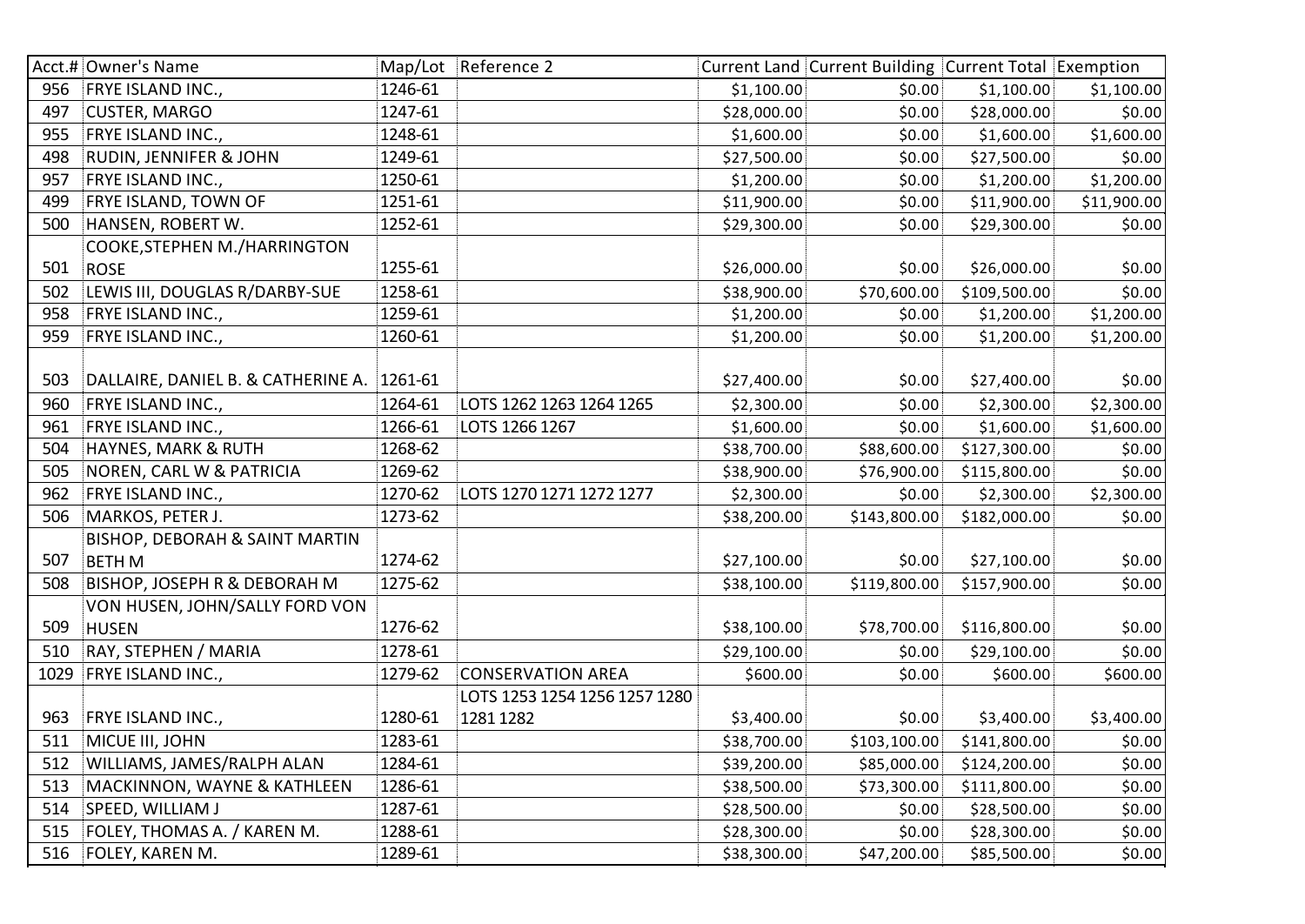|      | Acct.# Owner's Name                           |         | Map/Lot Reference 2    |             | Current Land Current Building Current Total Exemption |              |             |
|------|-----------------------------------------------|---------|------------------------|-------------|-------------------------------------------------------|--------------|-------------|
| 517  | WALKER, JAMES L. / JEANNE E.                  | 1291-61 |                        | \$38,100.00 | \$155,700.00                                          | \$193,800.00 | \$0.00      |
| 518  | CANTY, THOMAS J.                              | 1292-61 |                        | \$39,100.00 | \$108,100.00                                          | \$147,200.00 | \$0.00      |
| 519  | FLAHIVE, CHARLES W SR & GLORIA C              | 1293-61 |                        | \$27,800.00 | \$0.00                                                | \$27,800.00  | \$0.00      |
| 520  | LEVESQUE, LAWRENCE A.                         | 1294-61 |                        | \$35,200.00 | \$83,800.00                                           | \$119,000.00 | \$0.00      |
| 521  | FRYE ISLAND INC.,                             | 1301-62 |                        | \$38,300.00 | \$0.00                                                | \$38,300.00  | \$38,300.00 |
|      | TABRIS, MICHAEL D./LINDA &                    |         |                        |             |                                                       |              |             |
| 522  | ROSENTHAL DAVID & LENORE                      | 1302-62 |                        | \$39,000.00 | \$106,200.00                                          | \$145,200.00 | \$0.00      |
| 1007 | FRYE ISLAND INC.,                             | 1303-62 |                        | \$1,200.00  | \$0.00                                                | \$1,200.00   | \$1,200.00  |
| 523  | DAIGLE, MICHAEL                               | 1304-62 |                        | \$37,800.00 | \$105,700.00                                          | \$143,500.00 | \$0.00      |
| 524  | SENTER, ROBERT ANTO & JULIE ANN               | 1305-62 |                        | \$38,200.00 | \$95,800.00                                           | \$134,000.00 | \$0.00      |
| 841  | <b>BEAULIEU, RODERICK &amp; CELESTE</b>       | 1307-62 | add lot 1306           | \$42,000.00 | \$109,400.00                                          | \$151,400.00 | \$0.00      |
| 526  | KELLEY, JAMES J & JENNIFER                    | 1308-62 |                        | \$38,900.00 | \$117,600.00                                          | \$156,500.00 | \$0.00      |
| 527  | KEUP, WILLIAM K. / NANCY A.                   | 1309-62 |                        | \$39,700.00 | \$78,700.00                                           | \$118,400.00 | \$0.00      |
| 528  | ROGERS, EDWARD W. & APRIL A.                  | 1310-62 |                        | \$38,700.00 | \$103,000.00                                          | \$141,700.00 | \$0.00      |
| 529  | WOODS, STEPHAN L. & CHELSIE A.                | 1311-62 |                        | \$39,000.00 | \$131,300.00                                          | \$170,300.00 | \$0.00      |
| 842  | <b>SAVOIE REALTY TRUST</b>                    | 1312-62 | add lot 1313           | \$42,400.00 | \$88,800.00                                           | \$131,200.00 | \$0.00      |
| 1008 | <b>FRYE ISLAND INC.,</b>                      | 1314-62 |                        | \$1,200.00  | \$0.00                                                | \$1,200.00   | \$1,200.00  |
| 530  | MARTINEZ, DANIEL J/MELISSA E                  | 1315-62 |                        | \$38,000.00 | \$136,300.00                                          | \$174,300.00 | \$0.00      |
| 531  | DIMODICA, MICHAEL D. & LAURIE J.              | 1316-62 |                        | \$36,200.00 | \$107,100.00                                          | \$143,300.00 | \$0.00      |
| 532  | REALI, DEBORAH A.                             | 1317-62 |                        | \$28,000.00 | \$0.00                                                | \$28,000.00  | \$0.00      |
| 533  | DIMOND, WILLIAM C.                            | 1318-62 |                        | \$28,100.00 | \$0.00                                                | \$28,100.00  | \$0.00      |
| 534  | <b>THOMPSON, CHAD</b>                         | 1319-62 |                        | \$27,600.00 | \$0.00                                                | \$27,600.00  | \$0.00      |
| 535  | ASLANIAN, GREGORY/JANET                       | 1320-62 |                        | \$28,000.00 | \$0.00                                                | \$28,000.00  | \$0.00      |
|      | PEDERSEN, DONNA E. & ASLANIAN                 |         |                        |             |                                                       |              |             |
| 536  | <b>GREG</b>                                   | 1321-62 |                        | \$39,800.00 | \$89,800.00                                           | \$129,600.00 | \$0.00      |
| 1013 | FRYE ISLAND INC.,                             | 1322-62 | LOTS 1322 1349         | \$1,700.00  | \$0.00                                                | \$1,700.00   | \$1,700.00  |
| 537  | LEVESQUE, JOANN                               | 1323-62 |                        | \$27,600.00 | \$0.00                                                | \$27,600.00  | \$0.00      |
| 538  | SAMPSON, JOHN H. / JOANNE                     | 1324-62 |                        | \$39,400.00 | \$79,500.00                                           | \$118,900.00 | \$0.00      |
| 539  | OHANESIAN, CHARLOTTE                          | 1325-62 |                        | \$27,300.00 | \$0.00                                                | \$27,300.00  | \$0.00      |
| 844  | TROY, LISA & QUINN JAMES                      | 1326-62 |                        | \$27,900.00 | \$0.00                                                | \$27,900.00  | \$0.00      |
| 540  | LINDLEY, MAX & MELISSA                        | 1327-62 |                        | \$27,400.00 | \$0.00                                                | \$27,400.00  | \$0.00      |
|      | HEMMERLING, DAVID H & CORNO                   |         |                        |             |                                                       |              |             |
| 541  | MEGIN L                                       | 1328-62 | add lot 1329           | \$43,000.00 | \$123,900.00                                          | \$166,900.00 | \$0.00      |
| 543  | <b>OSBORN, ERNEST C &amp; KAREN</b><br>$\sim$ | 1331-62 | add lot 1330 fo \$5500 | \$31,300.00 | \$0.00                                                | \$31,300.00  | \$0.00      |
| 544  | THE VITO SOLIMINI, REALITY TRUST              | 1332-62 |                        | \$28,100.00 | \$0.00                                                | \$28,100.00  | \$0.00      |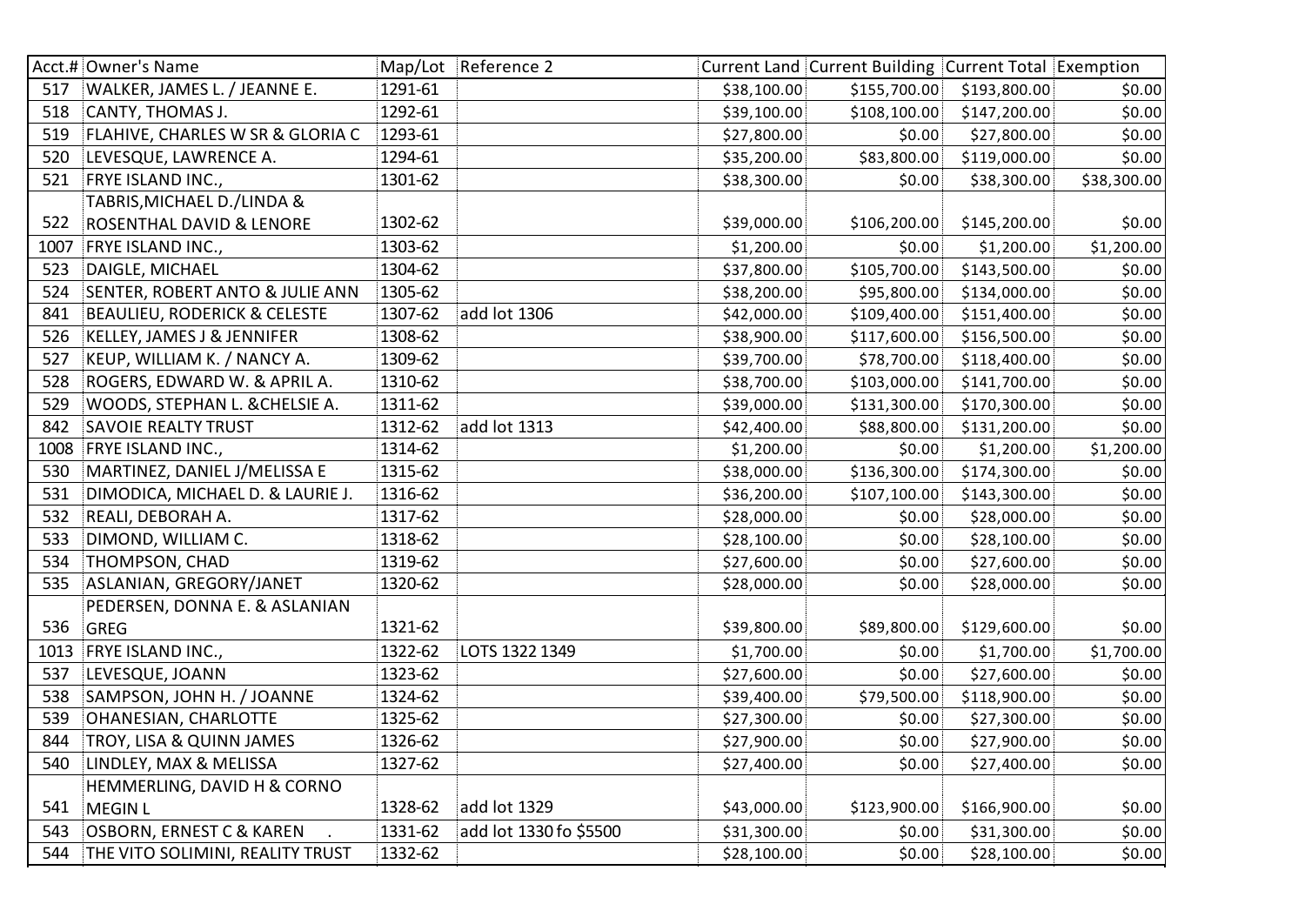|      | Acct.# Owner's Name                       |         | Map/Lot Reference 2           |             | Current Land Current Building Current Total Exemption |              |            |
|------|-------------------------------------------|---------|-------------------------------|-------------|-------------------------------------------------------|--------------|------------|
| 545  | SOLIMINI, VITO J. / MAUREEN A.            | 1333-62 |                               | \$38,900.00 | \$166,200.00                                          | \$205,100.00 | \$0.00     |
|      | 1010 FRYE ISLAND INC.,                    | 1334-62 |                               | \$1,100.00  | \$0.00                                                | \$1,100.00   | \$1,100.00 |
| 546  | <b>DEPIETRO, JOSEPH &amp; RENEE</b>       | 1335-62 |                               | \$38,800.00 | \$166,500.00                                          | \$205,300.00 | \$0.00     |
|      | <b>BARKER, MARCY L &amp; MORRILL</b>      |         |                               |             |                                                       |              |            |
| 547  | <b>MICHAEL P</b>                          | 1336-62 |                               | \$38,600.00 | \$95,700.00                                           | \$134,300.00 | \$0.00     |
| 548  | LYONS, PAUL & LORRAINE                    | 1337-62 |                               | \$37,700.00 | \$83,000.00                                           | \$120,700.00 | \$0.00     |
|      |                                           |         | LOTS 1338 1339 1340 1341 1342 |             |                                                       |              |            |
|      | 1011 FRYE ISLAND INC.,                    | 1340-62 | 1343 1344                     | \$3,200.00  | \$0.00                                                | \$3,200.00   | \$3,200.00 |
|      | 1012 FRYE ISLAND INC.,                    | 1345-62 |                               | \$6,400.00  | \$0.00                                                | \$6,400.00   | \$6,400.00 |
|      | SANSONE, AGNES E & LEONARD NEIL           |         |                               |             |                                                       |              |            |
| 549  | H                                         | 1346-62 |                               | \$38,400.00 | \$138,400.00                                          | \$176,800.00 | \$0.00     |
|      |                                           |         | ALSO LOT 1348 plus 10' strip  |             |                                                       |              |            |
| 550  | BOYD, KEVIN E. & ELIZABETH D.             | 1347-62 | between                       | \$42,600.00 | \$92,600.00                                           | \$135,200.00 | \$0.00     |
| 551  | MESERVE, ALLEN L/DENISE M                 | 1350-62 | \$37,700                      | \$43,400.00 | \$147,000.00                                          | \$190,400.00 | \$0.00     |
| 1014 | FRYE ISLAND INC.,                         | 1352-62 | LOTS 1351 1352                | \$1,500.00  | \$0.00                                                | \$1,500.00   | \$1,500.00 |
| 552  | RUBY, ANDREW M.                           | 1353-62 | add lot 1354                  | \$42,500.00 | \$123,500.00                                          | \$166,000.00 | \$0.00     |
| 553  | KAPLAN, JEFFREY & REBECCA                 | 1355-62 |                               | \$29,900.00 | \$0.00                                                | \$29,900.00  | \$0.00     |
| 1059 | MUSOROFITI, CORY J. / ERIN E.             | 1356-62 |                               | \$29,400.00 | \$0.00                                                | \$29,400.00  | \$0.00     |
|      | CUOCO, CHRISTOPHER P. & REBECCA           |         |                               |             |                                                       |              |            |
| 554  | $\mathsf{C}$ .                            | 1357-62 |                               | \$38,600.00 | \$78,400.00                                           | \$117,000.00 | \$0.00     |
| 1015 | FRYE ISLAND INC.,                         | 1358-62 | LOTS 1358 1359                | \$1,600.00  | \$0.00                                                | \$1,600.00   | \$1,600.00 |
| 555  | DUPONT, GEORGE / PAM                      | 1360-62 |                               | \$38,700.00 | \$145,000.00                                          | \$183,700.00 | \$0.00     |
| 556  | FRYE ISLAND INC.,                         | 1361-62 |                               | \$1,300.00  | \$0.00                                                | \$1,300.00   | \$1,300.00 |
| 1030 | FRYE ISLAND, TOWN OF                      | 1380-62 | 1370 1371 TO 1380             | \$8,000.00  | \$0.00                                                | \$8,000.00   | \$8,000.00 |
| 557  | SOUCY, RICHARD L. & PATRICIA A.           | 1381-62 |                               | \$48,500.00 | \$115,100.00                                          | \$163,600.00 | \$0.00     |
| 558  | DAVISON, GLENN & SARAH                    | 1382-62 |                               | \$46,900.00 | \$79,100.00                                           | \$126,000.00 | \$0.00     |
| 946  | FRYE ISLAND INC.,                         | 1383-62 |                               | \$1,300.00  | \$0.00                                                | \$1,300.00   | \$1,300.00 |
| 559  | <b>HINGSTON REALTY, TRUST</b>             | 1384-62 |                               | \$40,400.00 | \$192,800.00                                          | \$233,200.00 | \$0.00     |
| 797  | KANNIARD, RANDY / KATHY                   | 1385-62 |                               | \$30,300.00 | \$0.00                                                | \$30,300.00  | \$0.00     |
| 945  | FRYE ISLAND INC.,                         | 1386-62 | LOTS 1386 1387 1388           | \$2,300.00  | \$0.00                                                | \$2,300.00   | \$2,300.00 |
| 560  | <b>BRAGDON, HOLLY &amp; GURNEY, KEITH</b> | 1389-62 |                               | \$26,100.00 | \$0.00                                                | \$26,100.00  | \$0.00     |
| 561  | STROUD, KELLY B. & TRACY L.               | 1390-62 |                               | \$28,200.00 | \$0.00                                                | \$28,200.00  | \$0.00     |
| 562  | VOLTZ, TODD D.                            | 1391-62 |                               | \$38,500.00 | \$107,400.00                                          | \$145,900.00 | \$0.00     |
| 944  | FRYE ISLAND INC.,                         | 1392-62 |                               | \$1,200.00  | \$0.00                                                | \$1,200.00   | \$1,200.00 |
| 943  | FRYE ISLAND INC.,                         | 1393-62 |                               | \$1,300.00  | \$0.00                                                | \$1,300.00   | \$1,300.00 |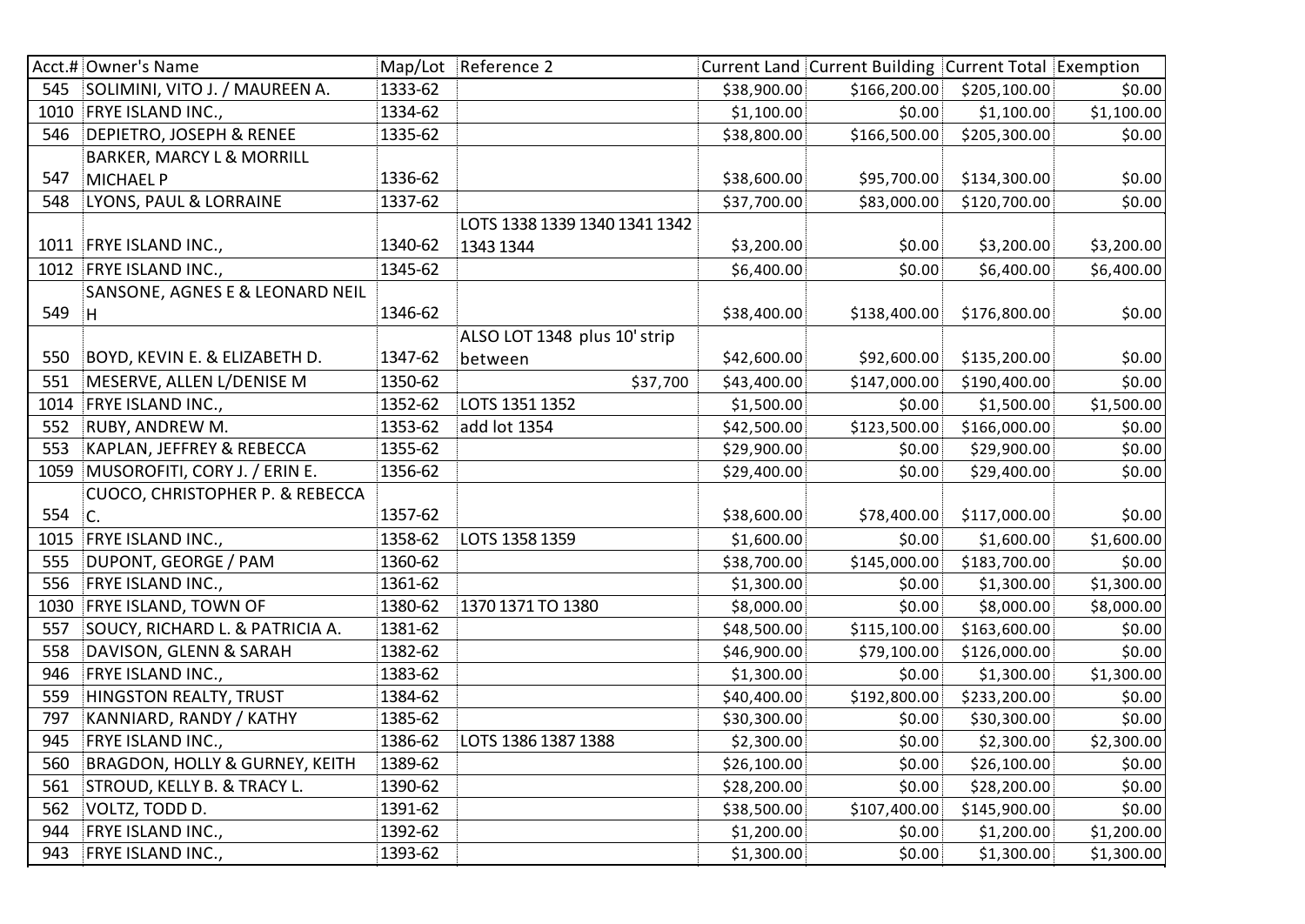|      | Acct.# Owner's Name                      |         | Map/Lot Reference 2           |             | Current Land Current Building Current Total Exemption |              |             |
|------|------------------------------------------|---------|-------------------------------|-------------|-------------------------------------------------------|--------------|-------------|
| 563  | SCHRAFFT, PETER R / KRISTEN A            | 1394-62 |                               | \$39,700.00 | \$106,700.00                                          | \$146,400.00 | \$0.00      |
| 942  | FRYE ISLAND INC.,                        | 1395-62 |                               | \$1,400.00  | \$0.00                                                | \$1,400.00   | \$1,400.00  |
| 564  | E. FRANCES TAYLOR, TRUSTEE               | 1396-62 |                               | \$40,800.00 | \$89,700.00                                           | \$130,500.00 | \$0.00      |
| 565  | <b>ANDERSON, FAMILY TRUST</b>            | 1397-62 |                               | \$40,000.00 | \$115,600.00                                          | \$155,600.00 | \$0.00      |
| 566  | <b>HELBICK, KIM B</b>                    | 1398-62 |                               | \$28,800.00 | \$0.00                                                | \$28,800.00  | \$0.00      |
| 941  | FRYE ISLAND INC.,                        | 1400-62 | LOTS 1399 1400                | \$1,600.00  | \$0.00                                                | \$1,600.00   | \$1,600.00  |
| 567  | Town of Frye Island,                     | 1401-62 |                               | \$12,800.00 | \$0.00                                                | \$12,800.00  | \$12,800.00 |
| 940  | FRYE ISLAND INC.,                        | 1402-62 |                               | \$1,400.00  | \$0.00                                                | \$1,400.00   | \$1,400.00  |
| 568  | MACKEY, GEORGE F. / SANDRA A.            | 1403-62 |                               | \$39,500.00 | \$77,600.00                                           | \$117,100.00 | \$0.00      |
| 569  | RICHMOND, JAMES M. / SUSAN               | 1404-62 |                               | \$28,900.00 | \$0.00                                                | \$28,900.00  | \$0.00      |
| 570  | ZITOLI, GERARD & SAVOIE NANCY M.         | 1405-62 |                               | \$40,600.00 | \$130,500.00                                          | \$171,100.00 | \$0.00      |
| 571  | NISKA, KURT E. & LEAH                    | 1406-62 |                               | \$38,000.00 | \$132,000.00                                          | \$170,000.00 | \$0.00      |
|      |                                          |         | FOR SALE 7/26/03 186,900      |             |                                                       |              |             |
| 572  | ORLOV, ROBERT / LAURIE M                 | 1407-62 | SOLD 10/9 171,900             | \$47,000.00 | \$114,500.00                                          | \$161,500.00 | \$0.00      |
| 573  | DINANNO, RICHARD J.                      | 1408-62 |                               | \$28,700.00 | \$0.00                                                | \$28,700.00  | \$0.00      |
|      |                                          |         |                               |             |                                                       |              |             |
| 574  | MARCIONEK, DAVID J. / DEBORAH M. 1409-62 |         |                               | \$38,200.00 | \$36,000.00                                           | \$74,200.00  | \$0.00      |
| 575  | <b>CUSHMAN, MARGARET F.</b>              | 1410-62 |                               | \$27,500.00 | \$0.00                                                | \$27,500.00  | \$0.00      |
| 576  | MURRY, MICHAEL S. & MARYANN              | 1411-62 |                               | \$2,000.00  | \$0.00                                                | \$2,000.00   | \$0.00      |
|      | SALINGER PETER D. & NANCI E.,            |         |                               |             |                                                       |              |             |
| 577  | <b>TRUSTS</b>                            | 1412-62 |                               | \$24,600.00 | \$0.00                                                | \$24,600.00  | \$0.00      |
|      |                                          |         | LOTS 1556 1557 1500 1501 1502 |             |                                                       |              |             |
| 1017 | <b>FRYE ISLAND, TOWN OF</b>              | 1500-61 | 1503                          | \$32,000.00 | \$0.00                                                | \$32,000.00  | \$32,000.00 |
| 967  | FRYE ISLAND, TOWN OF                     | 1506-61 | LOTS 1505 1506 1507 1508      | \$2,200.00  | \$0.00                                                | \$2,200.00   | \$2,200.00  |
|      |                                          |         |                               |             |                                                       |              |             |
| 964  | <b>FRYE ISLAND, TOWN OF</b>              | 1514-62 | 1513 1514 1515 1516 1517 1518 | \$2,100.00  | \$0.00                                                | \$2,100.00   | \$2,100.00  |
| 578  | LENHARTH, TARA                           | 1522-62 |                               | \$38,900.00 | \$60,100.00                                           | \$99,000.00  | \$0.00      |
| 579  | LENHARTH, WILLIAM AND TARA               | 1523-61 |                               | \$28,100.00 | \$0.00                                                | \$28,100.00  | \$0.00      |
| 580  | KARWON, WALTER A & MELINDA S.            | 1524-61 | add lot 1525                  | \$42,600.00 | \$43,300.00                                           | \$85,900.00  | \$0.00      |
| 581  | KARWON, WALTER A & MELINDA S.            | 1526-61 |                               | \$28,100.00 | \$0.00                                                | \$28,100.00  | \$0.00      |
| 582  | KARWON, WALTER A & MELINDA S.            | 1528-61 |                               | \$27,500.00 | \$0.00                                                | \$27,500.00  | \$0.00      |
| 583  | KARWON, WALTER A & MELINDA S.            | 1529-61 |                               | \$27,900.00 | \$0.00                                                | \$27,900.00  | \$0.00      |
| 584  | DAIGLE, ARLENE                           | 1535-61 |                               | \$37,600.00 | \$119,200.00                                          | \$156,800.00 | \$0.00      |
| 965  | FRYE ISLAND, TOWN OF                     | 1540-61 | 1544 1527                     | \$4,000.00  | \$0.00                                                | \$4,000.00   | \$4,000.00  |
| 585  | PENDER, BERNARD A & ANN MARIE            | 1545-61 |                               | \$2,800.00  | \$0.00                                                | \$2,800.00   | \$0.00      |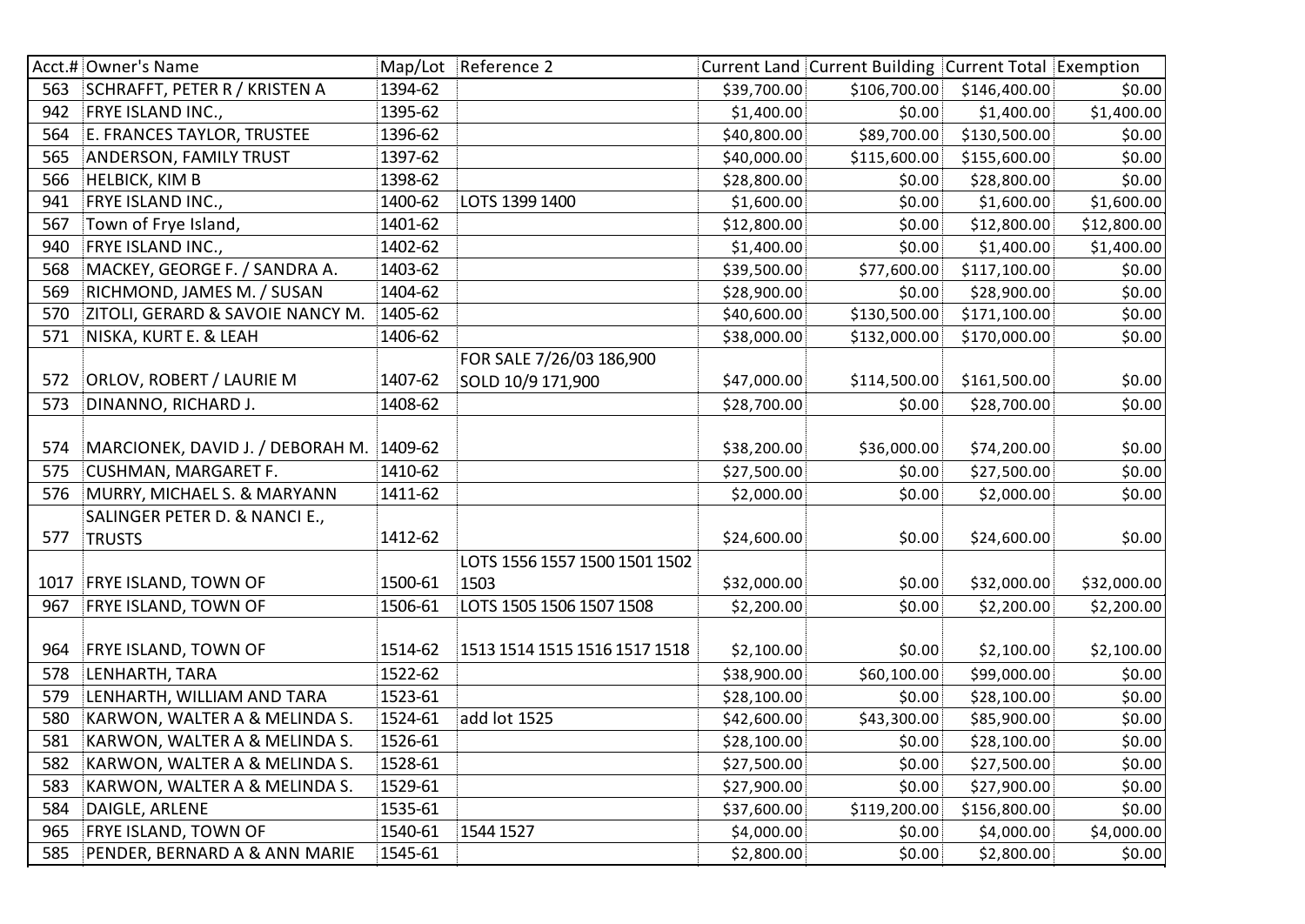|      | Acct.# Owner's Name                         |         | Map/Lot Reference 2           |              | Current Land Current Building Current Total Exemption |              |             |
|------|---------------------------------------------|---------|-------------------------------|--------------|-------------------------------------------------------|--------------|-------------|
|      |                                             |         | LOTS 1546 1547 1548 1549 1550 |              |                                                       |              |             |
| 966  | FRYE ISLAND, TOWN OF                        | 1550-61 | 1551                          | \$2,800.00   | \$0.00                                                | \$2,800.00   | \$2,800.00  |
| 586  | MITCHELL, HAROLD I.                         | 1552-61 |                               | \$27,200.00  | \$0.00                                                | \$27,200.00  | \$0.00      |
|      | JOYCE, DENISE M & JAMES & JOSEPH            |         |                               |              |                                                       |              |             |
| 587  | F.                                          | 1553-61 | B19639P335                    | \$37,600.00  | \$72,000.00                                           | \$109,600.00 | \$0.00      |
| 588  | ILICH, ROBERT                               | 1554-61 |                               | \$39,100.00  | \$128,900.00                                          | \$168,000.00 | \$0.00      |
| 589  | LEAVITT, PATRICIA M.                        | 1555-61 |                               | \$28,500.00  | \$0.00                                                | \$28,500.00  | \$0.00      |
| 590  | HIGGINS, THOMAS M.                          | 1600-62 |                               | \$32,000.00  | \$1,800.00                                            | \$33,800.00  | \$0.00      |
| 968  | FRYE ISLAND INC.,                           | 1601-62 | LOTS 1601 1602                | \$16,500.00  | \$0.00                                                | \$16,500.00  | \$16,500.00 |
| 591  | DONNA L. R. MELANSON, TRUSTEE               | 1603-62 |                               | \$153,000.00 | \$108,600.00                                          | \$261,600.00 | \$0.00      |
| 592  | CASAZZA, JAMES/SHAREN                       | 1604-62 | add lots 1605,1606            | \$225,400.00 | \$118,900.00                                          | \$344,300.00 | \$0.00      |
| 848  | <b>CASAZZA, JAMES &amp; SHAREN</b>          | 1606-62 | combined with lot 1604        | \$0.00       | \$0.00                                                | \$0.00       | \$0.00      |
|      |                                             |         | LOTS 1607 1608 1609 1610 1611 |              |                                                       |              |             |
| 969  | FRYE ISLAND, TOWN OF                        | 1610-62 | 1612                          | \$28,500.00  | \$0.00                                                | \$28,500.00  | \$28,500.00 |
| 1062 | FRYE ISLAND INC.,                           | 1613-62 |                               | \$12,000.00  | \$0.00                                                | \$12,000.00  | \$12,000.00 |
| 593  | Wall, Realty Trust                          | 1615-62 | 1616 REFERENCE IS 17940/61    | \$189,600.00 | \$99,500.00                                           | \$289,100.00 | \$0.00      |
| 970  | <b>FRYE ISLAND INC.,</b>                    | 1618-62 | LOTS 1617 1618 1619           | \$88,200.00  | \$0.00                                                | \$88,200.00  | \$88,200.00 |
|      | HUNT, ROBERT A. & MARY C./HUNT              |         |                               |              |                                                       |              |             |
| 595  | <b>REA</b>                                  | 1620-62 |                               | \$174,600.00 | \$91,500.00                                           | \$266,100.00 | \$0.00      |
| 596  | OSBORN, PAUL J. / LORI F.                   | 1621-62 |                               | \$122,000.00 | \$0.00                                                | \$122,000.00 | \$0.00      |
| 597  | NILES, JAY R. / MARY ANN                    | 1622-62 |                               | \$148,600.00 | \$79,500.00                                           | \$228,100.00 | \$0.00      |
| 598  | MOLLOY, HAROLD J. / KATHLEEN G.             | 1623-62 |                               | \$150,600.00 | \$81,700.00                                           | \$232,300.00 | \$0.00      |
| 599  | <b>WILKINS D.O.&amp; SUSAN K., TRUSTEES</b> | 1624-62 |                               | \$150,600.00 | \$178,000.00                                          | \$328,600.00 | \$0.00      |
|      | WRIGHT, ANDREW / CYNTHIA A.                 |         |                               |              |                                                       |              |             |
| 600  | <b>TTEES</b>                                | 1625-62 |                               | \$157,800.00 | \$174,700.00                                          | \$332,500.00 | \$0.00      |
| 601  | GORDON, JAMES W.                            | 1626-62 |                               | \$155,800.00 | \$229,600.00                                          | \$385,400.00 | \$0.00      |
| 602  | Town of Frye Island, (Tax Acquired)         | 1627-62 |                               | \$130,000.00 | \$0.00                                                | \$130,000.00 | \$0.00      |
| 603  | DEMARCO, RICHARD K. / NANCY H.              | 1628-62 |                               | \$166,600.00 | \$120,000.00                                          | \$286,600.00 | \$0.00      |
| 604  | MONTVILLE, LEIGH J. / DIANE                 | 1629-62 |                               | \$168,400.00 | \$51,300.00                                           | \$219,700.00 | \$0.00      |
| 605  | DONOHUE, GARY M. / DIANE R.                 | 1630-62 |                               | \$157,400.00 | \$120,300.00                                          | \$277,700.00 | \$0.00      |
| 606  | HANNAH, ROBERT W./ Trustee                  | 1631-62 |                               | \$154,200.00 | \$107,300.00                                          | \$261,500.00 | \$0.00      |
| 607  | HANCHETT, KENNETH E.                        | 1632-62 |                               | \$152,600.00 | \$114,200.00                                          | \$266,800.00 | \$0.00      |
|      | CRABTREE, GARY W. & OLMSTED,                |         |                               |              |                                                       |              |             |
| 608  | ROXANNE R.                                  | 1633-62 |                               | \$158,200.00 | \$124,800.00                                          | \$283,000.00 | \$0.00      |
| 609  | ARONSON, BARBARA S.                         | 1634-62 |                               | \$157,000.00 | \$229,200.00                                          | \$386,200.00 | \$0.00      |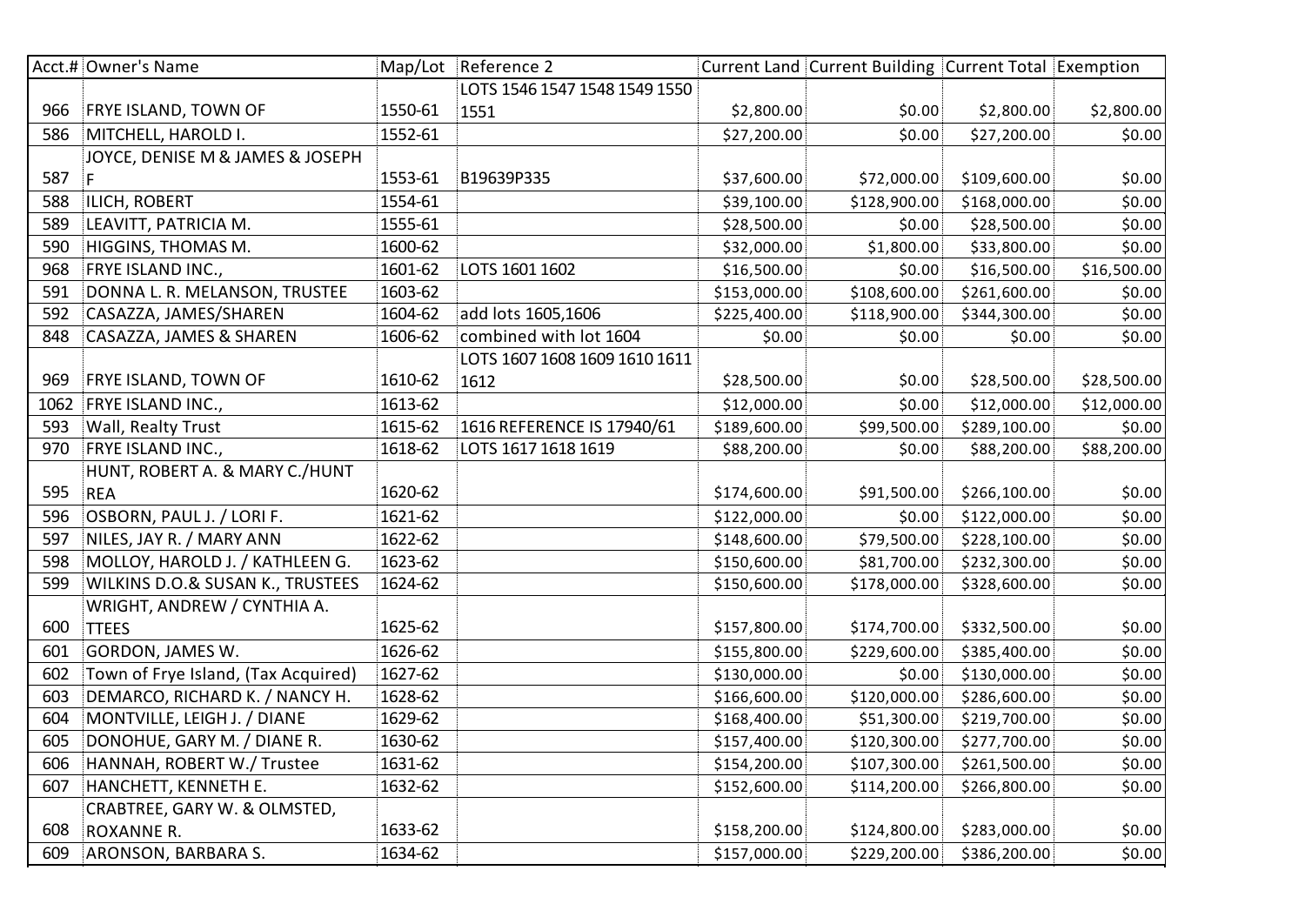|     | Acct.# Owner's Name                      |         | Map/Lot Reference 2           |              | Current Land Current Building Current Total Exemption |              |              |
|-----|------------------------------------------|---------|-------------------------------|--------------|-------------------------------------------------------|--------------|--------------|
| 610 | BARLOW, JEFFREY G. & MELISSA B.          | 1635-62 |                               | \$158,200.00 | \$121,400.00                                          | \$279,600.00 | \$0.00       |
| 611 | HOOPER, ALLEN L. / SHERRY A.             | 1636-62 |                               | \$158,600.00 | \$92,600.00                                           | \$251,200.00 | \$0.00       |
| 612 | STEISS, JAMES E. / HOLLY A.              | 1637-62 |                               | \$158,600.00 | \$54,200.00                                           | \$212,800.00 | \$0.00       |
| 613 | <b>GORRA, FERRIS G. TRUSTEE</b>          | 1638-62 |                               | \$161,000.00 | \$76,500.00                                           | \$237,500.00 | \$0.00       |
| 614 | PRIESTLEY, LORNA B. FAMILY TRUST         | 1639-61 |                               | \$158,600.00 | \$55,800.00                                           | \$214,400.00 | \$0.00       |
| 615 | SIMPSON, EDWIN / GRAYCE                  | 1640-61 |                               | \$155,800.00 | \$146,600.00                                          | \$302,400.00 | \$0.00       |
| 616 | LENEHAN, GARY / JANICE                   | 1641-61 |                               | \$151,000.00 | \$141,000.00                                          | \$292,000.00 | \$0.00       |
| 971 | FRYE ISLAND INC.,                        | 1642-61 | LOTS 1642 1643                | \$16,000.00  | \$0.00                                                | \$16,000.00  | \$16,000.00  |
| 972 | FRYE ISLAND INC.,                        | 1646-61 | LOTS 1646 1647                | \$17,400.00  | \$0.00                                                | \$17,400.00  | \$17,400.00  |
| 617 | HYVONEN, EERO J.                         | 1648-61 | lot unbuildable per deed      | \$47,600.00  | \$0.00                                                | \$47,600.00  | \$0.00       |
| 618 | MAZZOLA, MIKE / KIRSI                    | 1649-61 | add lot 1650                  | \$206,600.00 | \$122,700.00                                          | \$329,300.00 | \$0.00       |
|     | KOKARAS JR., PETER A. / JUNE L.          |         |                               |              |                                                       |              |              |
| 620 | <b>TTEES</b>                             | 1651-61 |                               | \$158,600.00 | \$94,900.00                                           | \$253,500.00 | \$0.00       |
| 621 | DABRITZ, KARL                            | 1652-61 |                               | \$162,600.00 | \$191,800.00                                          | \$354,400.00 | \$0.00       |
| 801 | ESTABROOK, BRIAN J. & KAREN P.           | 1653-61 | add lot 1654                  | \$172,000.00 | \$0.00                                                | \$172,000.00 | \$0.00       |
|     |                                          |         |                               |              |                                                       |              |              |
| 622 | JASWIGA M. BOVAIRD FAMILY, TRUST 1655-61 |         |                               | \$146,600.00 | \$132,500.00                                          | \$279,100.00 | \$0.00       |
|     | CRIVELLARO, CHARLES P. & ANN E./         |         | reduction due to merger of    |              |                                                       |              |              |
| 623 | <b>TH</b>                                | 1657-61 | wet lot                       | \$162,900.00 | \$100,600.00                                          | \$263,500.00 | \$0.00       |
| 806 | FRYE ISLAND TOWN OF,                     | 1659-61 |                               | \$127,200.00 | \$0.00                                                | \$127,200.00 | \$127,200.00 |
|     |                                          |         | LOTS 1659 1660 1661 1662 1663 |              |                                                       |              |              |
| 975 | FRYE ISLAND INC.,                        | 1660-61 | 1664 1665 1666                | \$40,000.00  | \$0.00                                                | \$40,000.00  | \$40,000.00  |
| 624 | THIBODEAU, MICHAEL                       | 1667-61 |                               | \$162,600.00 | \$56,300.00                                           | \$218,900.00 | \$0.00       |
| 625 | ELINOFF, WILLIAM C / JANICE L            | 1668-61 |                               | \$162,600.00 | \$158,400.00                                          | \$321,000.00 | \$0.00       |
| 626 | ELINOFF, JANICE L.                       | 1669-61 |                               | \$134,000.00 | \$0.00                                                | \$134,000.00 | \$0.00       |
| 976 | FRYE ISLAND INC.,                        | 1670-61 |                               | \$13,000.00  | \$0.00                                                | \$13,000.00  | \$13,000.00  |
| 627 | WEISE, E.F. CHRISTIAN                    | 1671-61 |                               | \$154,600.00 | \$100,600.00                                          | \$255,200.00 | \$0.00       |
| 628 | WEISE, E.F. CHRISTIAN / MARIANNE         | 1672-61 |                               | \$130,400.00 | \$0.00                                                | \$130,400.00 | \$0.00       |
| 629 | ANSON, KENT F & ELIZABETH M              | 1673-61 |                               | \$154,600.00 | \$158,600.00                                          | \$313,200.00 | \$0.00       |
| 630 | ANSON, KENT F                            | 1674-61 |                               | \$149,000.00 | \$180,400.00                                          | \$329,400.00 | \$0.00       |
| 977 | FRYE ISLAND INC.,                        | 1675-61 |                               | \$13,400.00  | \$0.00                                                | \$13,400.00  | \$13,400.00  |
| 631 | DEMING, ROBERT N. / MARY A.              | 1676-61 |                               | \$151,800.00 | \$119,500.00                                          | \$271,300.00 | \$0.00       |
| 632 | SCHUTZ, JOHN E. / CAROL A.               | 1677-61 |                               | \$158,600.00 | \$117,600.00                                          | \$276,200.00 | \$0.00       |
| 633 | <b>OHANESIAN, KRISTI</b>                 | 1678-61 |                               | \$185,600.00 | \$174,300.00                                          | \$359,900.00 | \$0.00       |
| 634 | LEMIEUX, GERARD                          | 1679-61 |                               | \$174,200.00 | \$92,900.00                                           | \$267,100.00 | \$0.00       |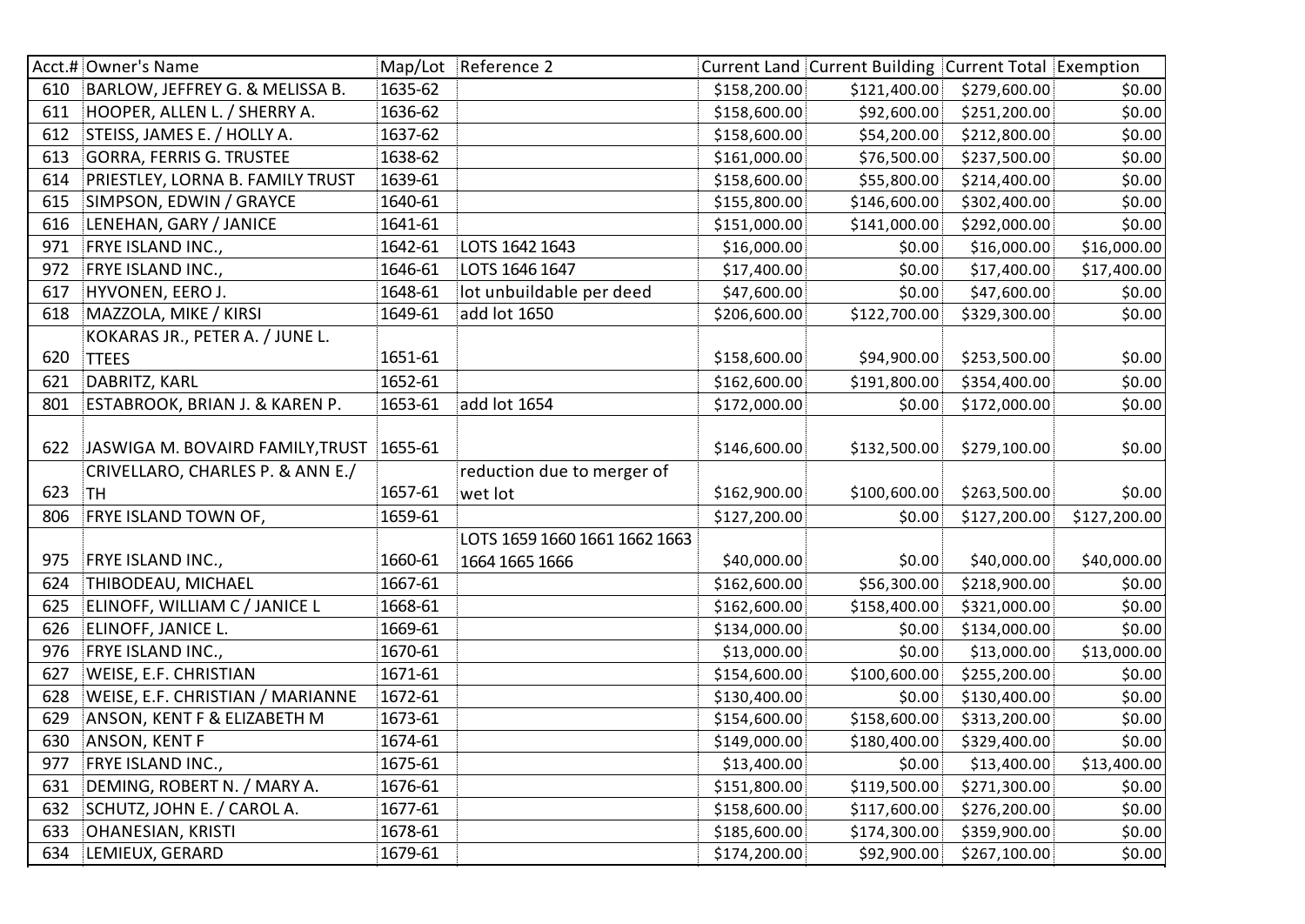|     | Acct.# Owner's Name              |         | Map/Lot Reference 2           |              | Current Land Current Building Current Total Exemption |              |             |
|-----|----------------------------------|---------|-------------------------------|--------------|-------------------------------------------------------|--------------|-------------|
| 635 | OSSI, MICHAEL J. / JACQUELINE W. | 1680-61 |                               | \$160,600.00 | \$138,800.00                                          | \$299,400.00 | \$0.00      |
| 636 | JOHNSON, EDWARD P. / KAREN M.    | 1681-61 |                               | \$151,800.00 | \$93,300.00                                           | \$245,100.00 | \$0.00      |
| 637 | BOURQUE, PAUL L. / RUTH A.       | 1682-61 |                               | \$167,000.00 | \$145,600.00                                          | \$312,600.00 | \$0.00      |
| 638 | WILSON JR., MALCOLM / NELLIE     | 1683-61 |                               | \$151,200.00 | \$57,800.00                                           | \$209,000.00 | \$0.00      |
| 639 | SULLIVAN, MARK                   | 1684-61 |                               | \$121,600.00 | \$0.00                                                | \$121,600.00 | \$0.00      |
| 640 | GILMAN, STEVEN A.                | 1685-61 |                               | \$50,100.00  | \$3,100.00                                            | \$53,200.00  | \$0.00      |
| 982 | FRYE ISLAND INC.,                | 1686-60 | LOTS 1686 1687 1688           | \$20,600.00  | \$0.00                                                | \$20,600.00  | \$20,600.00 |
| 642 | TALMADGE, PAUL C. & PATRICIA A.  | 1690-60 | ADD LOT 1689                  | \$214,200.00 | \$108,900.00                                          | \$323,100.00 | \$0.00      |
| 900 | FRYE ISLAND INC.,                | 1692-60 | LOTS 1691,1692                | \$16,800.00  | \$0.00                                                | \$16,800.00  | \$16,800.00 |
| 849 | SCHAEFER, KATHLEEN K.            | 1694-60 | add LOT 1693, 1695            | \$229,000.00 | \$114,000.00                                          | \$343,000.00 | \$0.00      |
| 901 | <b>FRYE ISLAND, TOWN OF</b>      | 1696-60 |                               | \$1,600.00   | \$0.00                                                | \$1,600.00   | \$1,600.00  |
| 645 | YULE, LANCE S.                   | 1697-60 |                               | \$27,400.00  | \$0.00                                                | \$27,400.00  | \$0.00      |
| 646 | PHILBRICK, WESLEY A/NELSA W      | 1698-60 | FOR SALE 7/26/03 119,900      | \$43,400.00  | \$86,100.00                                           | \$129,500.00 | \$0.00      |
| 647 | RUCCI, JACQUELINE M.             | 1699-60 |                               | \$28,900.00  | \$0.00                                                | \$28,900.00  | \$0.00      |
|     |                                  |         | LOTS 1700 1701 1702 1703 1704 |              |                                                       |              |             |
| 983 | FRYE ISLAND INC.,                | 1700-61 | 1709 1710                     | \$3,700.00   | \$0.00                                                | \$3,700.00   | \$3,700.00  |
| 984 | FRYE ISLAND INC.,                | 1706-61 | LOTS 1706 1707                | \$1,500.00   | \$0.00                                                | \$1,500.00   | \$1,500.00  |
| 648 | <b>GILMAN, STEVEN</b>            | 1708-61 |                               | \$28,500.00  | \$0.00                                                | \$28,500.00  | \$0.00      |
| 649 | KETT, JOHN B. / THERESA M.       | 1711-61 |                               | \$42,400.00  | \$118,500.00                                          | \$160,900.00 | \$0.00      |
| 650 | Town of Frye Island,             | 1712-61 |                               | \$12,900.00  | \$0.00                                                | \$12,900.00  | \$12,900.00 |
| 651 | CURTIS, SHAWN G. & JORDYN C.     | 1713-61 |                               | \$31,000.00  | \$0.00                                                | \$31,000.00  | \$0.00      |
|     |                                  |         | LOTS 1705 1714 1715 1716 1717 |              |                                                       |              |             |
| 985 | FRYE ISLAND INC.,                | 1716-61 | 1718                          | \$3,200.00   | \$0.00                                                | \$3,200.00   | \$3,200.00  |
| 652 | <b>HIGGINS, THOMAS M</b>         | 1719-61 |                               | \$36,700.00  | \$0.00                                                | \$36,700.00  | \$0.00      |
| 986 | FRYE ISLAND INC.                 | 1721-61 |                               | \$31,800.00  | \$0.00                                                | \$31,800.00  | \$0.00      |
| 987 | <b>FRYE ISLAND INC.,</b>         | 1723-61 |                               | \$1,200.00   | \$0.00                                                | \$1,200.00   | \$1,200.00  |
| 653 | MURPHY, PAUL / ANN MARIE         | 1724-61 |                               | \$41,700.00  | \$160,500.00                                          | \$202,200.00 | \$0.00      |
| 988 | FRYE ISLAND INC.,                | 1725-61 | LOTS 1724A 1725               | \$1,700.00   | \$0.00                                                | \$1,700.00   | \$1,700.00  |
| 654 | WALBOURNE, MARY                  | 1726-61 |                               | \$30,700.00  | \$0.00                                                | \$30,700.00  | \$0.00      |
| 655 | QUIST, BERTIL G. / CAROL D.      | 1727-62 |                               | \$39,600.00  | \$64,500.00                                           | \$104,100.00 | \$0.00      |
| 656 | HANLEY, JAMES M. & BETHANY       | 1729-62 |                               | \$39,600.00  | \$128,800.00                                          | \$168,400.00 | \$0.00      |
| 657 | HODGE, PAMELA S.                 | 1730-62 |                               | \$30,700.00  | \$0.00                                                | \$30,700.00  | \$0.00      |
| 658 | CHARRETTE, EDMOND                | 1731-62 |                               | \$30,800.00  | \$0.00                                                | \$30,800.00  | \$0.00      |
| 659 | SPEED, WILLIAM J.                | 1732-62 |                               | \$31,000.00  | \$0.00                                                | \$31,000.00  | \$0.00      |
| 660 | SOLIS, ANTOLIN & SANDRA L.       | 1733-62 |                               | \$40,400.00  | \$121,700.00                                          | \$162,100.00 | \$0.00      |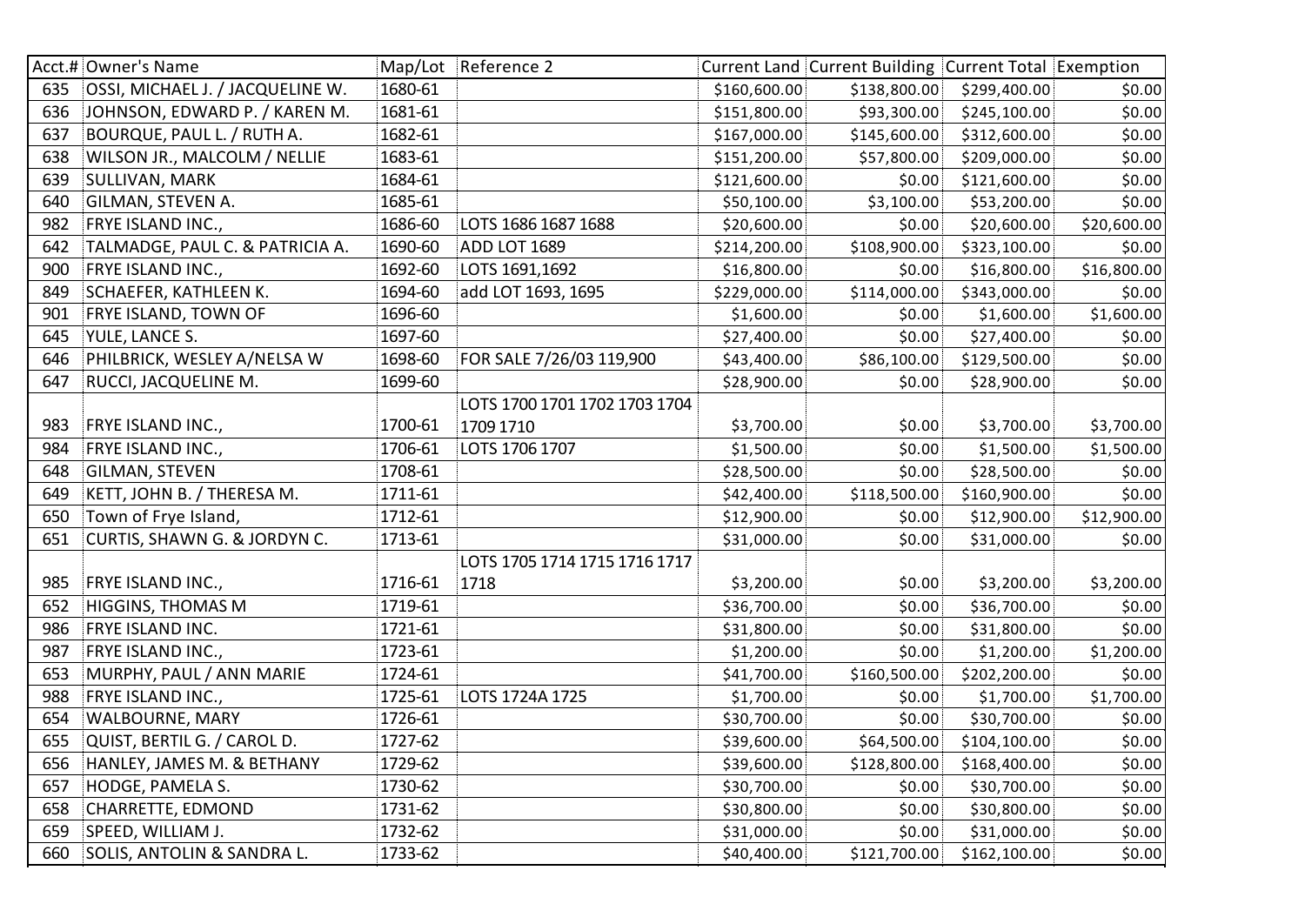|      | Acct.# Owner's Name                       |         | Map/Lot Reference 2           |             | Current Land Current Building Current Total Exemption |              |             |
|------|-------------------------------------------|---------|-------------------------------|-------------|-------------------------------------------------------|--------------|-------------|
| 661  | <b>BALDWIN, DAVID H.</b>                  | 1734-62 | add LOT 1735                  | \$37,600.00 | \$0.00                                                | \$37,600.00  | \$0.00      |
| 662  | MASSARO, BETH                             | 1736-62 |                               | \$41,300.00 | \$133,100.00                                          | \$174,400.00 | \$0.00      |
| 663  | KEIGWIN, TODD A.                          | 1737-62 |                               | \$40,900.00 | \$109,800.00                                          | \$150,700.00 | \$0.00      |
| 664  | THURSTON, ROBERT E.                       | 1738-62 |                               | \$40,200.00 | \$178,700.00                                          | \$218,900.00 | \$0.00      |
|      | AMBROZAVITCH, PETER W./SUSAN              |         |                               |             |                                                       |              |             |
| 666  | M.                                        | 1740-62 | add lot 1739                  | \$45,900.00 | \$102,800.00                                          | \$148,700.00 | \$0.00      |
| 667  | SOLIMINI, VITO                            | 1741-62 |                               | \$43,600.00 | \$216,000.00                                          | \$259,600.00 | \$0.00      |
| 668  | <b>HOLGERSEN, STEVEN</b>                  | 1745-62 |                               | \$30,900.00 | \$0.00                                                | \$30,900.00  | \$0.00      |
| 669  | SULLIVAN, JAMES J. JR.                    | 1746-62 |                               | \$12,900.00 | \$11,100.00                                           | \$24,000.00  | \$0.00      |
| 670  | LEEMAN, SCOTT V.                          | 1749-62 |                               | \$40,800.00 | \$104,000.00                                          | \$144,800.00 | \$0.00      |
|      | FAULK, HERMAN A. / DORIS C. &             |         |                               |             |                                                       |              |             |
| 672  | MACLEAN ELAINE L.                         | 1752-62 | add lot 1751                  | \$46,400.00 | \$51,900.00                                           | \$98,300.00  | \$7,700.00  |
| 673  | HIGGINS, THOMAS M.                        | 1753-62 |                               | \$40,200.00 | \$37,600.00                                           | \$77,800.00  | \$0.00      |
|      |                                           |         |                               |             |                                                       |              |             |
| 674  | MCCRILLIS, ROBERT A. & SUZANNE M. 1754-62 |         |                               | \$31,500.00 | \$1,800.00                                            | \$33,300.00  | \$0.00      |
|      | LAFLAMME, CHERYL A. & COUSINEAU,          |         |                               |             |                                                       |              |             |
| 675  | <b>STEPHEN J.</b>                         | 1755-62 |                               | \$35,800.00 | \$24,700.00                                           | \$60,500.00  | \$0.00      |
|      | COUSINEAU, STEPHEN J. &                   |         |                               |             |                                                       |              |             |
| 676  | LAFLAMME CHERYL A.                        | 1757-62 |                               | \$46,400.00 | \$91,000.00                                           | \$137,400.00 | \$0.00      |
| 677  | RICHARDSON, CHERYL                        | 1758-62 |                               | \$33,900.00 | \$0.00                                                | \$33,900.00  | \$0.00      |
| 678  | MCKEE, TODD C. & CATHERINE M.             | 1759-62 |                               | \$40,100.00 | \$148,800.00                                          | \$188,900.00 | \$0.00      |
| 679  | POWERS, TIMOTHY M. / NANCY A.             | 1760-62 |                               | \$31,400.00 | \$0.00                                                | \$31,400.00  | \$0.00      |
| 680  | FLYNN, ROBERT P & PATRICIA A              | 1761-62 |                               | \$39,800.00 | \$188,000.00                                          | \$227,800.00 | \$0.00      |
| 681  | <b>WALGROVE SEBAGO, LLC</b>               | 1762-62 |                               | \$34,900.00 | \$0.00                                                | \$34,900.00  | \$0.00      |
|      |                                           |         |                               |             |                                                       |              |             |
| 989  | FRYE ISLAND INC.,                         | 1764-62 | LOTS 1763 1764 1765 1766 1777 | \$3,000.00  | \$0.00                                                | \$3,000.00   | \$3,000.00  |
| 682  | STEVENS III, WILLIAM / LOUISE             | 1767-62 |                               | \$42,400.00 | \$154,000.00                                          | \$196,400.00 | \$0.00      |
| 1057 | FRYE ISLAND INC.,                         | 1768-62 | SITE OF SEPTIC FOR LOT 1767   | \$1,800.00  | \$0.00                                                | \$1,800.00   | \$1,800.00  |
| 990  | <b>KENNEY, JAN &amp; BRIAN</b>            | 1770-62 | LOTS 1769 1770                | \$41,600.00 | \$0.00                                                | \$41,600.00  | \$0.00      |
| 683  | FRYE ISLAND TOWN OF,                      | 1771-62 |                               | \$11,400.00 | \$0.00                                                | \$11,400.00  | \$11,400.00 |
| 684  | DOWNS, AMANDA L.                          | 1772-62 |                               | \$27,600.00 | \$0.00                                                | \$27,600.00  | \$0.00      |
| 991  | FRYE ISLAND, TOWN OF                      | 1773-62 |                               | \$1,100.00  | \$0.00                                                | \$1,100.00   | \$1,100.00  |
| 685  | CHRISTY, KRISTOPHER M/DIANE M             | 1774-62 |                               | \$37,800.00 | \$159,200.00                                          | \$197,000.00 | \$0.00      |
| 686  | DALY, NEIL & PAULA                        | 1775-62 |                               | \$37,700.00 | \$100,300.00                                          | \$138,000.00 | \$0.00      |
| 687  | DRISCOLL, EUGENE C. & HART ELLEN          | 1776-62 |                               | \$27,600.00 | \$0.00                                                | \$27,600.00  | \$0.00      |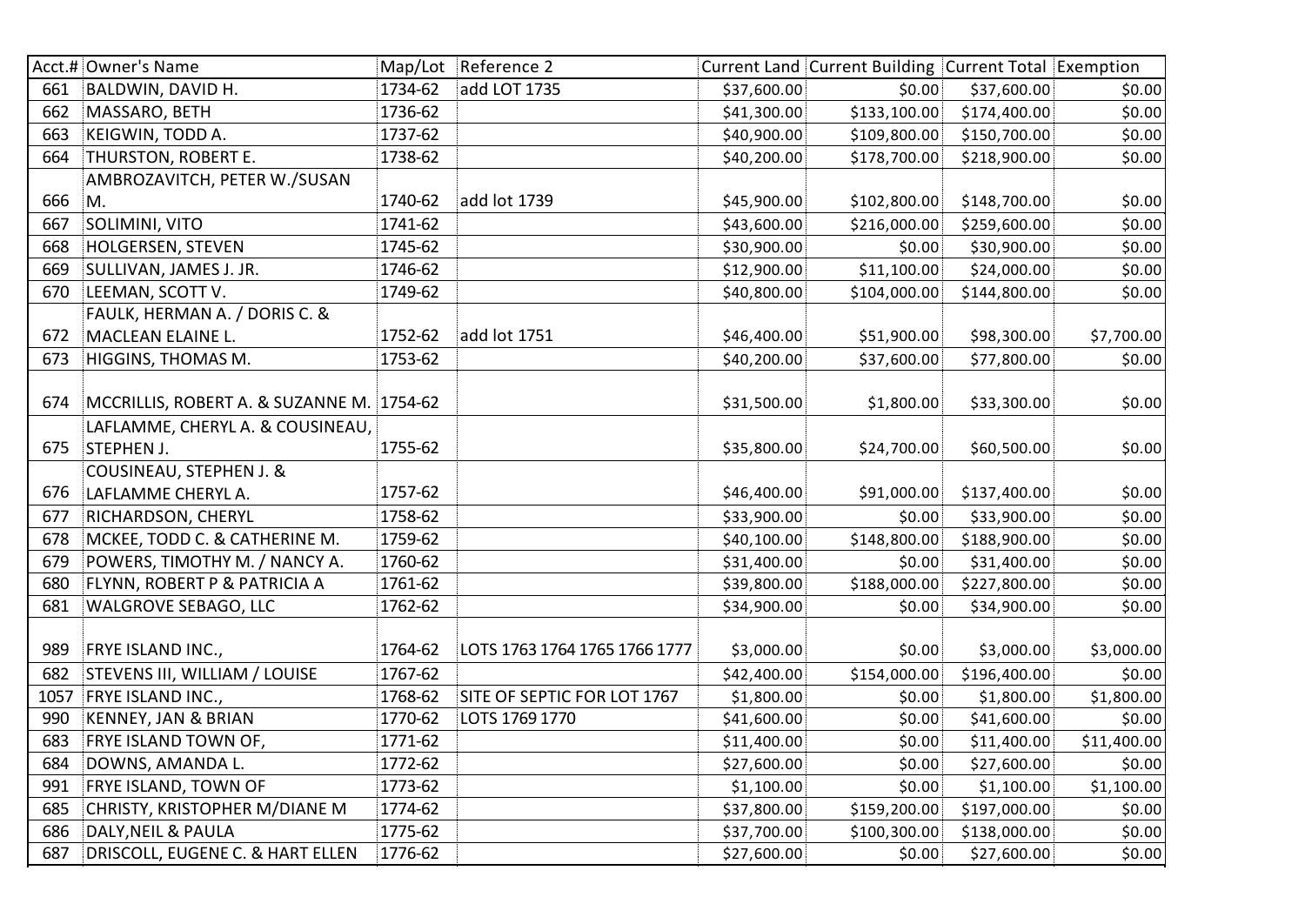|      | Acct.# Owner's Name                   |         | Map/Lot Reference 2           |             | Current Land Current Building Current Total Exemption |              |            |
|------|---------------------------------------|---------|-------------------------------|-------------|-------------------------------------------------------|--------------|------------|
| 688  | MESSER SR., DANIEL L.                 | 1778-62 |                               | \$39,500.00 | \$42,500.00                                           | \$82,000.00  | \$0.00     |
|      |                                       |         | LOTS 1779 1780 1781 1782 1783 |             |                                                       |              |            |
| 992  | FRYE ISLAND INC.,                     | 1780-62 | 1784 1785                     | \$3,900.00  | \$0.00                                                | \$3,900.00   | \$3,900.00 |
| 689  | Town of Frye Island, (Tax Acquired)   | 1786-62 |                               | \$2,700.00  | \$0.00                                                | \$2,700.00   | \$0.00     |
| 993  | FRYE ISLAND INC.,                     | 1788-62 | LOTS 1787 1788                | \$1,800.00  | \$0.00                                                | \$1,800.00   | \$1,800.00 |
| 690  | <b>BOYD, BRIAN R &amp; BRETT</b>      | 1789-62 |                               | \$30,600.00 | \$0.00                                                | \$30,600.00  | \$0.00     |
| 691  | MCKEE, JOHN H. / HELEN H.             | 1790-62 |                               | \$39,400.00 | \$55,500.00                                           | \$94,900.00  | \$0.00     |
| 692  | NADEAU, SCOTT/JULIE                   | 1791-62 |                               | \$39,900.00 | \$110,900.00                                          | \$150,800.00 | \$0.00     |
| 994  | FRYE ISLAND INC.,                     | 1794-62 | LOTS 1792 1793 1794 1795      | \$2,800.00  | \$0.00                                                | \$2,800.00   | \$2,800.00 |
|      |                                       |         |                               |             |                                                       |              |            |
| 995  | FRYE ISLAND, TOWN OF                  | 1796-62 | LOTS 1796 1797 1798 1799 1801 | \$2,500.00  | \$0.00                                                | \$2,500.00   | \$2,500.00 |
| 693  | MACOMBER, ROBERT T.                   | 1800-62 |                               | \$35,700.00 | \$0.00                                                | \$35,700.00  | \$0.00     |
| 996  | <b>FRYE ISLAND, TOWN OF</b>           | 1802-62 | LOTS 1802 1803                | \$2,600.00  | \$0.00                                                | \$2,600.00   | \$2,600.00 |
| 1061 | FRYE ISLAND INC.,                     | 1804-62 |                               | \$1,800.00  | \$0.00                                                | \$1,800.00   | \$1,800.00 |
| 694  | FRYE ISLAND INC.,                     | 1805-62 | REFERENCE DEED B21782P153     | \$9,500.00  | \$0.00                                                | \$9,500.00   | \$9,500.00 |
| 695  | OSBORN, PAUL J. / LORI F.             | 1806-62 |                               | \$42,400.00 | \$145,300.00                                          | \$187,700.00 | \$0.00     |
| 696  | WITTLIFF, DAVID S./CATHERINE N.       | 1807-62 |                               | \$42,400.00 | \$120,800.00                                          | \$163,200.00 | \$0.00     |
|      | ADAMS, PHILLIP REVOCABLE LIVING       |         |                               |             |                                                       |              |            |
| 697  | <b>TRUST</b>                          | 1808-62 |                               | \$43,700.00 | \$142,900.00                                          | \$186,600.00 | \$0.00     |
| 997  | FRYE ISLAND INC.,                     | 1809-62 | <b>SEPTIC LOT</b>             | \$1,600.00  | \$0.00                                                | \$1,600.00   | \$1,600.00 |
| 698  | <b>GORDON, JAMES W</b>                | 1810-62 |                               | \$33,800.00 | \$0.00                                                | \$33,800.00  | \$0.00     |
| 699  | DONOHUE, GARY M. / DIANE R.           | 1811-62 | pump back lot                 | \$6,300.00  | \$0.00                                                | \$6,300.00   | \$0.00     |
| 700  | POTTS, KATHLEEN A. & JOSEPH           | 1812-62 | add lot 1813                  | \$40,300.00 | \$0.00                                                | \$40,300.00  | \$0.00     |
| 702  | RILEY, HEATHER                        | 1814-62 |                               | \$47,200.00 | \$41,900.00                                           | \$89,100.00  | \$0.00     |
| 703  | BARLOW, JEFFREY G. & MELISA           | 1815-62 |                               | \$32,700.00 | \$0.00                                                | \$32,700.00  | \$0.00     |
| 704  | MOSES, JAMES P.                       | 1816-62 |                               | \$32,700.00 | \$0.00                                                | \$32,700.00  | \$0.00     |
|      | SAVAGE, TODD S. & LINDA M. &          |         |                               |             |                                                       |              |            |
| 705  | <b>PRENT</b>                          | 1817-62 |                               | \$32,700.00 | \$0.00                                                | \$32,700.00  | \$0.00     |
| 706  | CORNUT, CHARLES L. / SHIRLEY E.       | 1818-62 |                               | \$32,700.00 | \$0.00                                                | \$32,700.00  | \$0.00     |
| 998  | FRYE ISLAND INC.,                     | 1822-61 | 1827                          | \$6,700.00  | \$0.00                                                | \$6,700.00   | \$6,700.00 |
| 707  | HYVONEN, EERO J.                      | 1828-61 |                               | \$38,000.00 | \$92,500.00                                           | \$130,500.00 | \$0.00     |
| 708  | GATELY, WILLIAM / ELAINE              | 1829-61 |                               | \$42,400.00 | \$112,600.00                                          | \$155,000.00 | \$0.00     |
| 709  | MACDONALD, JANE                       | 1831-61 |                               | \$42,300.00 | \$68,400.00                                           | \$110,700.00 | \$0.00     |
| 710  | <b>BURGESS, THOMAS A. / JUDITH A.</b> | 1832-61 |                               | \$42,400.00 | \$81,400.00                                           | \$123,800.00 | \$0.00     |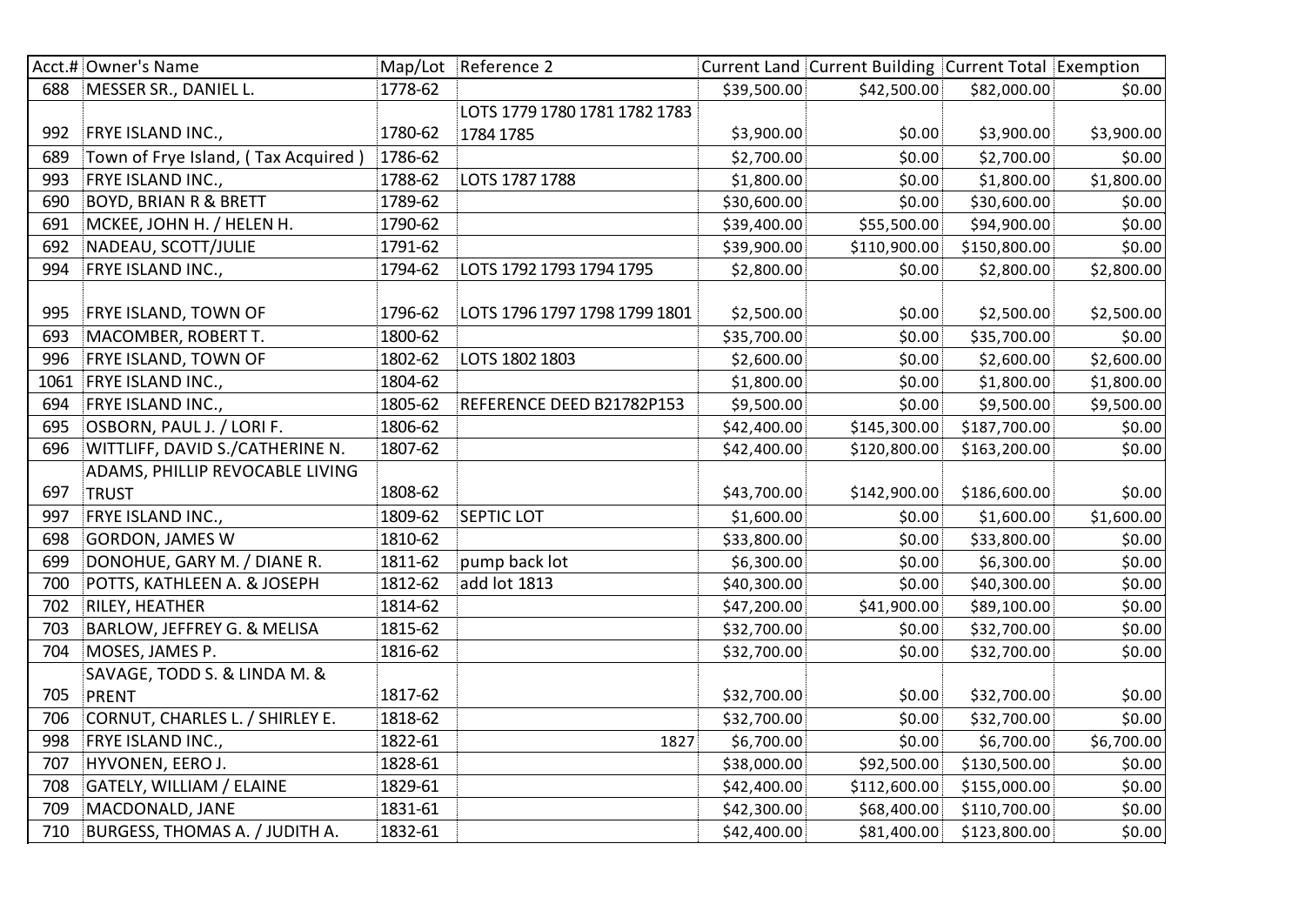|      | Acct.# Owner's Name              |          | Map/Lot Reference 2            |             | Current Land Current Building Current Total Exemption |              |            |
|------|----------------------------------|----------|--------------------------------|-------------|-------------------------------------------------------|--------------|------------|
|      | PORT HARBOR REALTY LLC, PORT     |          | sale from Standish \$3,557 (TO |             |                                                       |              |            |
| 711  | <b>HARBOR REALTY LLC</b>         | 1833-61  | <b>MICHAEL POTTS)</b>          | \$32,800.00 | \$0.00                                                | \$32,800.00  | \$0.00     |
| 712  | GUTHRIE, JACQUELINE A.           | 1834-61  |                                | \$42,400.00 | \$61,300.00                                           | \$103,700.00 | \$0.00     |
| 713  | BOVAIRD, NEILL L. & JADWIGA M.   | 1835-61  | pump back lot                  | \$3,200.00  | \$0.00                                                | \$3,200.00   | \$0.00     |
|      | CRIVELLARO, CHARLES P./ANN E.    |          |                                |             |                                                       |              |            |
| 1000 | <b>TTEES</b>                     | 1836-61  |                                | \$3,200.00  | \$0.00                                                | \$3,200.00   | \$0.00     |
| 714  | <b>BARTLETT FAMILY TRUST</b>     | 1837-61  |                                | \$3,200.00  | \$0.00                                                | \$3,200.00   | \$0.00     |
| 715  | LOWE, ELAINE                     | 1838-61  |                                | \$3,200.00  | \$0.00                                                | \$3,200.00   | \$0.00     |
| 716  | LOWE, DAVID C. / ELAINE          | 1839-61  |                                | \$42,400.00 | \$114,800.00                                          | \$157,200.00 | \$0.00     |
|      |                                  |          | LOTS 1840 1841 1842 1843 1844  |             |                                                       |              |            |
|      | 1001 FRYE ISLAND INC.,           | 1842-61  | 1845                           | \$5,500.00  | \$0.00                                                | \$5,500.00   | \$5,500.00 |
|      | BOYD, ROSEMARIE A. BOYD TRUST-   |          |                                |             |                                                       |              |            |
| 717  | 2004                             | 1846-61  |                                | \$32,700.00 | \$0.00                                                | \$32,700.00  | \$0.00     |
| 718  | BOYD, JOHN R. BOYD TRUST-2004    | 1847-61  |                                | \$47,800.00 | \$107,800.00                                          | \$155,600.00 | \$0.00     |
|      | 1002 FRYE ISLAND INC.,           | 1848-61  |                                | \$1,700.00  | \$0.00                                                | \$1,700.00   | \$1,700.00 |
| 719  | PELISSIER, RICHARD L TRUSTEE     | 1849-61  |                                | \$43,800.00 | \$139,200.00                                          | \$183,000.00 | \$0.00     |
| 720  | HALADUN, WILLIAM G / JOANN D     | 1850-61  |                                | \$34,400.00 | \$0.00                                                | \$34,400.00  | \$0.00     |
| 1003 | FRYE ISLAND INC.,                | 1851-61  |                                | \$1,800.00  | \$0.00                                                | \$1,800.00   | \$1,800.00 |
| 721  | HICKS, KENNETH C.                | 1852-61  |                                | \$35,300.00 | \$0.00                                                | \$35,300.00  | \$0.00     |
| 722  | <b>T-12 LLC,</b>                 | 1853-61  |                                | \$45,500.00 | \$93,000.00                                           | \$138,500.00 | \$0.00     |
| 723  | T-12 LLC,                        | 1854-61  |                                | \$37,200.00 | \$0.00                                                | \$37,200.00  | \$0.00     |
| 1004 | FRYE ISLAND INC.,                | 1855-61  |                                | \$2,000.00  | \$0.00                                                | \$2,000.00   | \$2,000.00 |
| 724  | HARRIS, DUNCAN B. / BETH O.      | 1856-61  |                                | \$36,300.00 | \$0.00                                                | \$36,300.00  | \$0.00     |
| 725  | FRYE ISLAND INC.,                | 1857-61  |                                | \$7,800.00  | \$0.00                                                | \$7,800.00   | \$7,800.00 |
| 726  | SCHUTZ, CAROL A.                 | 1858-61  |                                | \$45,700.00 | \$110,700.00                                          | \$156,400.00 | \$0.00     |
| 11   | <b>OHANESIAN, KRISTI</b>         | 1859-61  | PRIVACY LOT                    | \$7,800.00  | \$0.00                                                | \$7,800.00   | \$0.00     |
| 727  | PIPER, GREGORY W. / ELIZABETH L. | 1860-61  |                                | \$34,500.00 | \$0.00                                                | \$34,500.00  | \$0.00     |
| 978  | FRYE ISLAND INC.,                | 1861-61  |                                | \$1,800.00  | \$0.00                                                | \$1,800.00   | \$1,800.00 |
| 728  | POOLER, ADAM / JACOB / PATRICK   | 1862-61  |                                | \$34,000.00 | \$0.00                                                | \$34,000.00  | \$0.00     |
| 729  | ILICH, RON MARIE                 | 1863-61  |                                | \$28,100.00 | \$0.00                                                | \$28,100.00  | \$0.00     |
|      | 1005 FRYE ISLAND INC.,           | 1864-61  |                                | \$8,400.00  | \$0.00                                                | \$8,400.00   | \$8,400.00 |
| 812  | FRYE ISLAND INC.,                | 1865-061 |                                | \$7,600.00  | \$0.00                                                | \$7,600.00   | \$7,600.00 |
|      | ALEXANDER, FRANCIS E. / SHORT    |          |                                |             |                                                       |              |            |
| 730  | <b>MARY</b>                      | 1866-61  |                                | \$38,200.00 | \$138,500.00                                          | \$176,700.00 | \$0.00     |
| 979  | <b>FRYE ISLAND INC.,</b>         | 1867-61  |                                | \$1,200.00  | \$0.00                                                | \$1,200.00   | \$1,200.00 |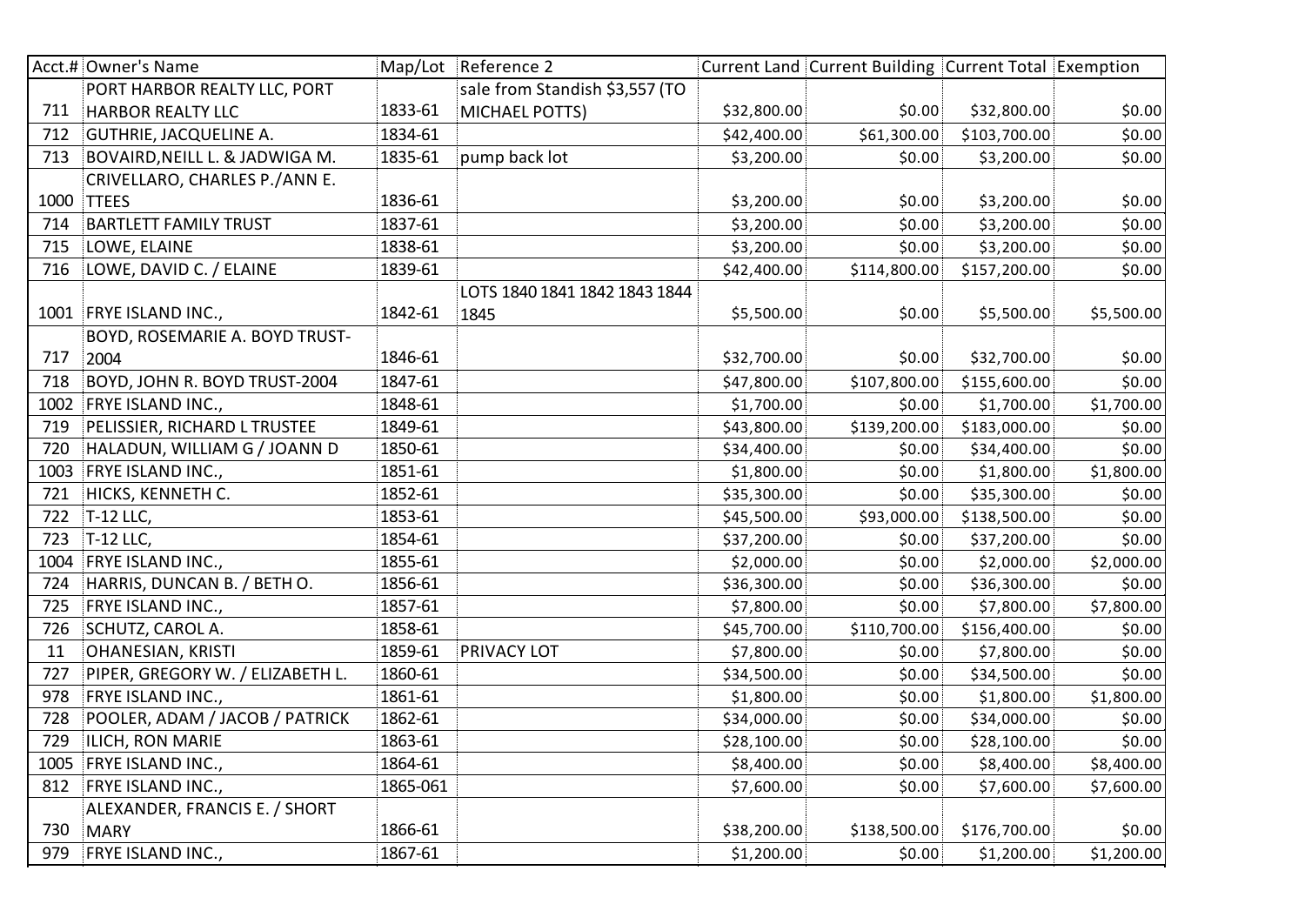|     | Acct.# Owner's Name                  |          | Map/Lot Reference 2           |             | Current Land Current Building Current Total Exemption |              |            |
|-----|--------------------------------------|----------|-------------------------------|-------------|-------------------------------------------------------|--------------|------------|
| 731 | <b>FRYE ISLAND TOWN OF,</b>          | 1868-61  | <b>UNBUILDABLE</b>            | \$2,300.00  | \$0.00                                                | \$2,300.00   | \$2,300.00 |
| 980 | FRYE ISLAND INC.,                    | 1870-61  | LOTS 1869 1870 1871 1873      | \$2,300.00  | \$0.00                                                | \$2,300.00   | \$2,300.00 |
| 732 | HOLGERSEN, STEVEN M                  | 1872-61  |                               | \$42,500.00 | \$6,300.00                                            | \$48,800.00  | \$0.00     |
| 733 | SAVOIE, DENISE J.                    | 1874-61  |                               | \$45,400.00 | \$191,300.00                                          | \$236,700.00 | \$0.00     |
| 734 | SHELKOVA, REGINA                     | 1875-61  |                               | \$42,100.00 | \$120,700.00                                          | \$162,800.00 | \$0.00     |
| 981 | SULLIVAN, MARK                       | 1876-61  |                               | \$3,100.00  | \$0.00                                                | \$3,100.00   | \$0.00     |
| 810 | FRYE ISLAND INC.,                    | 1877-061 |                               | \$1,600.00  | \$0.00                                                | \$1,600.00   | \$1,600.00 |
| 811 | FRYE ISLAND INC.,                    | 1878-061 |                               | \$6,200.00  | \$0.00                                                | \$6,200.00   | \$6,200.00 |
| 735 | FRYE ISLAND INC.,                    | 1879-61  |                               | \$1,600.00  | \$0.00                                                | \$1,600.00   | \$1,600.00 |
| 899 | FRYE ISLAND INC.,                    | 1880-60  |                               | \$1,600.00  | \$0.00                                                | \$1,600.00   | \$1,600.00 |
| 736 | BATES, CLIFFORD S & THERESA L        | 1881-60  |                               | \$42,100.00 | \$166,100.00                                          | \$208,200.00 | \$0.00     |
| 898 | FRYE ISLAND INC.,                    | 1882-60  | LOTS 1882 1883                | \$2,300.00  | \$0.00                                                | \$2,300.00   | \$2,300.00 |
| 737 | ROSEBUSH, DONALD A.                  | 1884-60  |                               | \$32,300.00 | \$0.00                                                | \$32,300.00  | \$0.00     |
| 897 | FRYE ISLAND, TOWN OF                 | 1886-60  | LOTS 1885 1886                | \$2,500.00  | \$0.00                                                | \$2,500.00   | \$2,500.00 |
| 738 | YULE, LANCE S.                       | 1887-60  |                               | \$12,400.00 | \$41,800.00                                           | \$54,200.00  | \$0.00     |
| 739 | TORRA, ANTHONY N. / MARY L.          | 1888-60  |                               | \$38,100.00 | \$142,000.00                                          | \$180,100.00 | \$0.00     |
| 740 | DISALVO, ANDREW J. / CELINE M.       | 1889-60  |                               | \$38,100.00 | \$117,400.00                                          | \$155,500.00 | \$0.00     |
|     |                                      |          | add lot 1891 wants to split   |             |                                                       |              |            |
| 741 | MESSERVEY, WANDA                     | 1890-60  | lots 8/30/03                  | \$42,400.00 | \$135,200.00                                          | \$177,600.00 | \$0.00     |
| 743 | NOBLE, SHIRLEY                       | 1892-60  |                               | \$38,400.00 | \$124,000.00                                          | \$162,400.00 | \$0.00     |
| 744 | ROOS, MARTIN F.                      | 1896-60  |                               | \$28,200.00 | \$0.00                                                | \$28,200.00  | \$0.00     |
|     |                                      |          | LOTS 1893 1894 1895 1897 1898 |             |                                                       |              |            |
| 896 | FRYE ISLAND INC.,                    | 1898-60  | 1899                          | \$2,900.00  | \$0.00                                                | \$2,900.00   | \$2,900.00 |
| 745 | HOLT, CAROL                          | 1900-60  |                               | \$38,600.00 | \$122,900.00                                          | \$161,500.00 | \$0.00     |
| 851 | BROWN, MICHAEL J / SHARON D          | 1901-61  |                               | \$50,400.00 | \$142,400.00                                          | \$192,800.00 | \$0.00     |
| 746 | TRUE, TYLER D.                       | 1903-61  |                               | \$28,200.00 | \$0.00                                                | \$28,200.00  | \$0.00     |
| 932 | FRYE ISLAND INC.,                    | 1904-61  | LOTS 1904 1905                | \$1,900.00  | \$0.00                                                | \$1,900.00   | \$1,900.00 |
| 747 | <b>STANSBURY, GREGORY &amp; JODI</b> | 1906-61  |                               | \$38,600.00 | \$84,300.00                                           | \$122,900.00 | \$0.00     |
| 748 | PENDER, BERNARD A/ANN MARIE          | 1907-61  |                               | \$28,200.00 | \$0.00                                                | \$28,200.00  | \$0.00     |
| 933 | FRYE ISLAND INC.,                    | 1908-61  |                               | \$1,400.00  | \$0.00                                                | \$1,400.00   | \$1,400.00 |
|     | 1018 FRYE ISLAND INC.,               | 1910-61  |                               | \$1,400.00  | \$0.00                                                | \$1,400.00   | \$1,400.00 |
| 749 | MACVANE, ERIC J/GINA L               | 1911-61  |                               | \$28,200.00 | \$0.00                                                | \$28,200.00  | \$0.00     |
|     |                                      |          | LOTS 1912 1913 1914 1915 1916 |             |                                                       |              |            |
|     | 1019 FRYE ISLAND INC.,               | 1914-61  | 1917 1918                     | \$3,900.00  | \$0.00                                                | \$3,900.00   | \$3,900.00 |
|     | 1020 FRYE ISLAND INC.,               | 1920-61  | LOTS 1919 1920 1921           | \$1,900.00  | \$0.00                                                | \$1,900.00   | \$1,900.00 |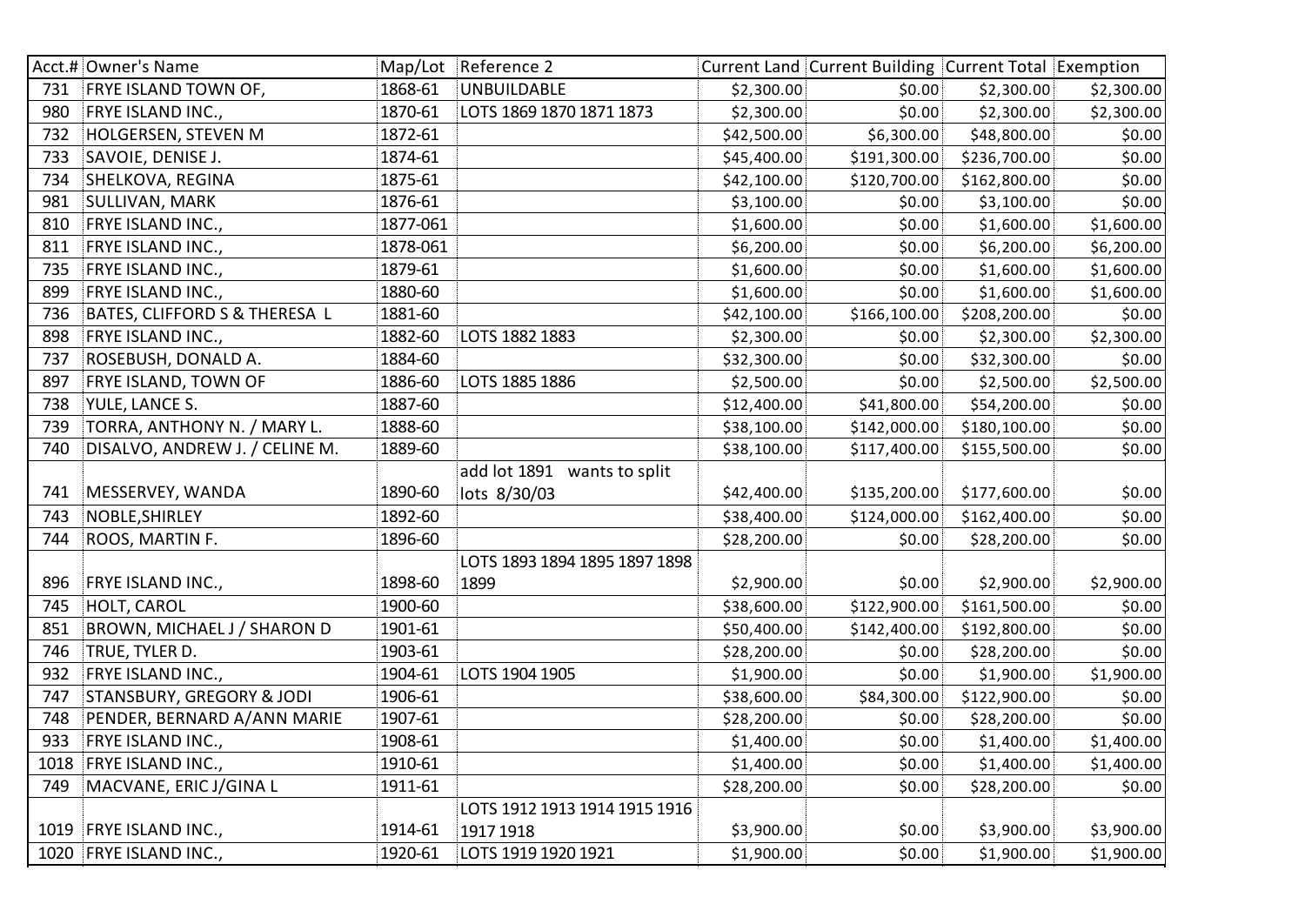|      | Acct.# Owner's Name                         |         | Map/Lot Reference 2          |              | Current Land Current Building Current Total Exemption |              |              |
|------|---------------------------------------------|---------|------------------------------|--------------|-------------------------------------------------------|--------------|--------------|
| 750  | <b>FRYE ISLAND INC.,</b>                    | 1921-61 |                              | \$12,400.00  | \$0.00                                                | \$12,400.00  | \$12,400.00  |
| 751  | YANICKY, JOHN F. / ALICE R.                 | 1922-61 |                              | \$2,400.00   | \$0.00                                                | \$2,400.00   | \$0.00       |
| 752  | FRYE ISLAND TOWN OF,                        | 1923-61 | plus golf course             | \$605,000.00 | \$109,700.00                                          | \$714,700.00 | \$714,700.00 |
| 852  | FRYE ISLAND INC.,                           | 1924-61 | add lot 1923, 1924           | \$1,700.00   | \$0.00                                                | \$1,700.00   | \$1,700.00   |
| 753  | JOHN M & LINDA J. KIRK, TRUSTEES            | 1925-61 |                              | \$27,600.00  | \$0.00                                                | \$27,600.00  | \$0.00       |
| 853  | <b>TYACK, WILLIAM J</b>                     | 1926-61 |                              | \$39,200.00  | \$58,000.00                                           | \$97,200.00  | \$0.00       |
| 754  | <b>CLAYTON, KENNETH J/CHRISTINE M</b>       | 1927-61 |                              | \$28,500.00  | \$0.00                                                | \$28,500.00  | \$0.00       |
|      |                                             |         |                              |              |                                                       |              |              |
| 755  | HELBICK, JOSEPH J. JR & MARIJANE V. 1928-61 |         |                              | \$39,700.00  | \$130,300.00                                          | \$170,000.00 | \$0.00       |
|      | HELBICK, JOSEPH J. JR. & MARIJANE           |         |                              |              |                                                       |              |              |
| 756  | V.                                          | 1929-61 |                              | \$29,300.00  | \$0.00                                                | \$29,300.00  | \$0.00       |
|      |                                             |         |                              |              |                                                       |              |              |
| 757  | HELBICK, JOSEPH J. JR & MARIJANE V. 1930-61 |         |                              | \$28,600.00  | \$0.00                                                | \$28,600.00  | \$0.00       |
|      |                                             |         |                              |              |                                                       |              |              |
| 757  | HELBICK, JOSEPH J. JR & MARIJANE V. 1930-61 |         |                              | \$0.00       | \$0.00                                                | \$0.00       | \$0.00       |
| 1022 | <b>FRYE ISLAND INC.,</b>                    | 1936-61 | 1131 1935 1936 1937 1938     | \$4,100.00   | \$0.00                                                | \$4,100.00   | \$4,100.00   |
| 758  | FRECHETTE, DALE D. ELIZABETH A.             | 1939-61 |                              | \$29,100.00  | \$10,000.00                                           | \$39,100.00  | \$0.00       |
| 759  | YATES, DEREK L. & CATHERINE                 | 1940-61 |                              | \$28,600.00  | \$0.00                                                | \$28,600.00  | \$0.00       |
|      |                                             |         | A LOT SPLIT OUT OF LOTS 1941 |              |                                                       |              |              |
| 928  | YATES, DEREK L                              | 1941-61 | & 1942                       | \$40,900.00  | \$169,300.00                                          | \$210,200.00 | \$0.00       |
| 760  | GASCO, BRUCE A./TARA A                      | 1943-61 |                              | \$39,500.00  | \$77,800.00                                           | \$117,300.00 | \$0.00       |
|      | THE RICHARD AND DIANE BEAUDOIN,             |         |                              |              |                                                       |              |              |
| 761  | <b>FAMILY TRUST</b>                         | 1944-61 |                              | \$39,000.00  | \$39,000.00                                           | \$78,000.00  | \$0.00       |
| 762  | RUBIN, DAVID V. L.                          | 1945-61 |                              | \$28,600.00  | \$0.00                                                | \$28,600.00  | \$0.00       |
| 763  | KAKITIS, LEON H/SALLY E.                    | 1946-61 |                              | \$39,000.00  | \$139,100.00                                          | \$178,100.00 | \$0.00       |
| 765  | MYATT, JOHN                                 | 1948-60 | add lot 1947                 | \$42,000.00  | \$95,900.00                                           | \$137,900.00 | \$0.00       |
| 766  | MYATT, JOHN/ROBERTA L.                      | 1949-60 |                              | \$28,200.00  | \$0.00                                                | \$28,200.00  | \$0.00       |
| 903  | FRYE ISLAND INC.,                           | 1950-60 |                              | \$2,200.00   | \$0.00                                                | \$2,200.00   | \$2,200.00   |
| 880  | FRYE ISLAND INC.,                           | 1957-60 |                              | \$1,200.00   | \$0.00                                                | \$1,200.00   | \$1,200.00   |
| 767  | LIBBY, ROBERT W & CYNTHIA F                 | 1958-60 |                              | \$2,400.00   | \$0.00                                                | \$2,400.00   | \$0.00       |
| 768  | LIBBY, ROBERT W/CYNTHIA F                   | 1959-60 |                              | \$38,700.00  | \$59,500.00                                           | \$98,200.00  | \$0.00       |
| 902  | FRYE ISLAND INC.,                           | 1960-60 |                              | \$1,600.00   | \$0.00                                                | \$1,600.00   | \$1,600.00   |
| 769  | KIRBY, ROBINSON J. & CAITLIN H.             | 1962-60 |                              | \$38,300.00  | \$115,900.00                                          | \$154,200.00 | \$0.00       |
| 770  | <b>BLOOM, DEBORAH A</b>                     | 1963-60 |                              | \$38,300.00  | \$39,700.00                                           | \$78,000.00  | \$0.00       |
| 771  | <b>BURNS, JOHN J.</b>                       | 1964-60 |                              | \$39,700.00  | \$101,200.00                                          | \$140,900.00 | \$0.00       |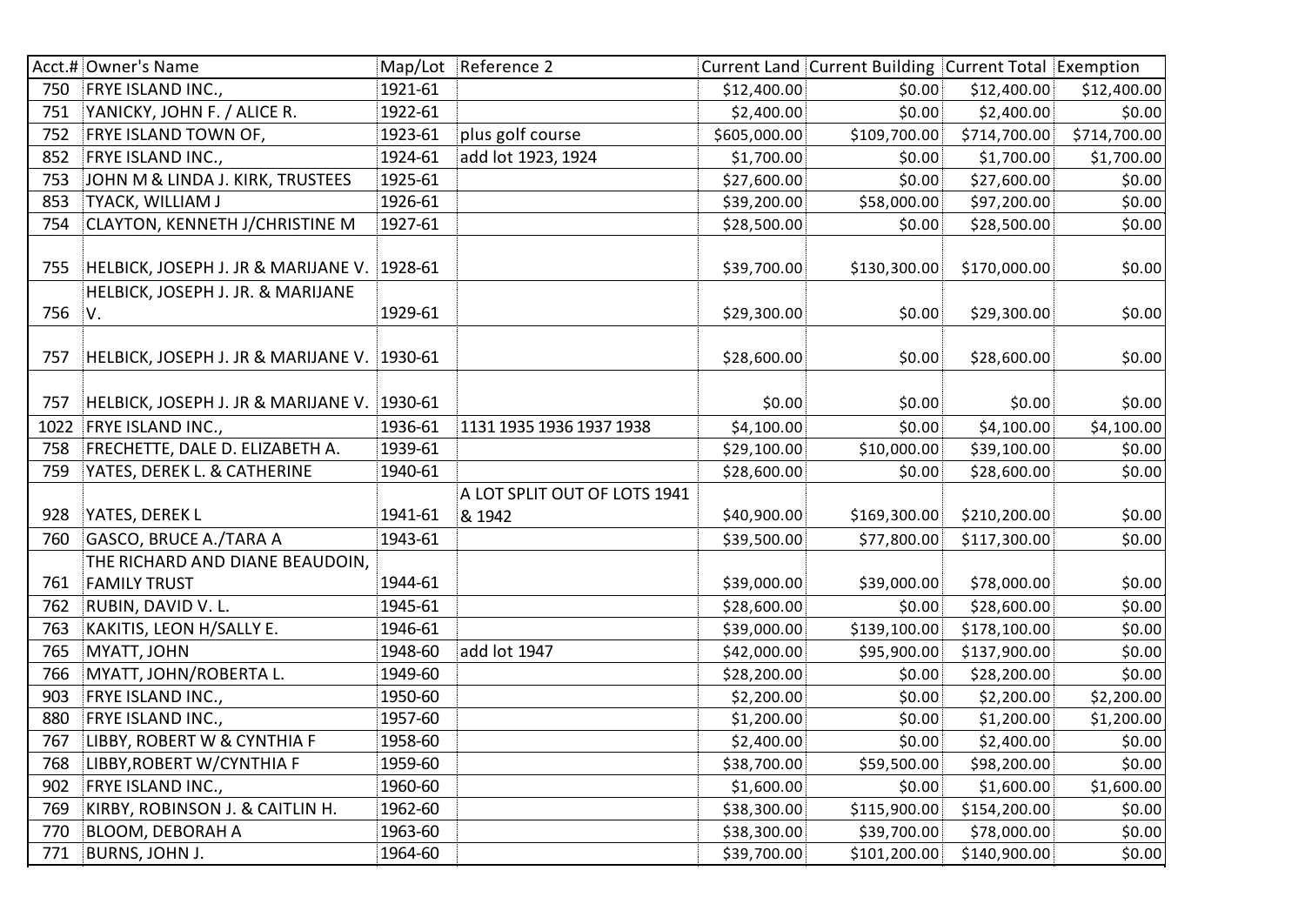|      | Acct.# Owner's Name                          |         | Map/Lot Reference 2               |              | Current Land Current Building Current Total Exemption |              |             |
|------|----------------------------------------------|---------|-----------------------------------|--------------|-------------------------------------------------------|--------------|-------------|
| 772  | MCLATCHY, PAUL / ELIZABETH                   | 1967-61 |                                   | \$2,400.00   | \$0.00                                                | \$2,400.00   | \$0.00      |
| 1027 | FRYE ISLAND INC.,                            | 1970-61 | 1147 1149 1150                    | \$3,900.00   | \$0.00                                                | \$3,900.00   | \$3,900.00  |
|      |                                              |         | LOTS 1972 1973 1974 1975 1976     |              |                                                       |              |             |
| 938  | FRYE ISLAND INC.,                            | 1972-61 | 1977 1983                         | \$3,000.00   | \$0.00                                                | \$3,000.00   | \$3,000.00  |
| 773  | DEL CAMP, BRIAN J.                           | 1978-61 |                                   | \$27,200.00  | \$0.00                                                | \$27,200.00  | \$0.00      |
| 774  | ROKES, RICHARD A. & MICHELLE M.              | 1982-61 |                                   | \$37,800.00  | \$139,500.00                                          | \$177,300.00 | \$0.00      |
| 775  | REBUCK, BERNICE                              | 1984-61 |                                   | \$4,300.00   | \$0.00                                                | \$4,300.00   | \$0.00      |
| 776  | FRYE ISLAND TOWN OF,                         | 1985-61 |                                   | \$2,400.00   | \$0.00                                                | \$2,400.00   | \$2,400.00  |
|      | CHAPIN, JULIE C., JENNIFER S.,               |         |                                   |              |                                                       |              |             |
| 777  | MICHAEL J.                                   | 1986-62 |                                   | \$194,600.00 | \$175,500.00                                          | \$370,100.00 | \$0.00      |
| 778  | ROGERS, WINIFRED J                           | 1987-62 |                                   | \$194,600.00 | \$150,300.00                                          | \$344,900.00 | \$0.00      |
|      |                                              |         |                                   |              |                                                       |              |             |
| 779  | ASHLEY, MICHAEL A. / JUDITH L. TTEES 1988-62 |         |                                   | \$188,400.00 | \$165,900.00                                          | \$354,300.00 | \$0.00      |
| 780  | WHITE, PAUL J.                               | 1989-62 |                                   | \$186,600.00 | \$138,400.00                                          | \$325,000.00 | \$0.00      |
| 781  | JACKSON, ROSEMARY F TRUSTEE                  | 1990-62 |                                   | \$186,600.00 | \$155,900.00                                          | \$342,500.00 | \$0.00      |
| 782  | REALI, FRANK / CARMELA A.                    | 1991-62 |                                   | \$186,600.00 | \$105,000.00                                          | \$291,600.00 | \$0.00      |
| 783  | HAMBLETON, BARBARA J.                        | 1992-62 |                                   | \$186,600.00 | \$52,800.00                                           | \$239,400.00 | \$0.00      |
| 784  | NICHOL, ROBERT F.                            | 1993-62 |                                   | \$186,600.00 | \$181,400.00                                          | \$368,000.00 | \$0.00      |
| 929  | FRYE ISLAND INC.,                            | 1994-62 |                                   | \$14,200.00  | \$0.00                                                | \$14,200.00  | \$14,200.00 |
|      |                                              |         |                                   |              |                                                       |              |             |
| 785  | MARCIONEK, DAVID J. / DEBORAH M. 1997-62     |         |                                   | \$40,500.00  | \$400.00                                              | \$40,900.00  | \$0.00      |
| 930  | FRYE ISLAND, TOWN OF                         | 1998-62 | LOTS 1995 1996 1998               | \$11,000.00  | \$0.00                                                | \$11,000.00  | \$11,000.00 |
|      |                                              |         | <b>CONSERVATION AREA / SEPTIC</b> |              |                                                       |              |             |
| 939  | FRYE ISLAND, TOWN OF                         | 1999-62 | <b>SITE</b>                       | \$1,100.00   | \$0.00                                                | \$1,100.00   | \$1,100.00  |
|      |                                              |         | LOTS 2000 2001 2002 2003 2004     |              |                                                       |              |             |
| 947  | FRYE ISLAND INC.,                            | 2000-62 | 2005 2006                         | \$7,100.00   | \$0.00                                                | \$7,100.00   | \$7,100.00  |
|      |                                              |         | SEE ALSO LOT 508-USED AS          |              |                                                       |              |             |
| 854  | MACGREGOR III, JOHN W TRUSTEE                | 2007-62 | <b>ACCESS ROAD TO 508</b>         | \$2,700.00   | \$0.00                                                | \$2,700.00   | \$0.00      |
|      |                                              |         | 2016 2017 2018 2019 2020 2021     |              |                                                       |              |             |
| 948  | <b>FRYE ISLAND INC.,</b>                     | 2008-62 | 2022 2023 2024                    | \$91,600.00  | \$0.00                                                | \$91,600.00  | \$91,600.00 |
| 859  | SULLIVAN, PHILIP G / CHERYL A                | 2026-62 | SPLIT FROM fii 7/2/02             | \$173,600.00 | \$188,200.00                                          | \$361,800.00 | \$0.00      |
| 1028 | FRYE ISLAND INC.,                            | 2028-62 | LOTS 2027 2028 2029               | \$22,400.00  | \$0.00                                                | \$22,400.00  | \$22,400.00 |
| 150  | NICHOLAS PROPERTIES, LLC                     | 3004-62 | split from 502                    | \$321,200.00 | \$291,400.00                                          | \$612,600.00 | \$0.00      |
|      | DEUTSCHE BANK NATIONAL TRUST                 |         |                                   |              |                                                       |              |             |
| 300  | <b>COMPANY</b>                               | 3005-62 | split from 502                    | \$275,600.00 | \$178,100.00                                          | \$453,700.00 | \$0.00      |